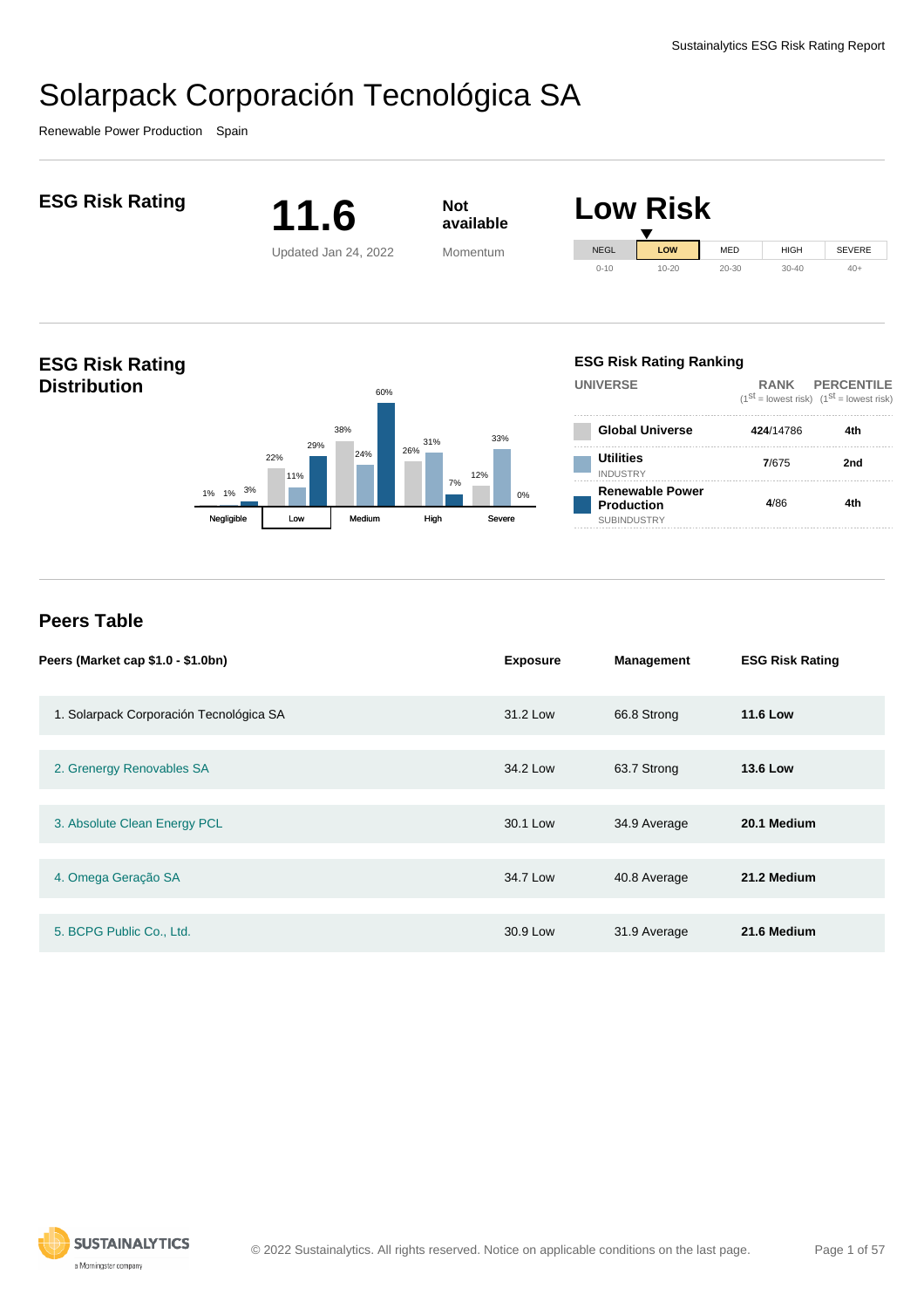Renewable Power Production Spain

#### **ESG Risk Analysis**

Exposure refers to the extent to which a company is exposed to different material ESG Issues. The exposure score takes into consideration subindustry and company-specific factors such as its business model.

#### **ESG Risk Exposure 31.2 Low Beta = 1.00 Not available Momentum** Low 0-35 Medium 35-55 High 55+ **SubIndustry**

Solarpack's operations may contribute to local communities by creating job opportunities, but also exposes the company to community-related issues around land acquisition and operational safety. Related risks include community conflicts and protests which can disrupt or halt operations. The risks inherent in the company's operations expose its employees to workplace hazards. Health and safety incidents can lead to operations delays, fines or even criminal charges for specific managers. Solarpack's assets, often located in remote areas, are also exposed to potential issues around service quality and safe operation of its assets.

The company's overall exposure is low and is similar to subindustry average. Community Relations, Occupational Health and Safety and Product Governance are notable material ESG issues.

Management refers to how well a company is managing its relevant ESG issues. The management score assesses the robustness of a company's ESG programs, practices, and policies.



The company published its first standalone sustainability report in 2020, which references GRI reporting standards but it is unclear what the application level is and the report is not externally verified. ESG issues have been incorporated into the company's strategy and is overseen by the Board of Directors. Solarpack has a detailed occupational health and safety programme and a strong community engagement program with consultations and grievance collection mechanisms. Solarpack also reports an adequate asset integrity management programme.

The company's overall management of material ESG issues is strong.

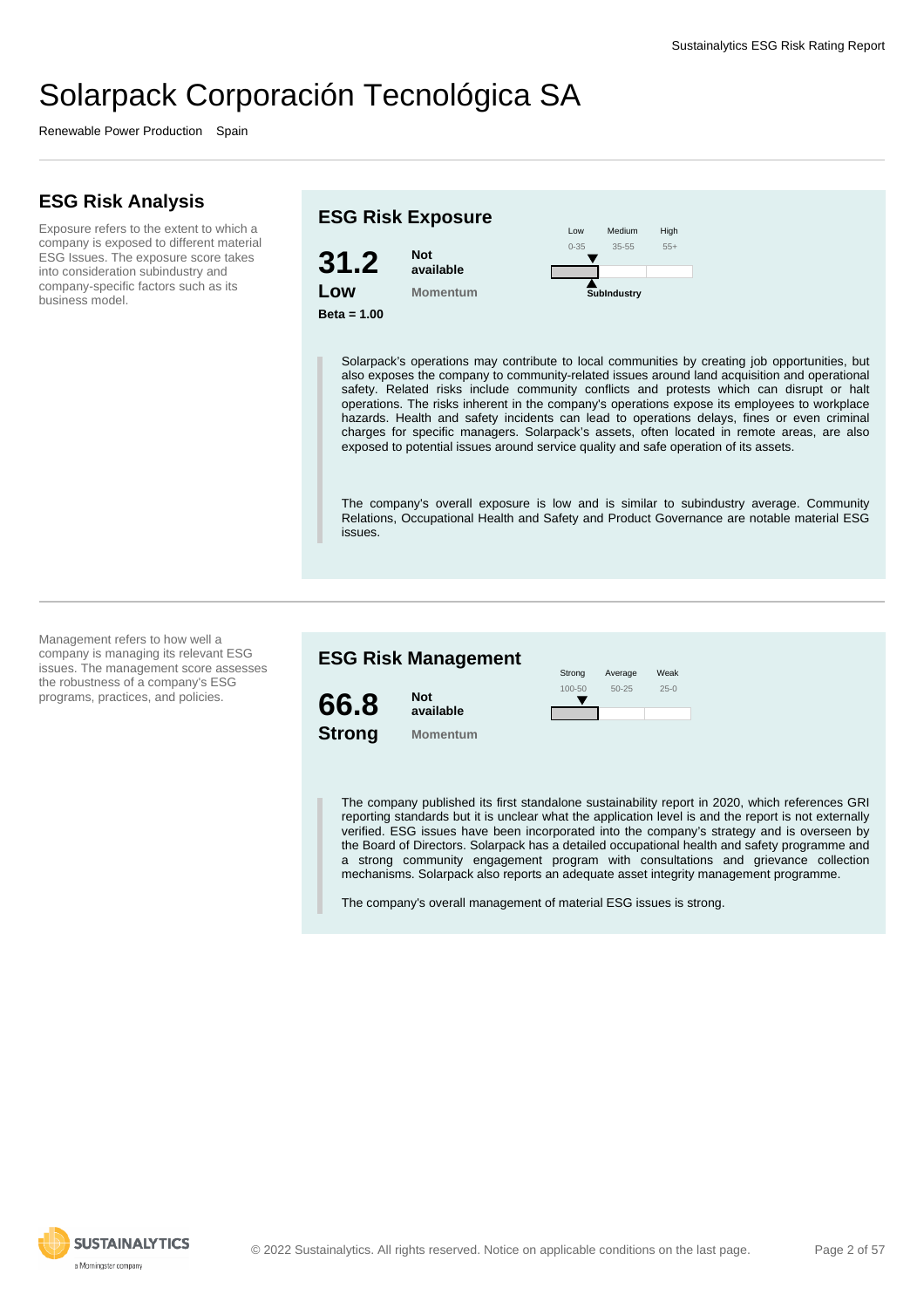Renewable Power Production Spain

#### **Material ESG Issues**

**These are the Material ESG Issues driving the ESG Risk Rating.**

| <b>Issue Name</b>                     | <b>ESG Risk</b><br><b>Exposure</b><br>Score   Category | <b>ESG Risk</b><br>Management<br>Score   Category | <b>ESG Risk</b><br>Rating<br>Score   Category | <b>Contribution to</b><br><b>ESG Risk Rating</b> |
|---------------------------------------|--------------------------------------------------------|---------------------------------------------------|-----------------------------------------------|--------------------------------------------------|
| <b>Product Governance</b>             | 5.0 Medium                                             | 45.2 Average                                      | 3.0 Low                                       | 25.5%                                            |
| <b>Occupational Health and Safety</b> | 4.0 Medium                                             | 56.3 Strong                                       | 2.0 Negligible                                | 17.0%                                            |
| <b>Community Relations</b>            | 6.0 Medium                                             | 80.0 Strong                                       | 1.7 Negligible                                | 14.5%                                            |
| <b>Corporate Governance</b>           | 5.0 Medium                                             | 71.0 Strong                                       | 1.5 Negligible                                | 12.5%                                            |
| <b>Human Capital</b>                  | 4.0 Medium                                             | 67.5 Strong                                       | 1.4 Negligible                                | 12.3%                                            |
| <b>Business Ethics</b>                | 4.0 Medium                                             | 71.3 Strong                                       | 1.3 Negligible                                | 11.1%                                            |
| <b>Land Use and Biodiversity</b>      | 3.2 Low                                                | 73.8 Strong                                       | 0.8 Negligible                                | 7.1%                                             |
| Overall                               | 31.2 Low                                               | 66.8 Strong                                       | <b>11.6 Low</b>                               | 100.0%                                           |

#### **Events Overview**



**Category** (Events) **A** Severe (0) **High (0) Significant (0) Moderate (0)**

**Low (0)**

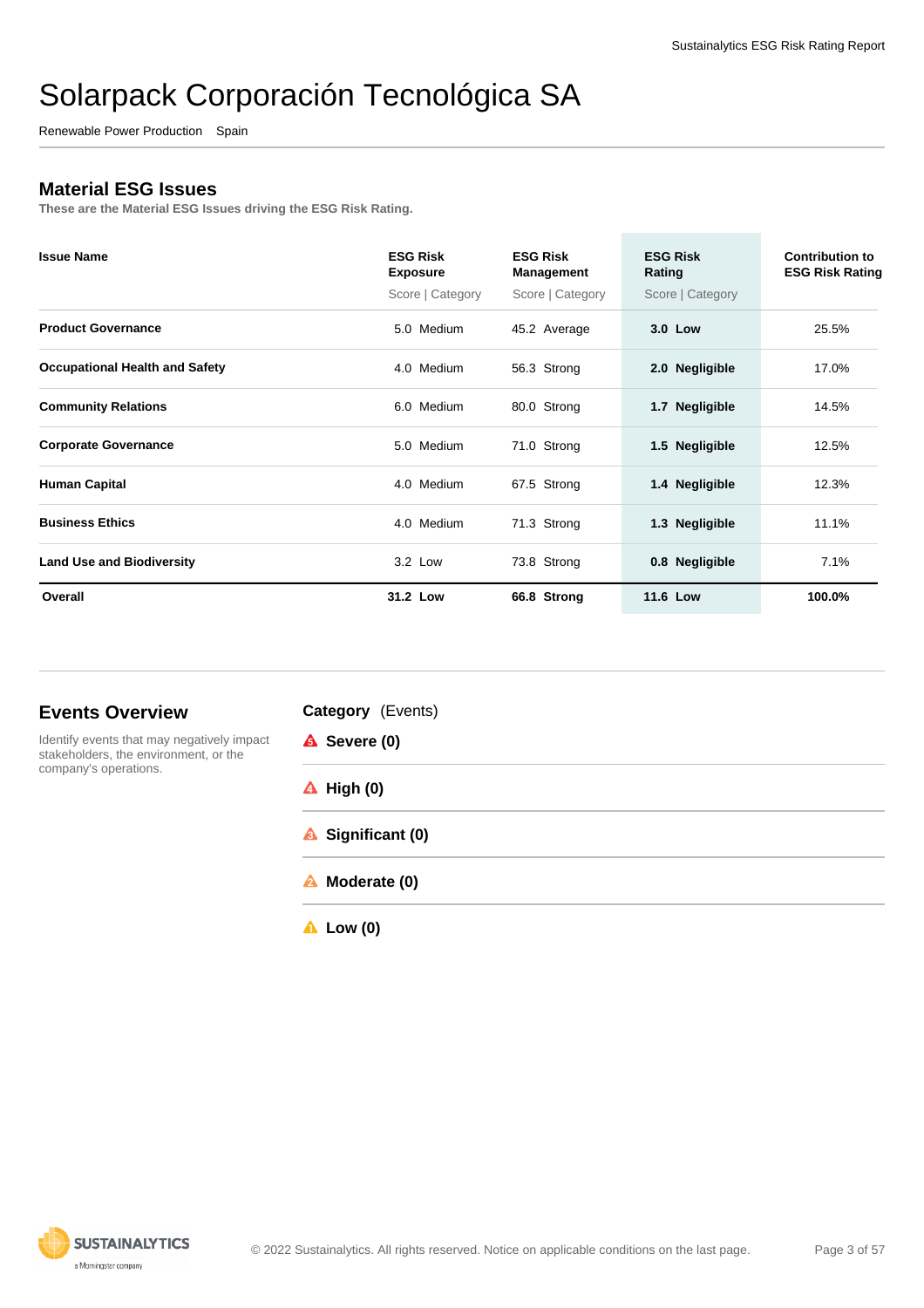Renewable Power Production Spain

#### **Events Overview**

Identify events that may negatively impact stakeholders, the environment, or the company's operations.

**Category** (Events)

- **None (16)**
	- Access to Basic Services Accounting and Taxation

Anti-Competitive Practices Bribery and Corruption

Data Privacy and Security **Intellectual Property** 

Lobbying and Public Policy Marketing Practices

Occupational Health and Safety **Quality and Safety** 

Business Ethics **Community Relations** 

Labour Relations **Labour Relations** Land Use and Biodiversity

Sanctions **Sanctions** Society - Human Rights

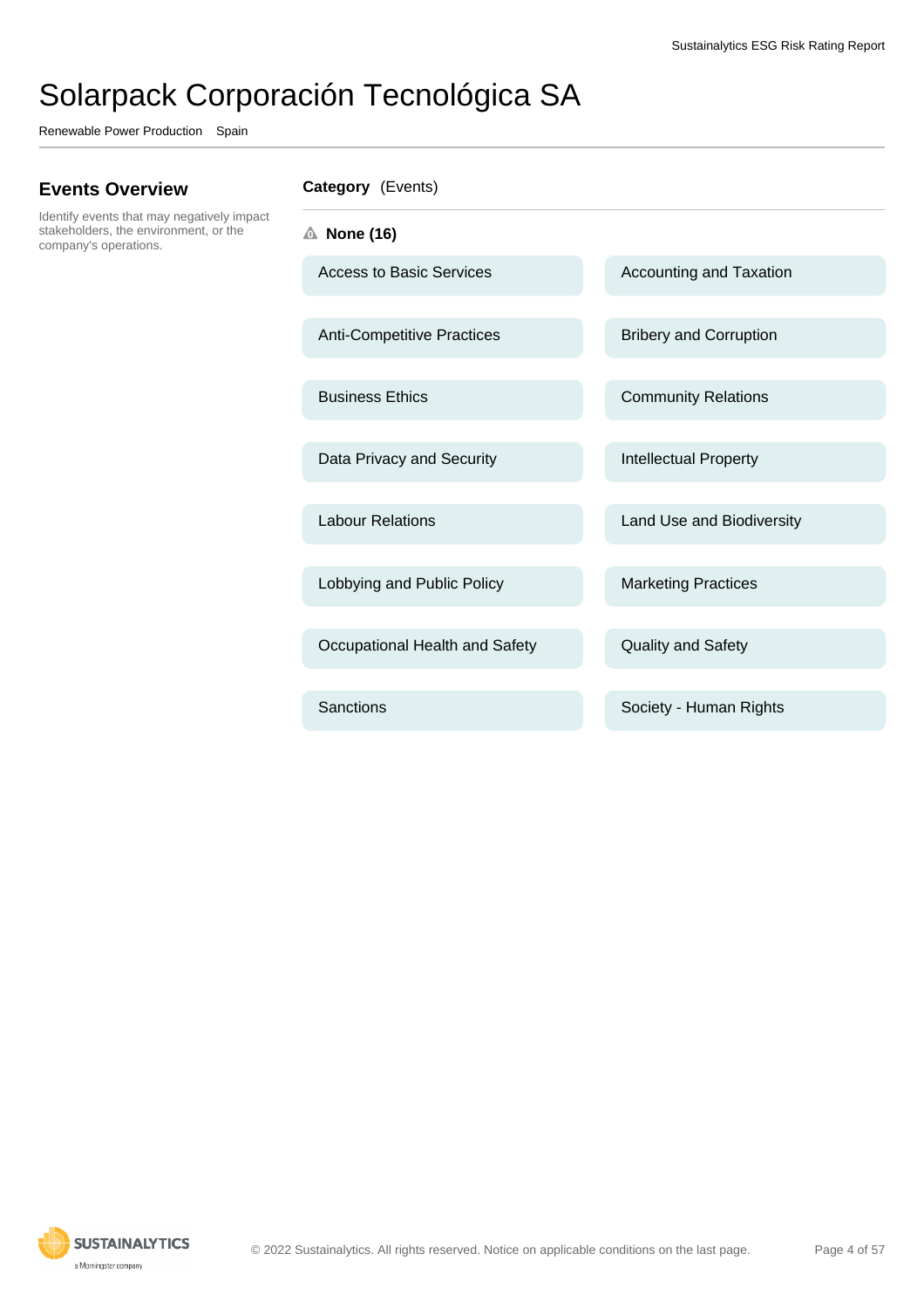Renewable Power Production Spain

### **Risk Decomposition**



#### **Momentum Details**

Not available due to a lack of comparable historical information.

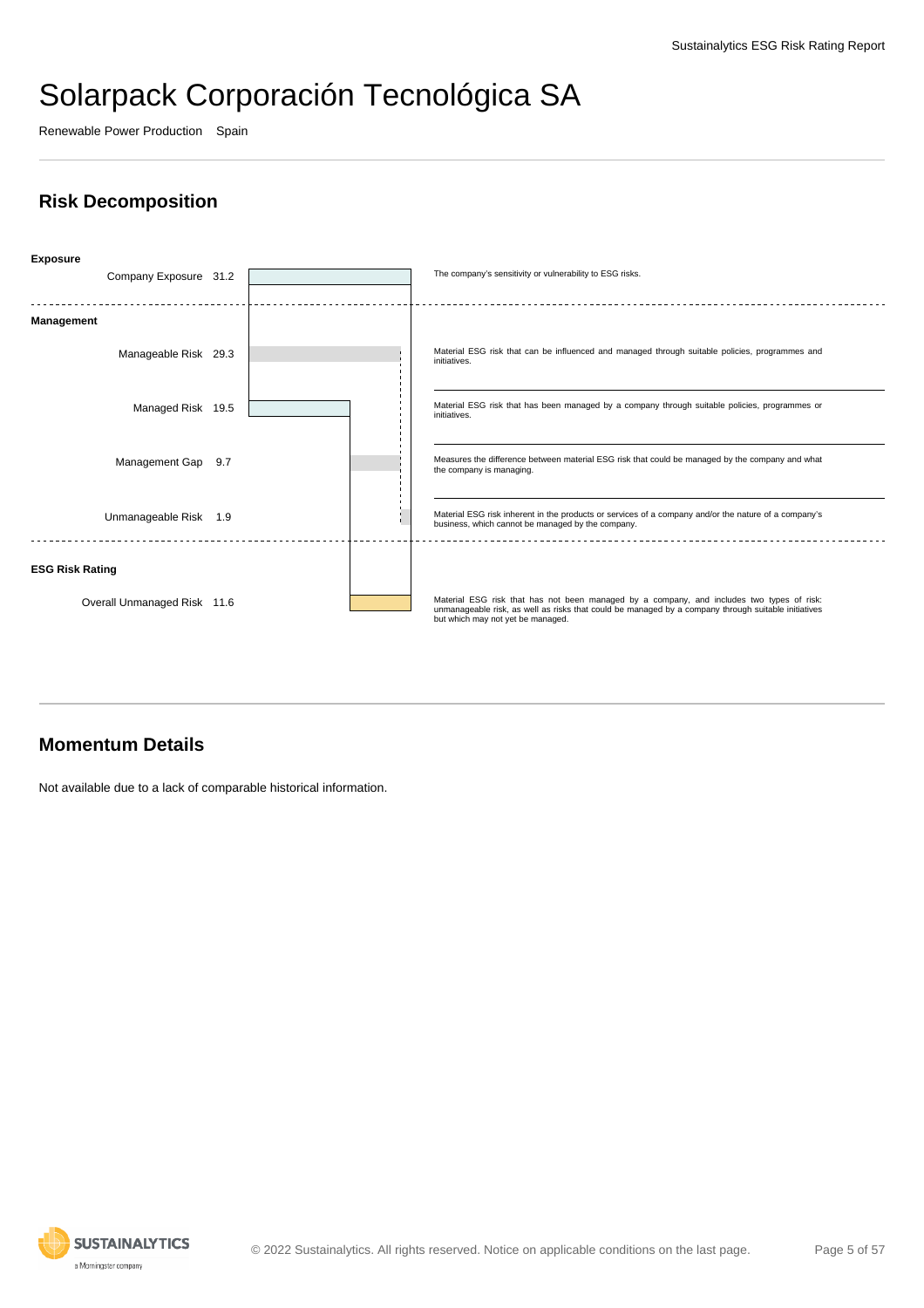<span id="page-5-0"></span>Renewable Power Production Spain

#### **Issue**

#### $(\boxtimes)$ **Product Governance**

Contribution 25.5 %









#### **Peers Table**

| Peers (Market cap \$0.2 - \$2.0bn)      | <b>Exposure</b> | <b>Management</b> | <b>ESG Risk Rating</b> |
|-----------------------------------------|-----------------|-------------------|------------------------|
| 1. Grenergy Renovables SA               | 4.0 Medium      | 70.7 Strong       | 1.5 Negligible         |
| 2. Voltalia                             | 4.0 Medium      | 55.7 Strong       | 2.0 Negligible         |
| 3. Statkraft AS                         | 3.4 Low         | 21.6 Weak         | <b>2.7 Low</b>         |
| 4. Solarpack Corporación Tecnológica SA | 5.0 Medium      | 45.2 Average      | <b>3.0 Low</b>         |
| 5. Arise AB                             | 5.5 Medium      | 12.0 Weak         | 4.9 Medium             |

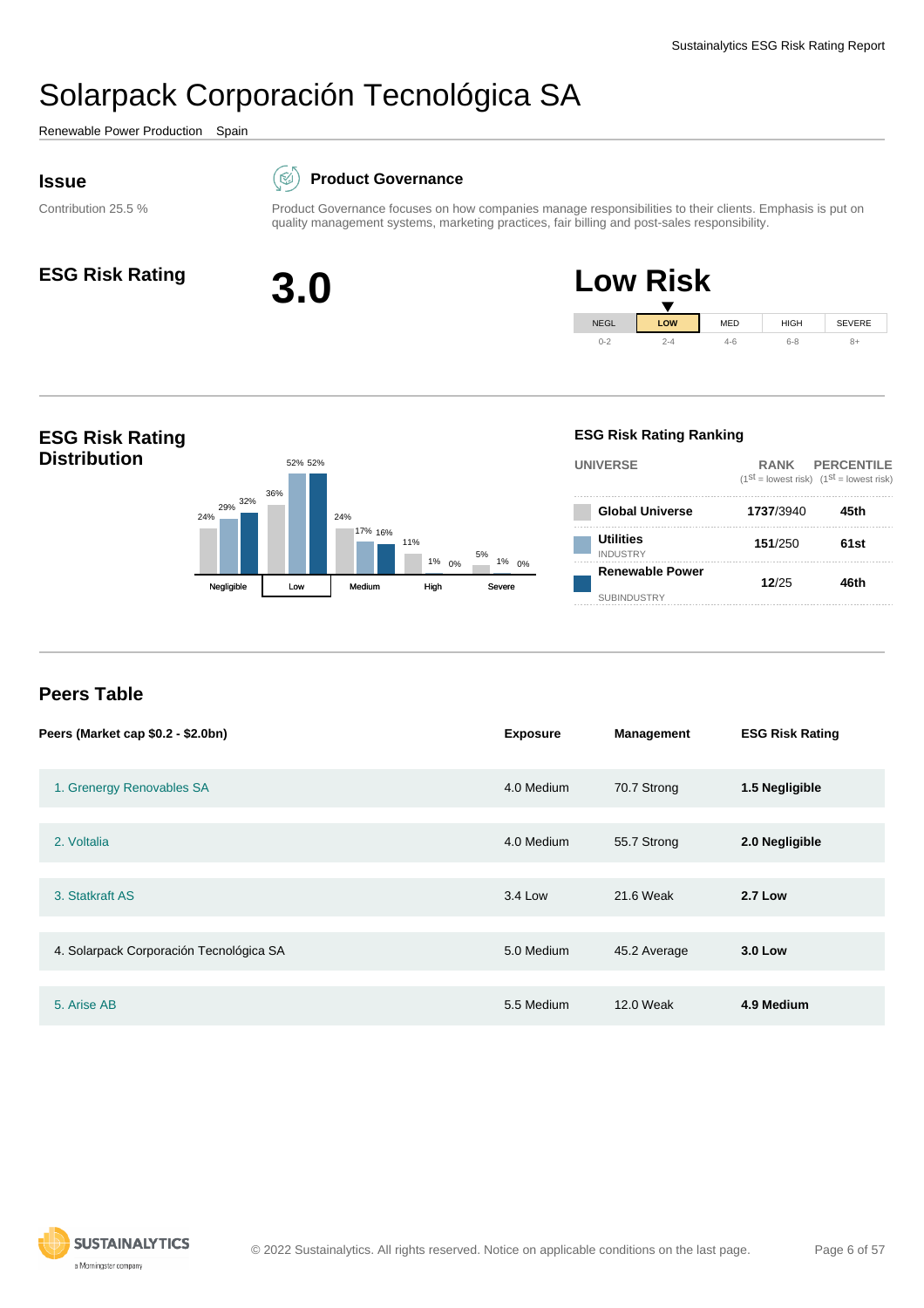Renewable Power Production Spain

### **ESG Risk Analysis**

Exposure refers to the extent to which a company is exposed to different material ESG Issues. The exposure score takes into consideration subindustry and company-specific factors such as its business model.

#### **ESG Risk Exposure**





Solarpack, as a renewable power producer, faces operational risks related to reliability of power supply and the quality and safety of the infrastructure. Service interruptions at generation facilities may result in companies having to purchase more expensive electricity from the spot market to honour supply contracts with utility customers, which can decrease profit margins. Further, as a power generator, the company also faces risks from cyber-attacks.

The company's exposure to Product Governance issues is medium and similar to the subindustry exposure.

| <b>Exposure Analysis</b>   |   |      | <b>Beta In</b>      |
|----------------------------|---|------|---------------------|
| Subindustry Issue Exposure |   | 5.0  | Access <sup>®</sup> |
| <b>Issue Beta</b>          | x | 1.00 | Marketir            |
| Company Issue Exposure     |   | 5.0  | Data Pri            |
|                            |   |      | Quality a           |
|                            |   |      | Operatir            |
|                            |   |      | Solvenc             |
|                            |   |      | Financia            |
|                            |   |      | Asset P             |
|                            |   |      | Headqu              |
|                            |   |      | Sales Lo            |
|                            |   |      | Qualitati           |
|                            |   |      | Subindu             |
|                            |   |      | Exceptio            |
|                            |   |      | <b>Total Be</b>     |
|                            |   |      |                     |

| <b>Beta Indicators</b>               | <b>Beta Signal</b> |
|--------------------------------------|--------------------|
| <b>Access to Basic Services</b>      | 0.00               |
| <b>Marketing Practices</b>           | 0.00               |
| Data Privacy and Security            | 0.00               |
| <b>Quality and Safety</b>            | 0.00               |
| <b>Operating Performance</b>         | $-0.03$            |
| Solvency                             | $-0.03$            |
| <b>Financial Flexibility</b>         | 0.03               |
| Asset Performance                    | 0.02               |
| <b>Headquarters Location</b>         | 0.00               |
| Sales Location                       | 0.00               |
| <b>Qualitative Overlay</b>           | 0.00               |
| <b>Subindustry Correction Factor</b> | 0.00               |
| <b>Exceptional Event Adjustment</b>  | 0.00               |
| <b>Total Beta Signal</b>             | 0.00               |
| <b>Baseline</b>                      | $+1.00$            |
| Overall Beta                         | 1.00               |

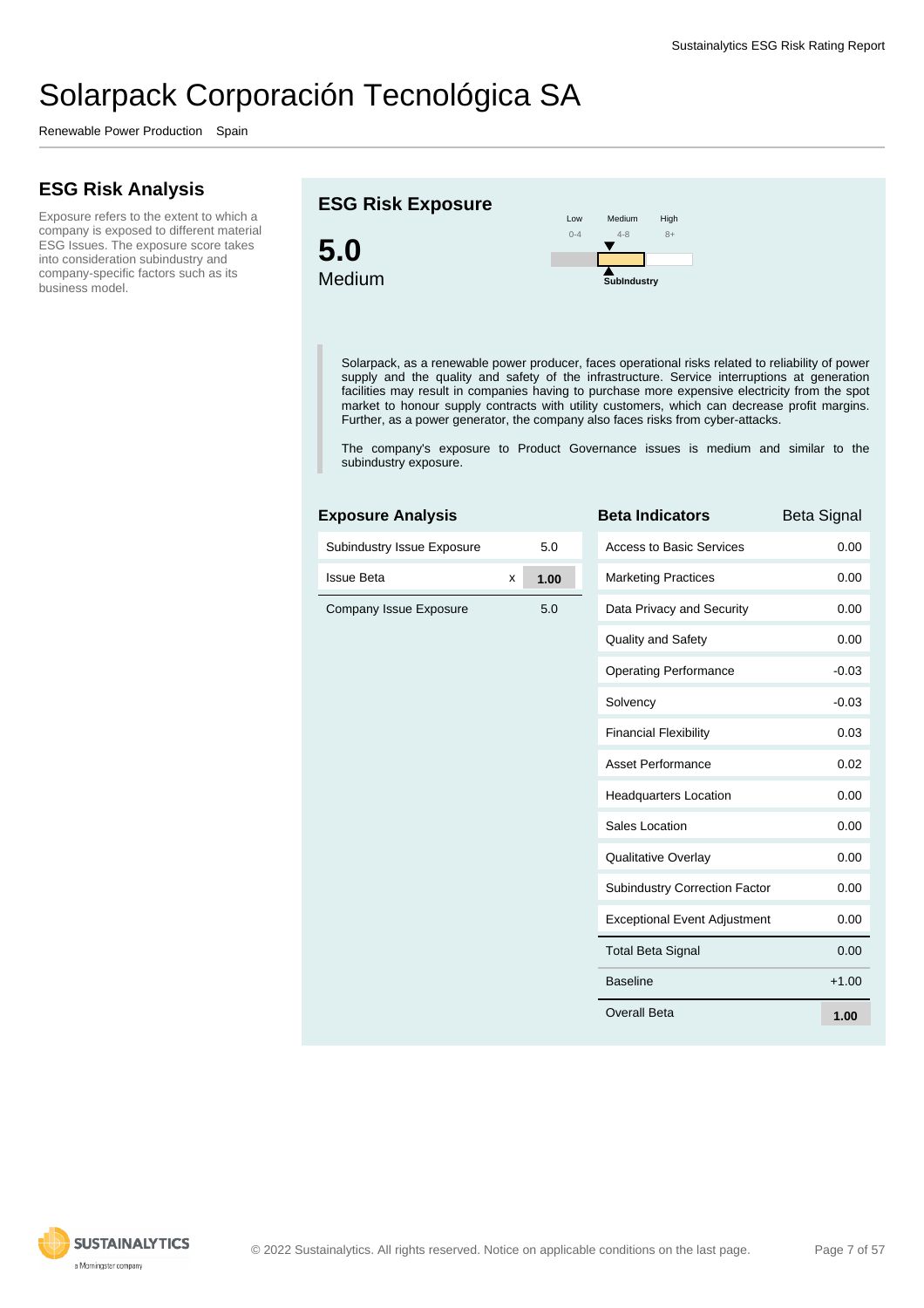Renewable Power Production Spain

Management refers to how well a company is managing its relevant ESG issues. The management score assesses the robustness of a company's ESG programs, practices, and policies.

#### **ESG Risk Management**





Solarpack has an adequate asset integrity management programme, with risk assessments, monitoring and audits. However, the programme is not certified externally to ISO 55001, as per best practices. An undisclosed number of its operations have quality management programmes certified ISO 9001. However, the company's disclosure of its cyber security programme indicates gaps, namely regular external audits and vulnerability assessments and employee training for IT security.

In our view, the company's management of the issue is average.

| <b>Management Indicators</b>            | <b>Raw Score</b> | Weight | <b>Weighted Score</b> |
|-----------------------------------------|------------------|--------|-----------------------|
| <b>Emergency Response Programme</b>     | 75               | 25.0%  | 18.8                  |
| Asset Integrity Management              | 50               | 25.0%  | 12.5                  |
| <b>Physical Climate Risk Management</b> | 33               | 17.5%  | 5.8                   |
| <b>Cybersecurity Programme</b>          | 25               | 25.0%  | 6.3                   |
| <b>QMS Certifications</b>               | 25               | 7.5%   | 1.9                   |
| <b>Access to Basic Services</b>         | Category 0       | 0%     | 0.0                   |
| Data Privacy and Security<br>⋒          | Category 0       | 0%     | 0.0                   |
| <b>Marketing Practices</b><br>⋒         | Category 0       | $0\%$  | 0.0                   |
| <b>Quality and Safety</b><br>⋒          | Category 0       | $0\%$  | 0.0                   |
| <b>Weighted Sum</b>                     |                  |        | 45.2                  |

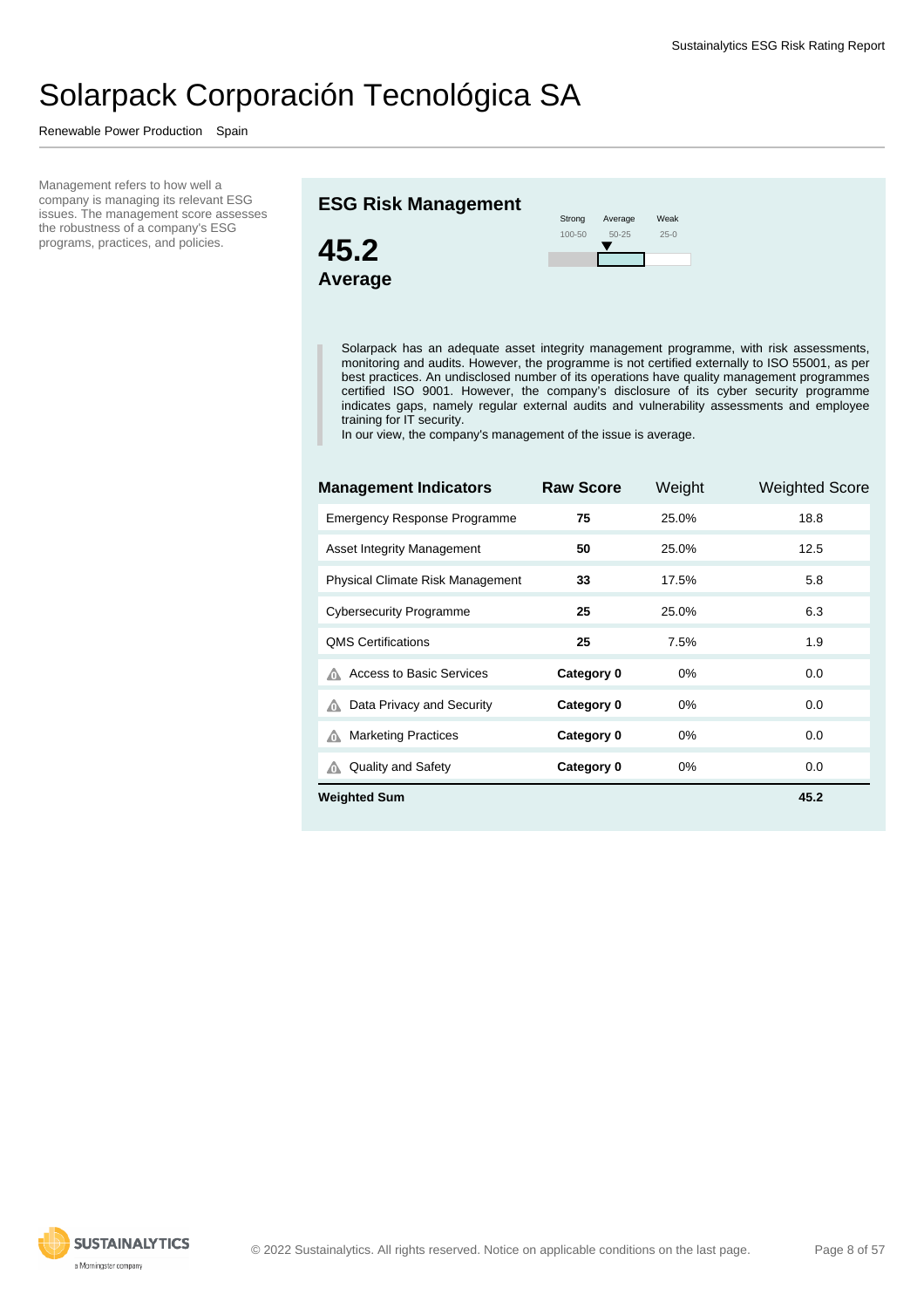Renewable Power Production Spain

### **Risk Decomposition**



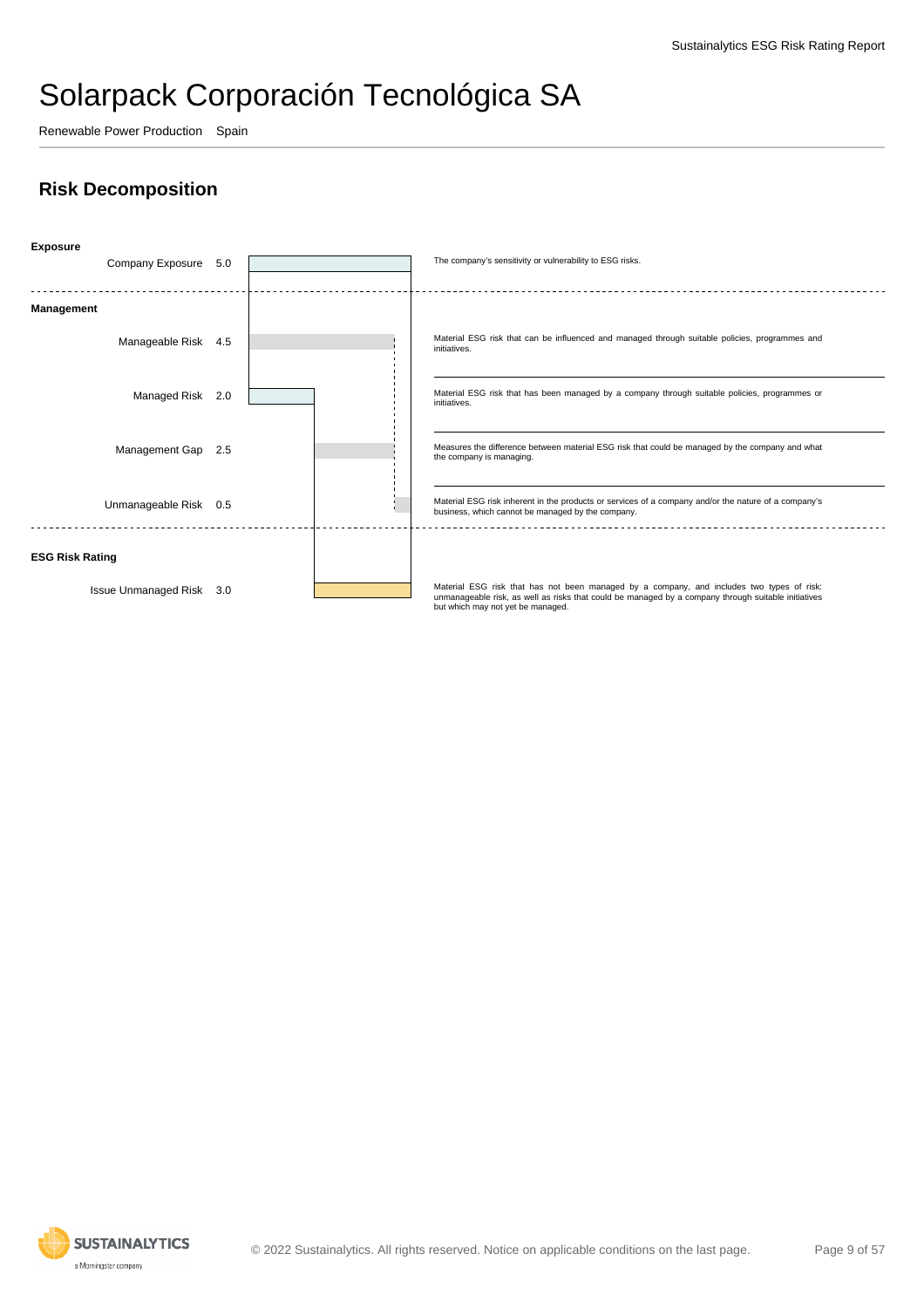<span id="page-9-0"></span>Renewable Power Production Spain

#### **Issue**

Contribution 17.0 %

#### **Occupational Health and Safety** 侵

Occupational Health and Safety focuses on the management of workplace hazards affecting a company's own employees and on-site contractors. Where relevant, it may also include HIV/AIDS programmes.



# **ESG Risk Rating 2.0 Negligible Risk**



#### **ESG Risk Rating Distribution**  $44\%$   $20\%$   $41\%$ 12% 13% 2% 0% 0% 0% 38% 49% 56% 44% 0% <sup>27</sup>° 0% 0% 0% 0% 0% Negligible Low Medium High **ESG Risk Rating Ranking UNIVERSE RANK PERCENTILE**  $(1^{st} =$  lowest risk)  $(1^{st} =$  lowest risk) **Global Universe 887**/2075 **43rd Utilities** INDUSTRY **92**/247 **38th Renewable Power** SUBINDUSTRY **14**/25 **55th**

#### **Peers Table**

| Peers (Market cap \$0.2 - \$2.0bn)      | <b>Exposure</b> | <b>Management</b> | <b>ESG Risk Rating</b> |
|-----------------------------------------|-----------------|-------------------|------------------------|
| 1. Voltalia                             | 4.0 Medium      | 87.3 Strong       | 0.9 Negligible         |
| 2. Statkraft AS                         | 3.4 Low         | 58.1 Strong       | 1.6 Negligible         |
| 3. Grenergy Renovables SA               | 4.0 Medium      | 64.5 Strong       | 1.7 Negligible         |
| 4. Solarpack Corporación Tecnológica SA | 4.0 Medium      | 56.3 Strong       | 2.0 Negligible         |
| 5. Arise AB                             | 4.0 Medium      | 19.0 Weak         | 3.3 Low                |

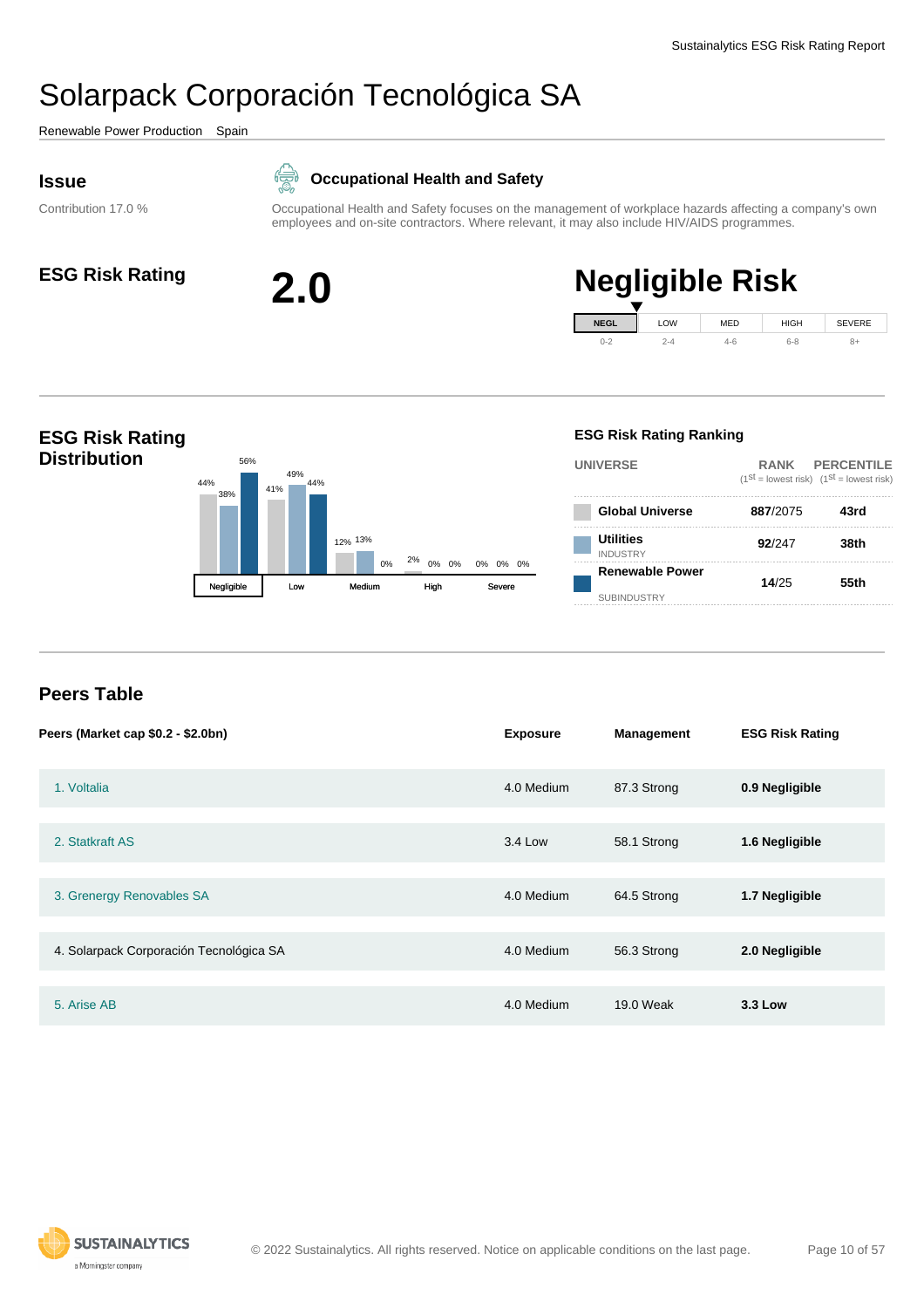Renewable Power Production Spain

### **ESG Risk Analysis**

Exposure refers to the extent to which a company is exposed to different material ESG Issues. The exposure score takes into consideration subindustry and company-specific factors such as its business model.





Renewables producers employ a large number of people to perform tasks in potentially difficult occupational conditions, including working in remote areas and on high voltage substations. Compliance with regulatory safety standards and maintaining safety records are usually required to maintain licences. While penalties and costs usually become significant only in the aggregate, and over a longer time scale, recent developments show a trend toward substantial increases in fines for safety incidents in some jurisdictions.

The company's exposure to Occupational Health and Safety issues is medium and similar to the subindustry exposure.

#### **Exposure Analysis**

| Subindustry Issue Exposure |   | 4.0  | Oc  |
|----------------------------|---|------|-----|
| <b>Issue Beta</b>          | X | 1.00 | Op  |
| Company Issue Exposure     |   | 4.0  | So  |
|                            |   |      | Fir |
|                            |   |      | As  |
|                            |   |      | He  |
|                            |   |      | As  |
|                            |   |      | Qu  |
|                            |   |      | Su  |
|                            |   |      | Ex  |
|                            |   |      | To  |
|                            |   |      | Ba  |
|                            |   |      | Ov  |

| <b>Beta Indicators</b>               | Beta Signal |
|--------------------------------------|-------------|
| Occupational Health and Safety       | 0.00        |
| <b>Operating Performance</b>         | $-0.03$     |
| Solvency                             | $-0.03$     |
| <b>Financial Flexibility</b>         | 0.03        |
| Asset Performance                    | 0.02        |
| <b>Headquarters Location</b>         | 0.00        |
| Assets Location                      | 0.00        |
| <b>Qualitative Overlay</b>           | 0.00        |
| <b>Subindustry Correction Factor</b> | 0.00        |
| <b>Exceptional Event Adjustment</b>  | 0.00        |
| <b>Total Beta Signal</b>             | 0.00        |
| <b>Baseline</b>                      | $+1.00$     |
| Overall Beta                         | 1.00        |

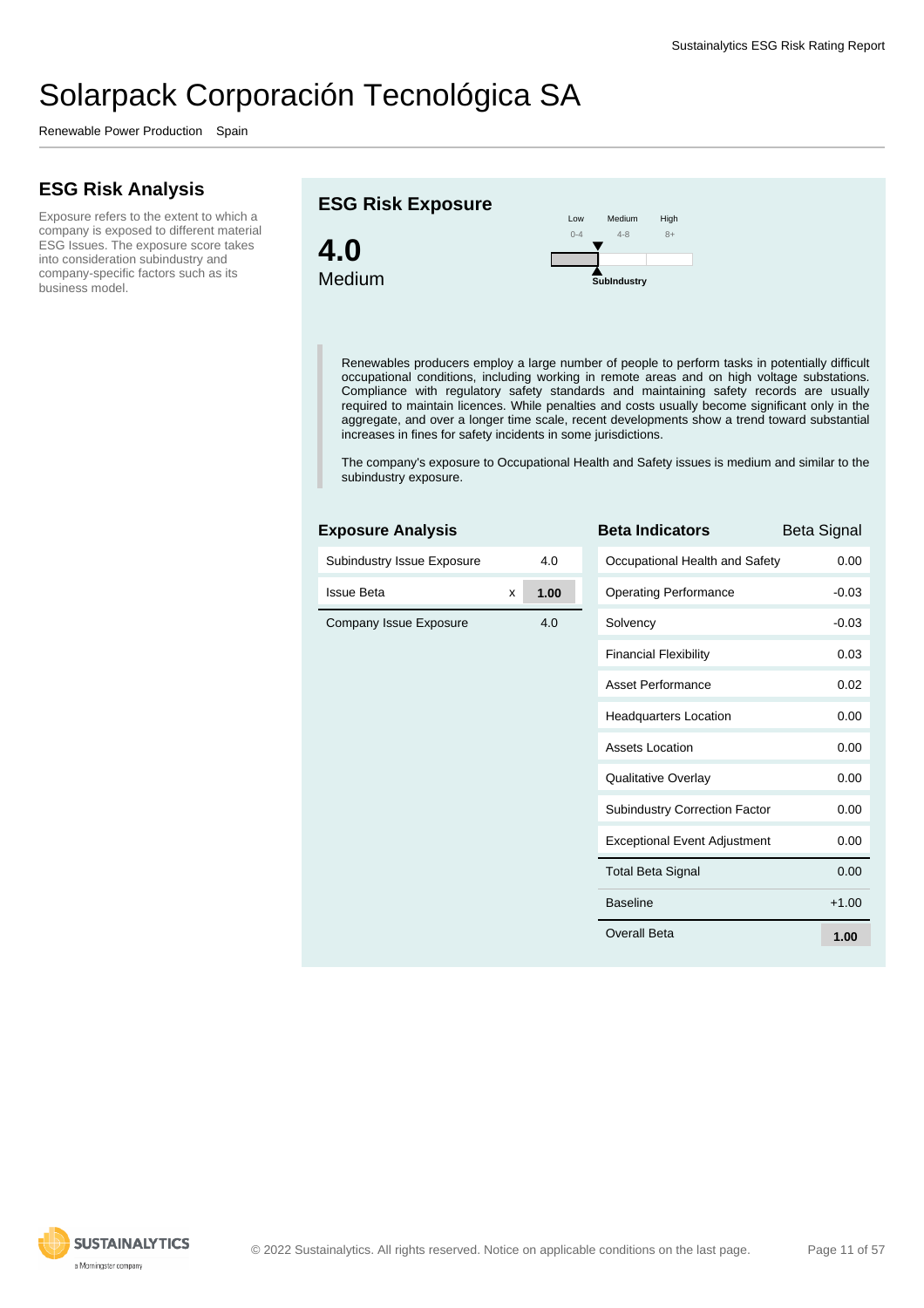Renewable Power Production Spain

Management refers to how well a company is managing its relevant ESG issues. The management score assesses the robustness of a company's ESG programs, practices, and policies.

#### **ESG Risk Management**



Solarpack's health and safety management system is strong, with managerial responsibility for the same, risk assessment, regular audits and training. As of 2020, the company is currently in the process of implementing ISO 45001, in accordance with best practices, but it is unclear how many of its operations this covers. The company reported accident frequency rates for 2020, and zero fatalities for the same period but lack of disclosure of historic data for the same makes it difficult to ascertain a year-on-year performance trend.

Weak 25-0

In our view, the company's management of the issue is above average.

| <b>Management Indicators</b>              | <b>Raw Score</b> | Weight | <b>Weighted Score</b> |
|-------------------------------------------|------------------|--------|-----------------------|
| <b>Contractor Safety Programme</b>        | 100              | 15.0%  | 15.0                  |
| Health and Safety Management              | 100              | 25.0%  | 25.0                  |
| <b>LTIR Trend</b>                         | 40               | 17.5%  | 7.0                   |
| <b>Health &amp; Safety Certifications</b> | 25               | 15.0%  | 3.8                   |
| <b>Contractor Fatalities</b>              | 20               | 15.0%  | 3.0                   |
| <b>Employee Fatality Rate</b>             | 20               | 12.5%  | 2.5                   |
| Occupational Health and Safety<br>⋒       | Category 0       | $0\%$  | 0.0                   |
| <b>Weighted Sum</b>                       |                  |        | 56.3                  |

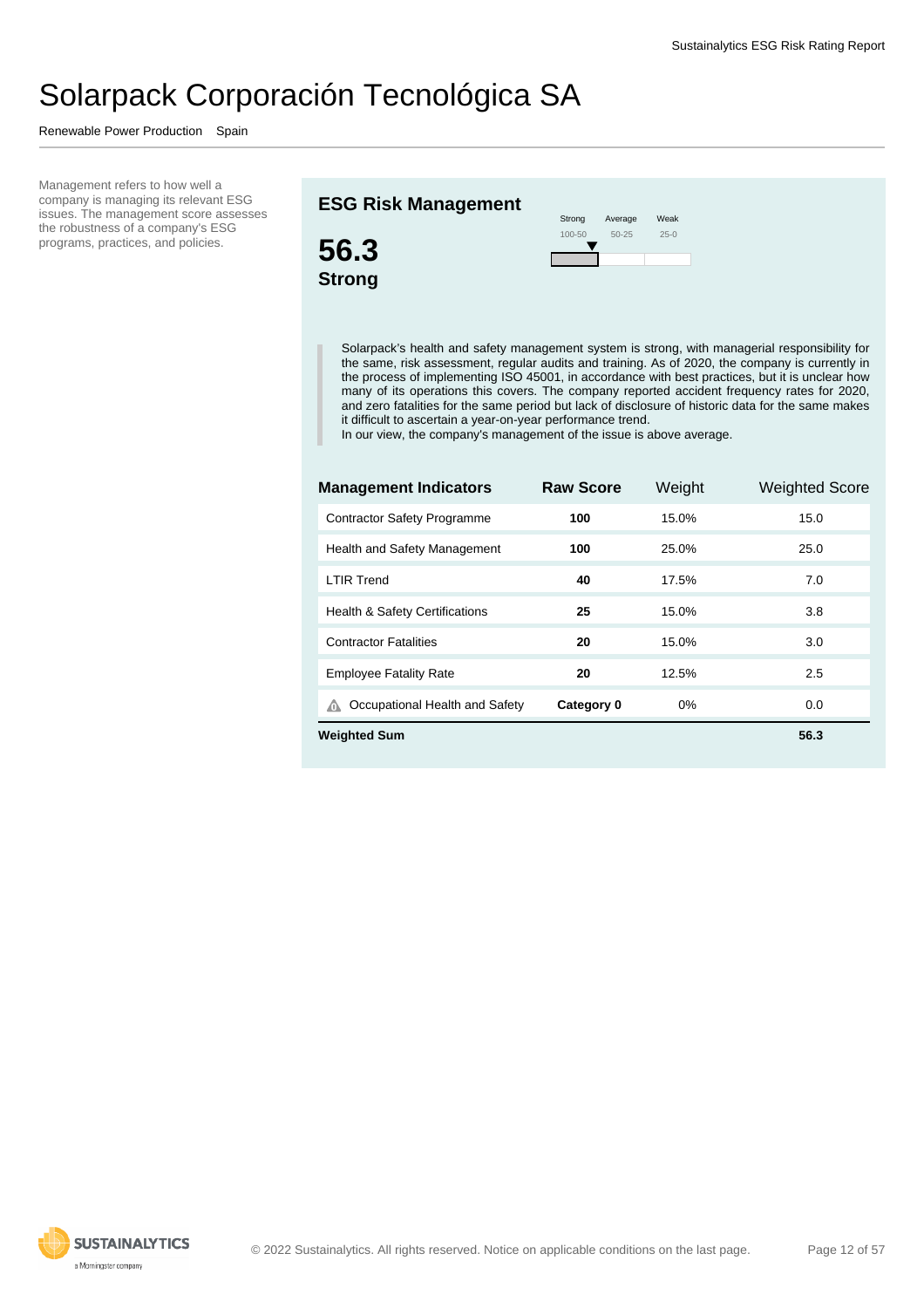Renewable Power Production Spain

### **Risk Decomposition**



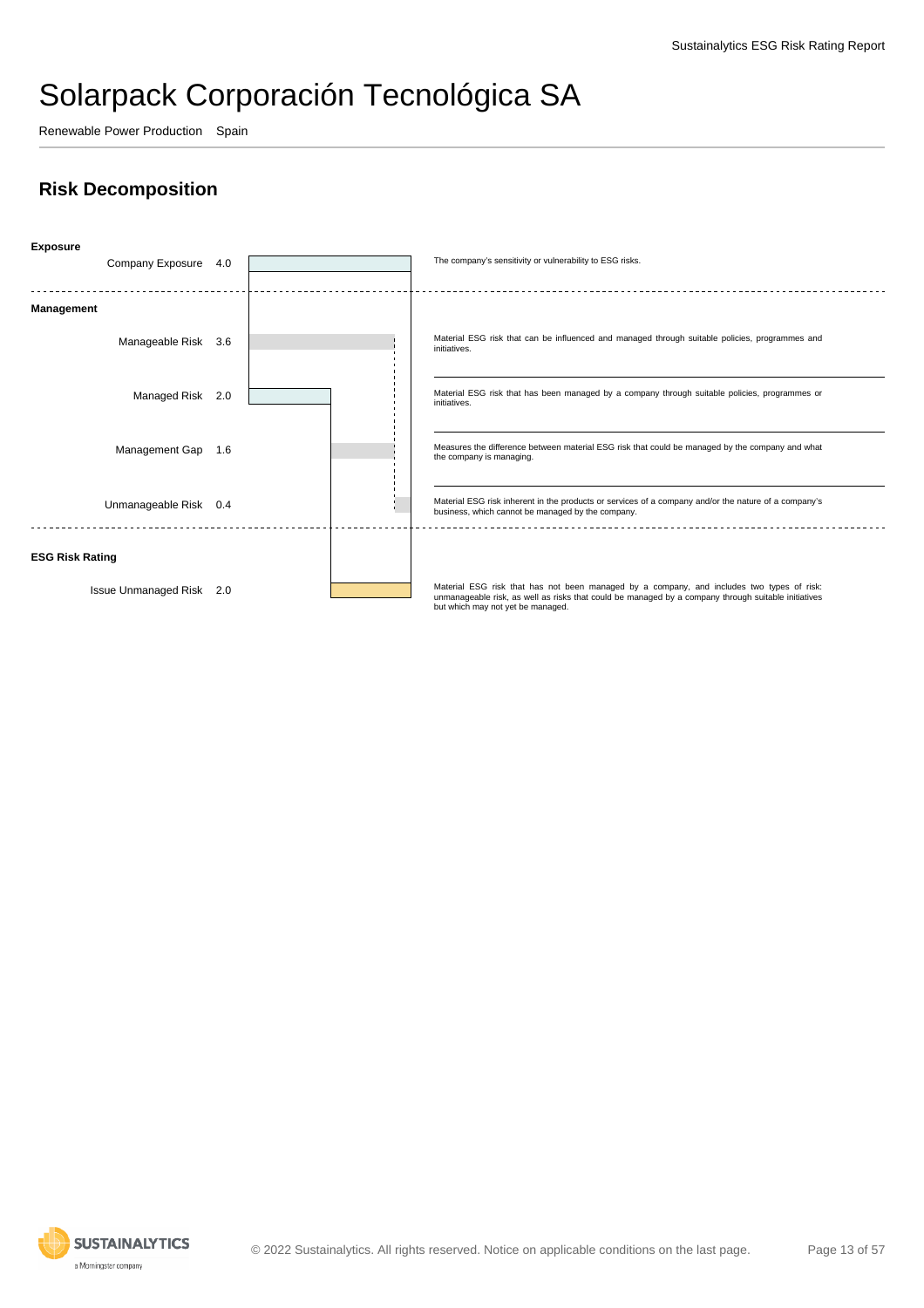<span id="page-13-0"></span>Renewable Power Production Spain

#### **Issue**

### **Community Relations**

Contribution 14.5 %





# **ESG Risk Rating 1.7 Negligible Risk**



#### **ESG Risk Rating Distribution** 21% 39% 30% 31% 28% 7% 4% 6% 15% 48% 0% 20% 52% 0% 0% Negligible Low Medium High **ESG Risk Rating Ranking UNIVERSE RANK PERCENTILE**  $(1^{st} =$  lowest risk)  $(1^{st} =$  lowest risk) **Global Universe 111**/870 **14th Utilities** INDUSTRY **21**/247 **9th Renewable Power** SUBINDUSTRY **2**/25 **5th**

#### **Peers Table**

| Peers (Market cap \$0.2 - \$2.0bn)      | <b>Exposure</b> | <b>Management</b> | <b>ESG Risk Rating</b> |
|-----------------------------------------|-----------------|-------------------|------------------------|
| 1. Grenergy Renovables SA               | 6.0 Medium      | 80.0 Strong       | 1.7 Negligible         |
| 2. Solarpack Corporación Tecnológica SA | 6.0 Medium      | 80.0 Strong       | 1.7 Negligible         |
| 3. Voltalia                             | 6.0 Medium      | 67.5 Strong       | <b>2.4 Low</b>         |
| 4. Statkraft AS                         | 5.4 Medium      | 36.0 Average      | <b>3.7 Low</b>         |
| 5. Arise AB                             | 6.3 Medium      | 25.0 Average      | 4.9 Medium             |

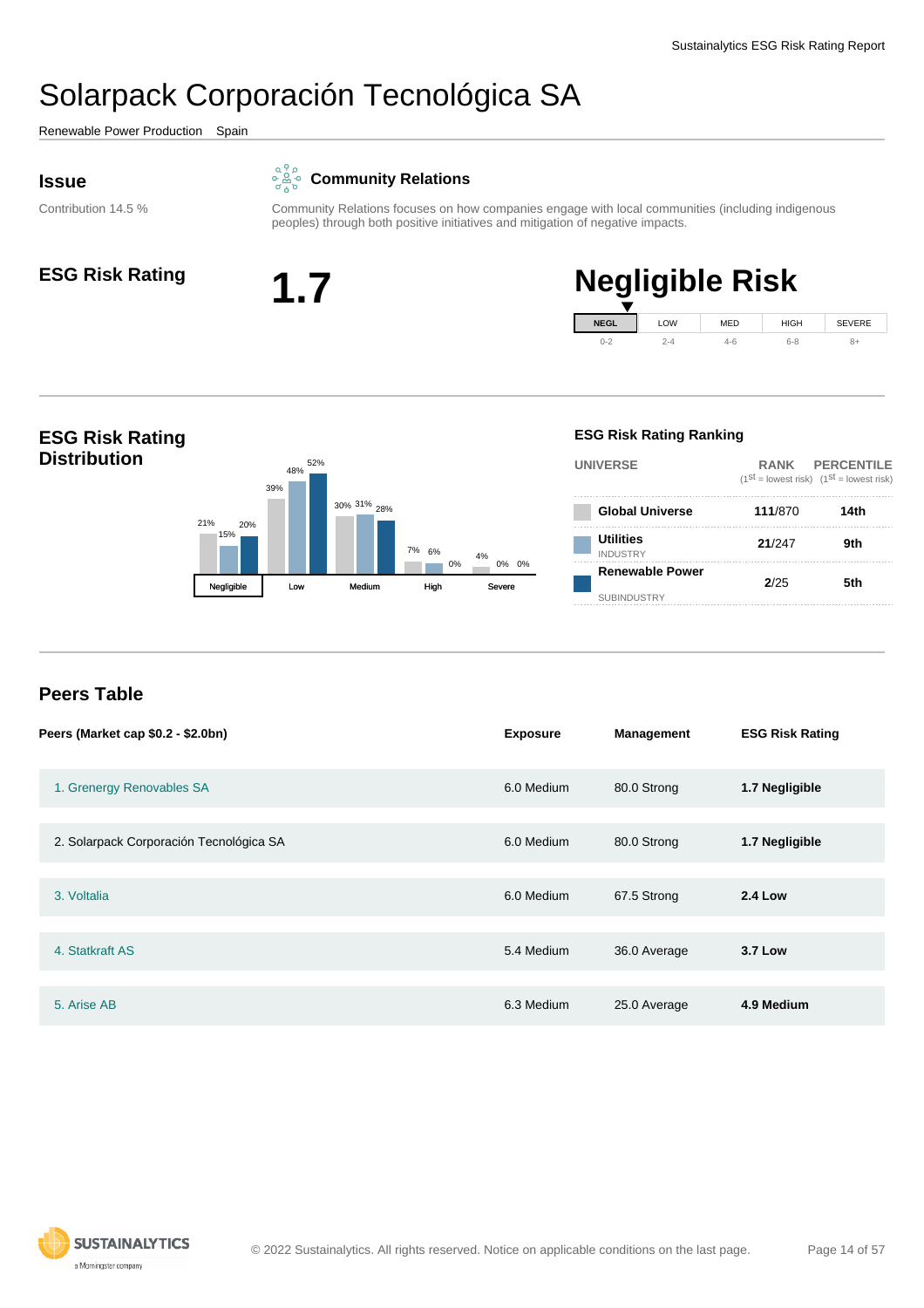Renewable Power Production Spain

### **ESG Risk Analysis**

Exposure refers to the extent to which a company is exposed to different material ESG Issues. The exposure score takes into consideration subindustry and company-specific factors such as its business model.

#### **ESG Risk Exposure**



Renewables producers can have enormous impacts on surrounding communities through their acquisition and development of large land tracts for hydroelectric dams, solar or wind farms, as well as their use of water sources. Industry companies have had projects delayed after community protests. Because renewables projects may cost hundreds of millions of dollars, delays or difficulties in permits or licences, disruptions to operations, or project shutdowns have significant impacts on companies financially.

Medium  $4-8$ 

 $\overline{\textbf{v}}$ 

**SubIndustry**

High 8+

The company's exposure to Community Relations issues is medium and similar to the subindustry exposure.

#### **Exposure Analysis**

| Subindustry Issue Exposure |   | 6.0  | C |
|----------------------------|---|------|---|
| <b>Issue Beta</b>          | X | 1.00 | S |
| Company Issue Exposure     |   | 6.0  | O |
|                            |   |      | S |
|                            |   |      | F |
|                            |   |      | A |
|                            |   |      | Q |
|                            |   |      | S |
|                            |   |      | E |
|                            |   |      | T |
|                            |   |      | B |
|                            |   |      | O |
|                            |   |      |   |

| <b>Beta Indicators</b>               | Beta Signal |
|--------------------------------------|-------------|
| <b>Community Relations</b>           | 0.00        |
| Society - Human Rights               | 0.00        |
| <b>Operating Performance</b>         | $-0.03$     |
| Solvency                             | $-0.03$     |
| <b>Financial Flexibility</b>         | 0.03        |
| Asset Performance                    | 0.02        |
| Qualitative Overlay                  | 0.00        |
| <b>Subindustry Correction Factor</b> | 0.00        |
| <b>Exceptional Event Adjustment</b>  | 0.00        |
| <b>Total Beta Signal</b>             | 0.00        |
| <b>Baseline</b>                      | $+1.00$     |
| Overall Beta                         | 1.00        |

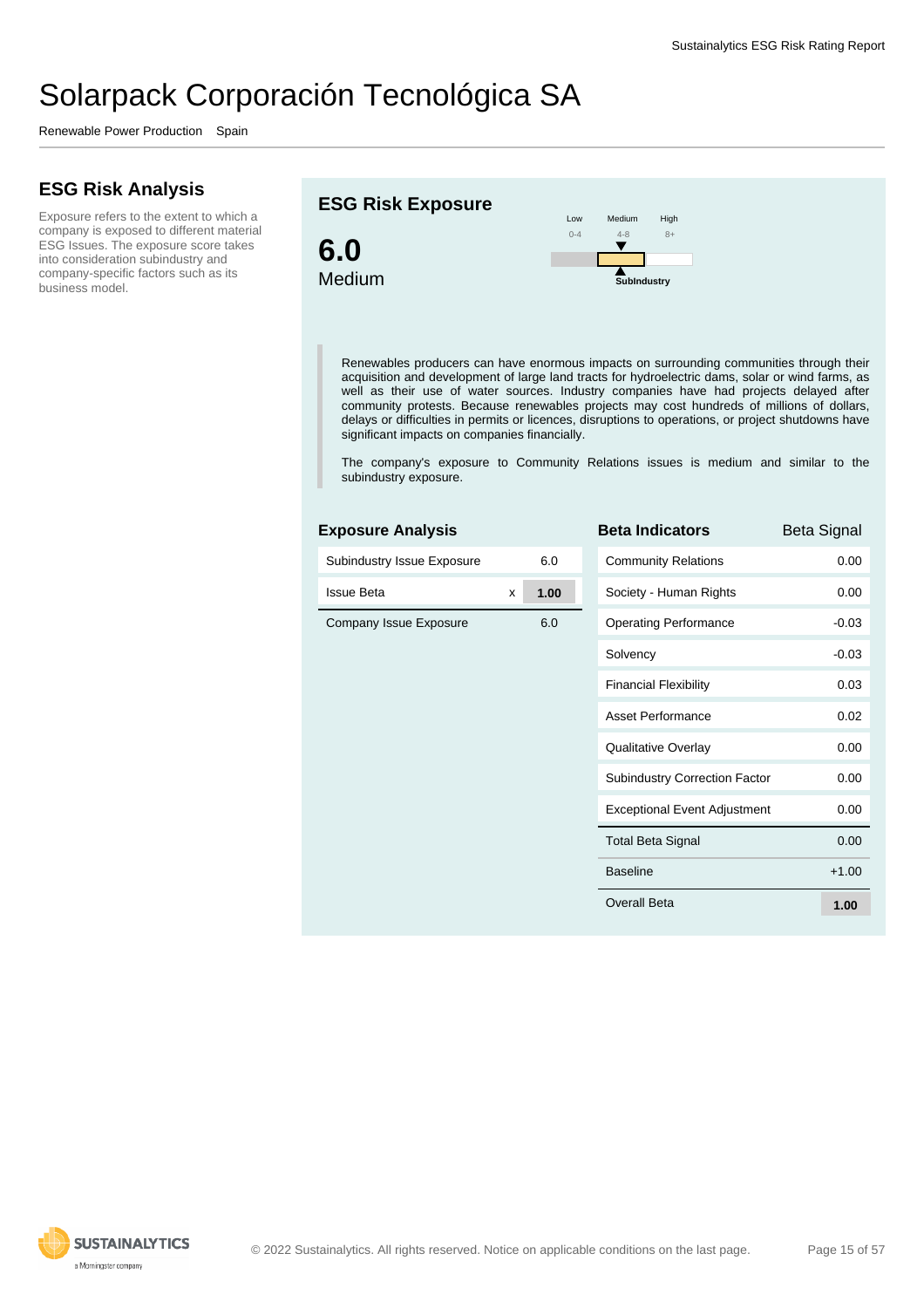Renewable Power Production Spain

Management refers to how well a company is managing its relevant ESG issues. The management score assesses the robustness of a company's ESG programs, practices, and policies.

#### **ESG Risk Management**



| Strong     | Average   | Weak   |
|------------|-----------|--------|
| $100 - 50$ | $50 - 25$ | $25-0$ |
|            |           |        |

The company has established a strong community involvement programme, with stakeholder consultation and meetings with the local community at the early stages of the project, and reports maintaining continued dialogue during the course of project development as well. Complaints can be made through hotlines and dedicated email to contractors and local authorities. While the company reports allocation of funds to community development programs, in partnership with local organizations and funds, there are no details or disclosure of specific objectives, targets or if the programmes are developed in consultation with local communities. In our view, the company's management of the issue is above average.

| <b>Management Indicators</b>            | <b>Raw Score</b> | Weight | Weighted Score |
|-----------------------------------------|------------------|--------|----------------|
| Access to Basic Services                | 100              | 20.0%  | 20.0           |
| <b>Community Involvement Programmes</b> | 100              | 40.0%  | 40.0           |
| <b>Community Development</b>            | 50               | 40.0%  | 20.0           |
| <b>Community Relations</b><br>⋒         | Category 0       | $0\%$  | 0.0            |
| Society - Human Rights<br>⋒             | Category 0       | $0\%$  | 0.0            |
| <b>Weighted Sum</b>                     |                  |        | 80.0           |

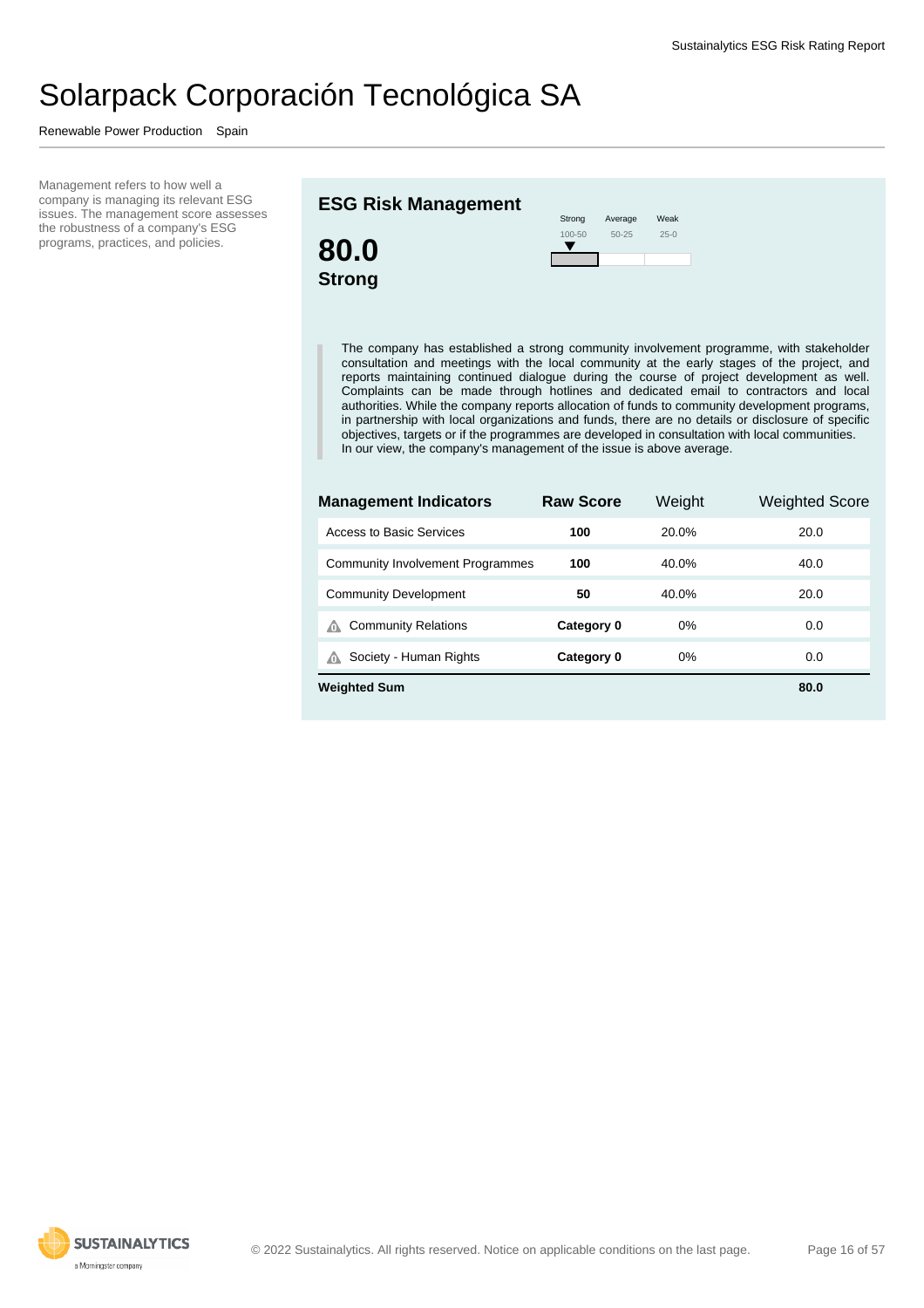Renewable Power Production Spain

### **Risk Decomposition**



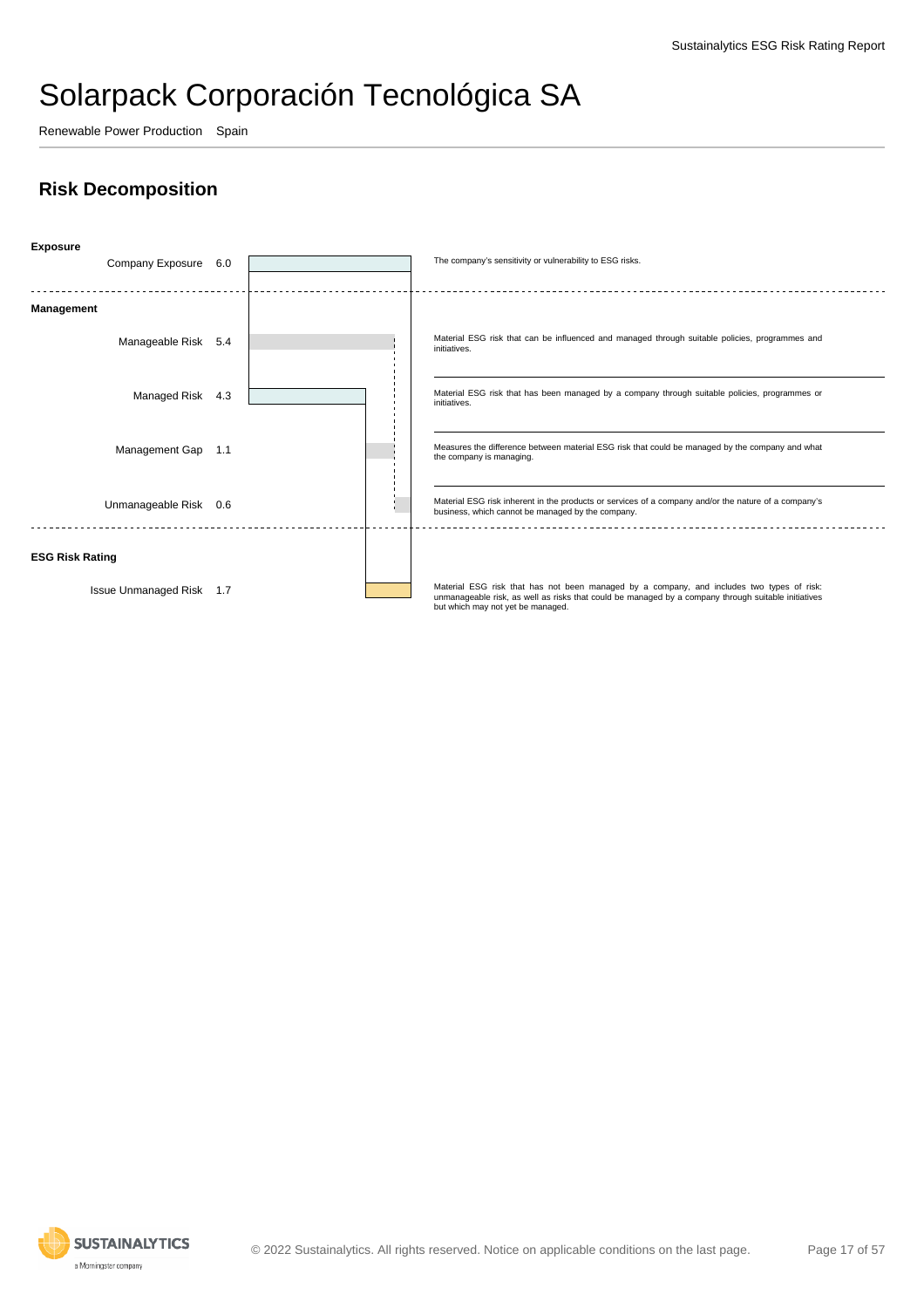<span id="page-17-0"></span>Renewable Power Production Spain

Contribution 12.5 %



#### **Corporate Governance**

Corporate Governance represents foundational structures for the management of ESG risks.



#### **ESG Risk Rating 1.5 Negligible Risk NEGL**  $0 - 2$ LOW 2-4 MED 4-6 HIGH 6-8 SEVERE 8+

#### **ESG Risk Rating Distribution**  $2%$ 34% 61%  $3\%$  1% 8% 50% 42% 1% 0% 12% 24% 64% 0% 0% Negligible Low Medium High **Utilities** INDUSTRY **Renewable Power**

#### **ESG Risk Rating Ranking**

**UNIVERSE RANK PERCENTILE**  $(1^{st} =$  lowest risk)  $(1^{st} =$  lowest risk) **Global Universe 45**/4879 **2nd 11**/250 **5th** SUBINDUSTRY **1**/25 **1st**

### **Peers Table**

| Peers (Market cap \$0.2 - \$2.0bn)      | <b>Exposure</b> | <b>Management</b> | <b>ESG Risk Rating</b> |
|-----------------------------------------|-----------------|-------------------|------------------------|
| 1. Solarpack Corporación Tecnológica SA | 5.0 Medium      | 71.0 Strong       | 1.5 Negligible         |
| 2. Statkraft AS                         | 5.0 Medium      | 43.0 Average      | <b>2.9 Low</b>         |
| 3. Grenergy Renovables SA               | 9.0 High        | 57.1 Strong       | <b>3.9 Low</b>         |
| 4. Arise AB                             | 9.0 High        | 49.7 Average      | 4.5 Medium             |
| 5. Voltalia                             | 9.0 High        | 45.0 Average      | 5.0 Medium             |

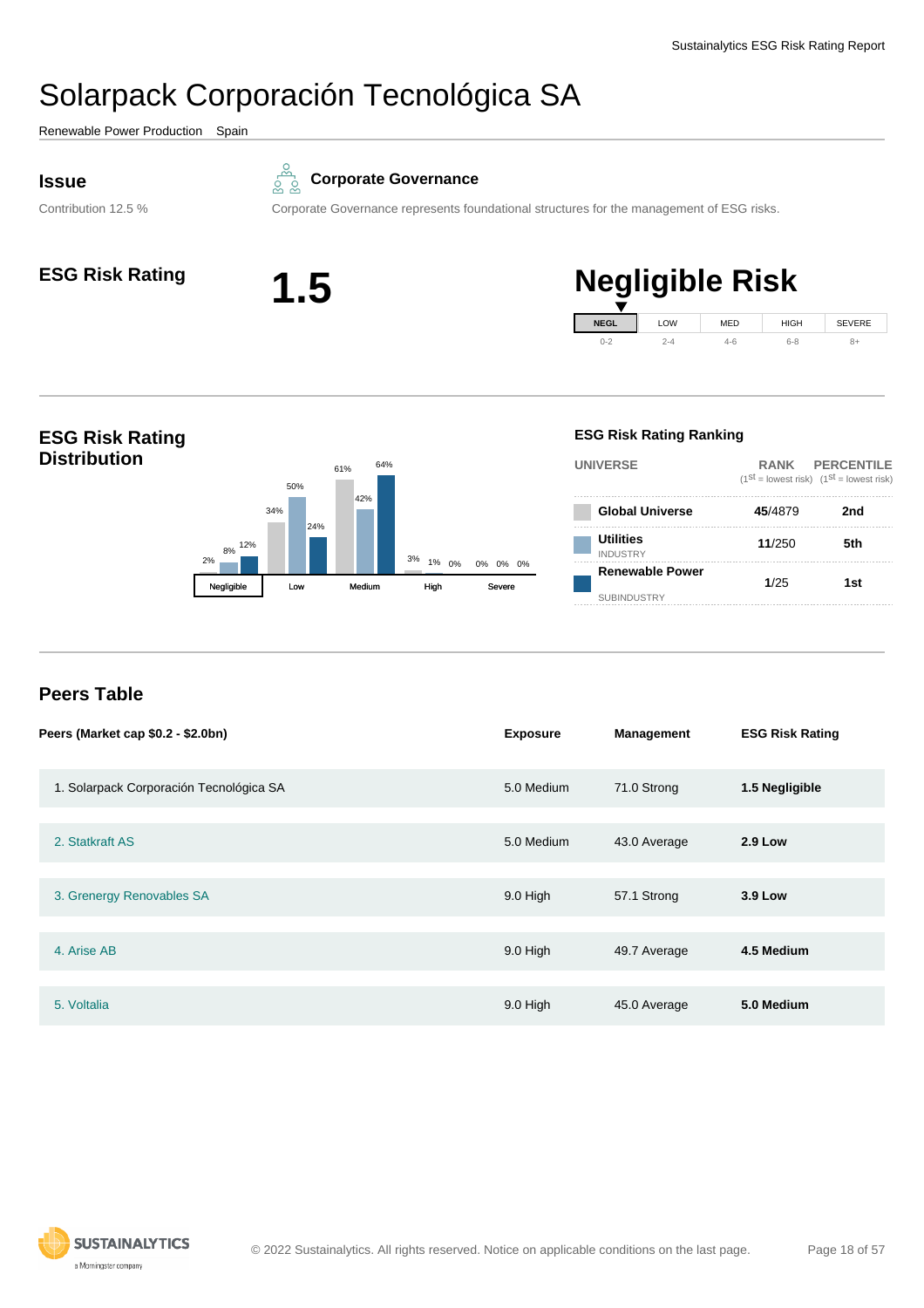Renewable Power Production Spain

### **ESG Risk Analysis**

Exposure refers to the extent to which a company is exposed to different material ESG Issues. The exposure score takes into consideration subindustry and company-specific factors such as its business model.

#### **ESG Risk Exposure**



Low  $0 - 4$ Medium 4-8 High 8+ **SubIndustry**

The company is not publicly traded, which positions stakeholder governance as the company's main governance area of focus. It may face decreased scrutiny of some governance practices compared to publicly traded companies. This translates into medium exposure to baseline Corporate Governance risk.

Management refers to how well a company is managing its relevant ESG issues. The management score assesses the robustness of a company's ESG programs, practices, and policies.

| <b>ESG Risk Management</b>                                                | Strong | Average                            | Weak          |                                            |  |
|---------------------------------------------------------------------------|--------|------------------------------------|---------------|--------------------------------------------|--|
| 71.0<br><b>Strong</b>                                                     | 100-53 | 53-39                              | $39-0$        |                                            |  |
| Overall, we rate the company's corporate governance management as strong. |        |                                    |               |                                            |  |
| Carparata Carramanas Dillare                                              |        | $D$ <sub>a</sub> $D$ <sub>aa</sub> | $101 - 3 - 1$ | $M_{\alpha}$ is a set of $\Omega_{\alpha}$ |  |

| <b>Corporate Governance Pillars</b> | <b>Raw Score</b> | Weight | <b>Weighted Score</b> |
|-------------------------------------|------------------|--------|-----------------------|
| <b>Stakeholder Governance</b>       | 71               | 100.0% | 71.0                  |
| <b>Totals</b>                       |                  | 100.0% | 71.0                  |

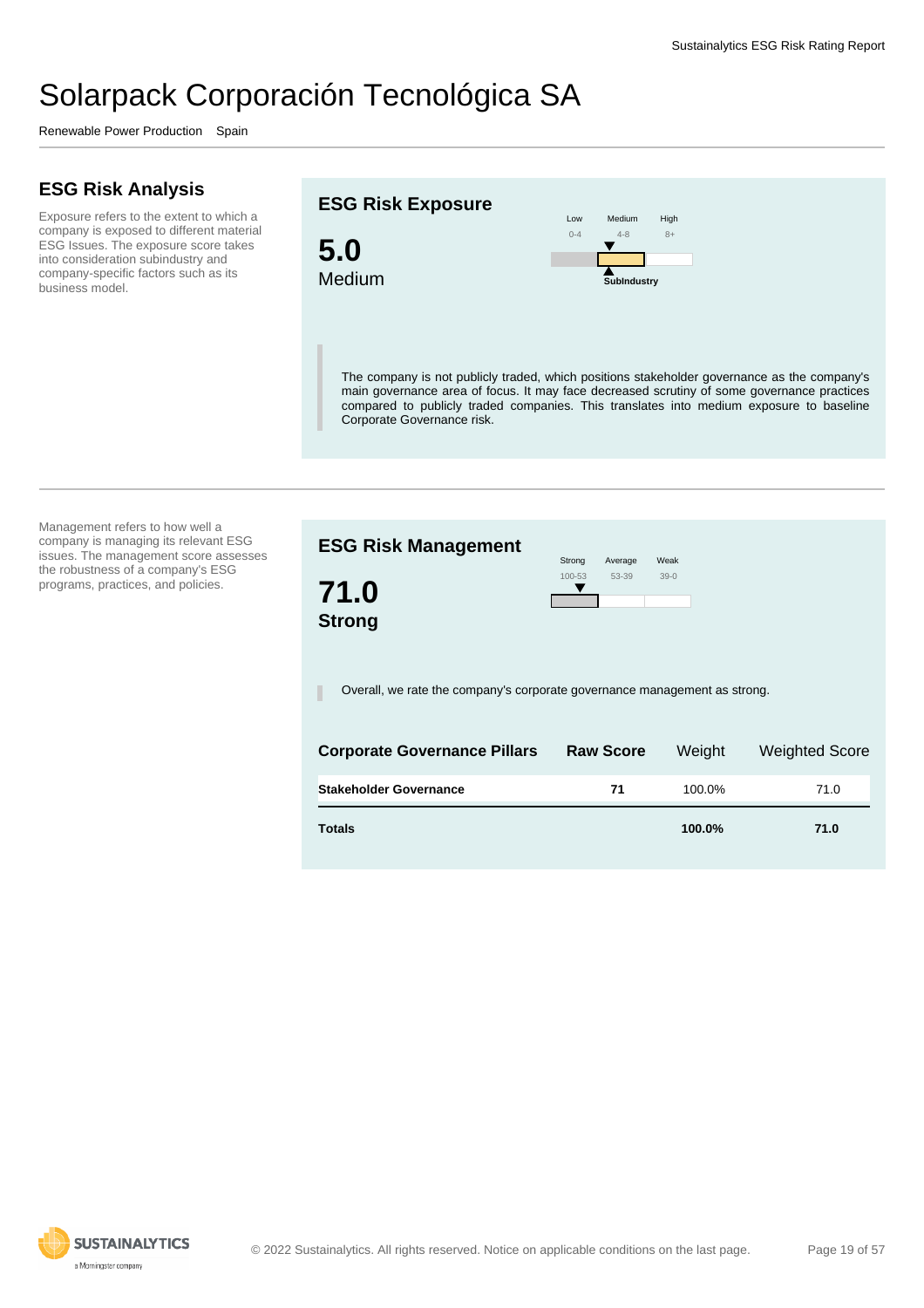Renewable Power Production Spain

### **Risk Decomposition**



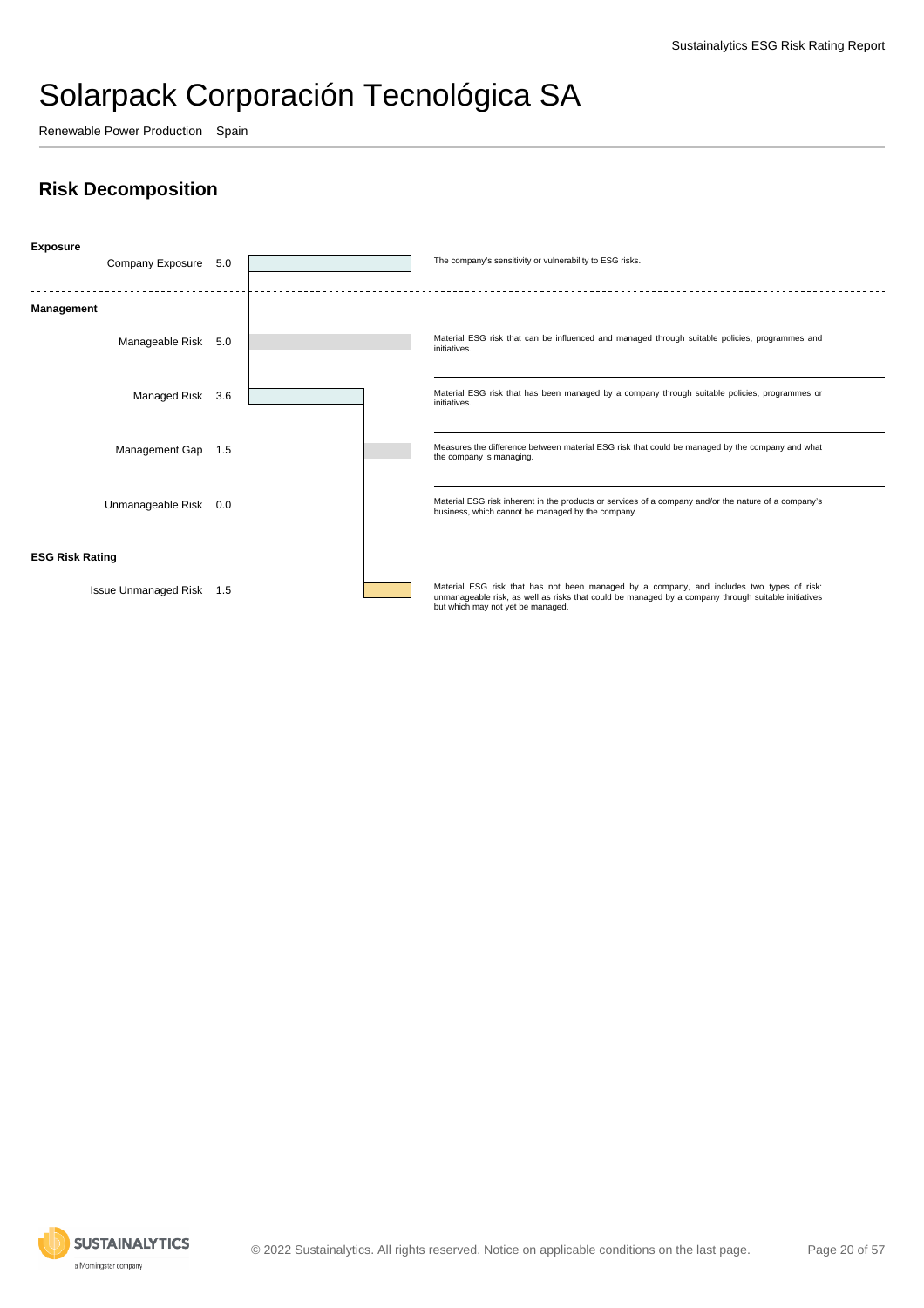<span id="page-20-0"></span>Renewable Power Production Spain

#### **Issue**

#### $\overline{\mathcal{L}}$ **Human Capital**

Contribution 12.3 %

Human Capital focuses on the management of risks related to scarcity of skilled labour as well as labour



# **ESG Risk Rating 1.4 Negligible Risk**





relations, such as non-discrimination, working hours and minimum wages.

#### **Peers Table**

| Peers (Market cap \$0.2 - \$2.0bn)      | <b>Exposure</b> | <b>Management</b> | <b>ESG Risk Rating</b> |
|-----------------------------------------|-----------------|-------------------|------------------------|
| 1. Voltalia                             | 4.0 Medium      | 72.5 Strong       | 1.2 Negligible         |
| 2. Solarpack Corporación Tecnológica SA | 4.0 Medium      | 67.5 Strong       | 1.4 Negligible         |
| 3. Statkraft AS                         | 3.6 Low         | 57.5 Strong       | 1.6 Negligible         |
| 4. Grenergy Renovables SA               | 4.0 Medium      | 57.5 Strong       | 1.8 Negligible         |
| 5. Arise AB                             | 4.2 Medium      | 20.4 Weak         | <b>3.4 Low</b>         |

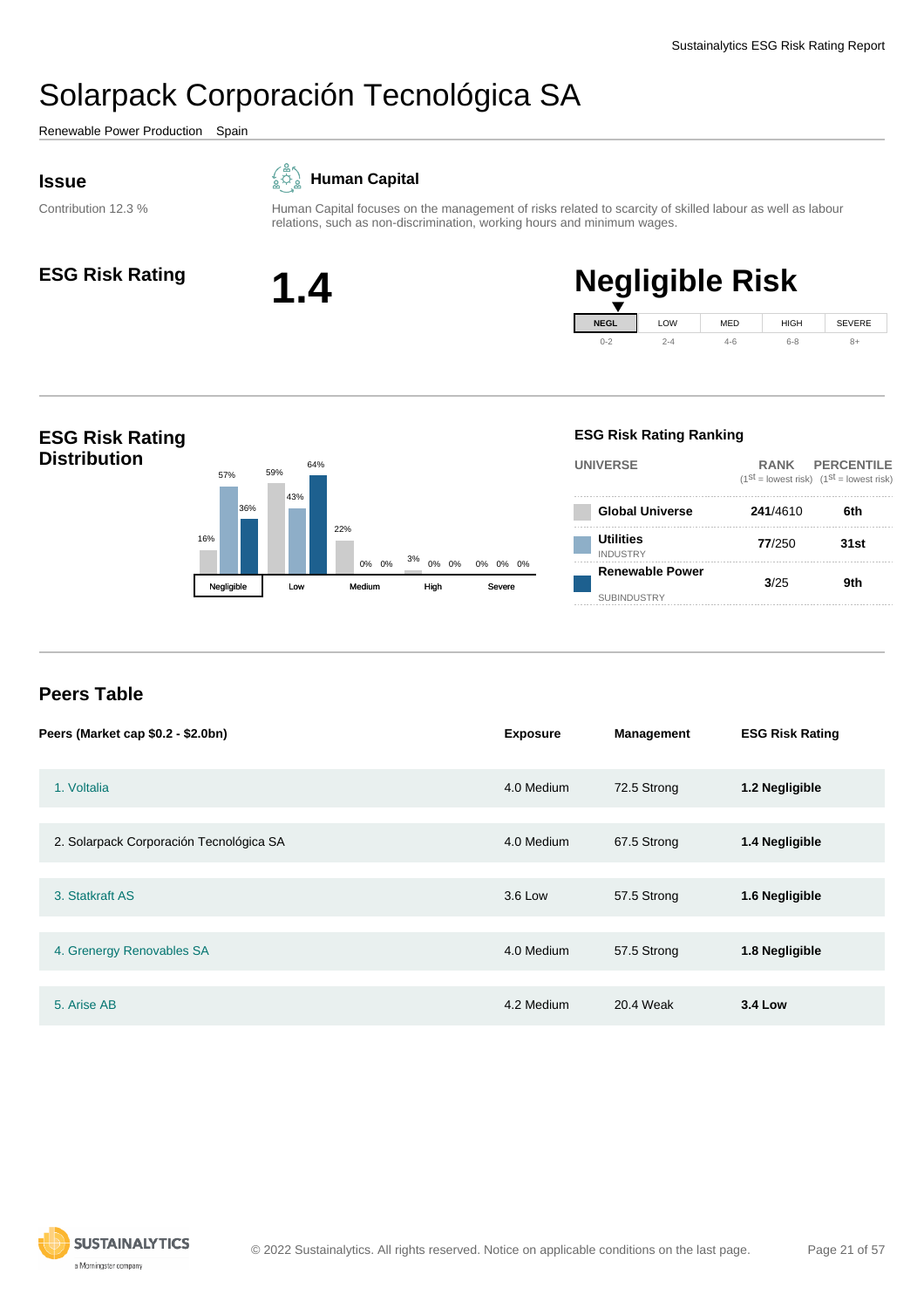Renewable Power Production Spain

### **ESG Risk Analysis**

Exposure refers to the extent to which a company is exposed to different material ESG Issues. The exposure score takes into consideration subindustry and company-specific factors such as its business model.





Unlike most of the utilities sector, the renewables industry is burgeoning, with a rapidly increasing workforce. According to the International Renewable Energy Agency (Irena), approximately eight million people worked in the renewable energy business in 2015. Renewables companies also tend to have greater gender diversity than the rest of the industry, with an estimated 35% of women in renewable energy jobs. Within this booming industry, the main challenge for employers is to recruit, onboard and train new talent to enable continued expansion. Additionally, employers that are able to limit employee turnover can avoid repeat training and onboarding expenses.

The company's exposure to Human Capital issues is medium and similar to the subindustry exposure.

| <b>Exposure Analysis</b>   |   |      | <b>Beta Inc</b>     |
|----------------------------|---|------|---------------------|
| Subindustry Issue Exposure |   | 4.0  | Labour <sub>R</sub> |
| <b>Issue Beta</b>          | x | 1.00 | Operating           |
| Company Issue Exposure     |   | 4.0  | Solvency            |
|                            |   |      | Financial           |
|                            |   |      | Asset Pe            |
|                            |   |      | Qualitativ          |
|                            |   |      | Subindus            |
|                            |   |      | Exception           |
|                            |   |      | <b>Total Bet</b>    |
|                            |   |      | <b>Baseline</b>     |
|                            |   |      | <b>Overall B</b>    |
|                            |   |      |                     |

| Beta Indicators                      | Beta Signal |
|--------------------------------------|-------------|
| I abour Relations                    | 0.00        |
| <b>Operating Performance</b>         | $-0.03$     |
| Solvency                             | $-0.03$     |
| <b>Financial Flexibility</b>         | 0.03        |
| Asset Performance                    | 0.02        |
| Qualitative Overlay                  | 0.00        |
| <b>Subindustry Correction Factor</b> | 0.00        |
| <b>Exceptional Event Adjustment</b>  | 0.00        |
| <b>Total Beta Signal</b>             | 0.00        |
| <b>Baseline</b>                      | $+1.00$     |
| Overall Beta                         | 1.00        |

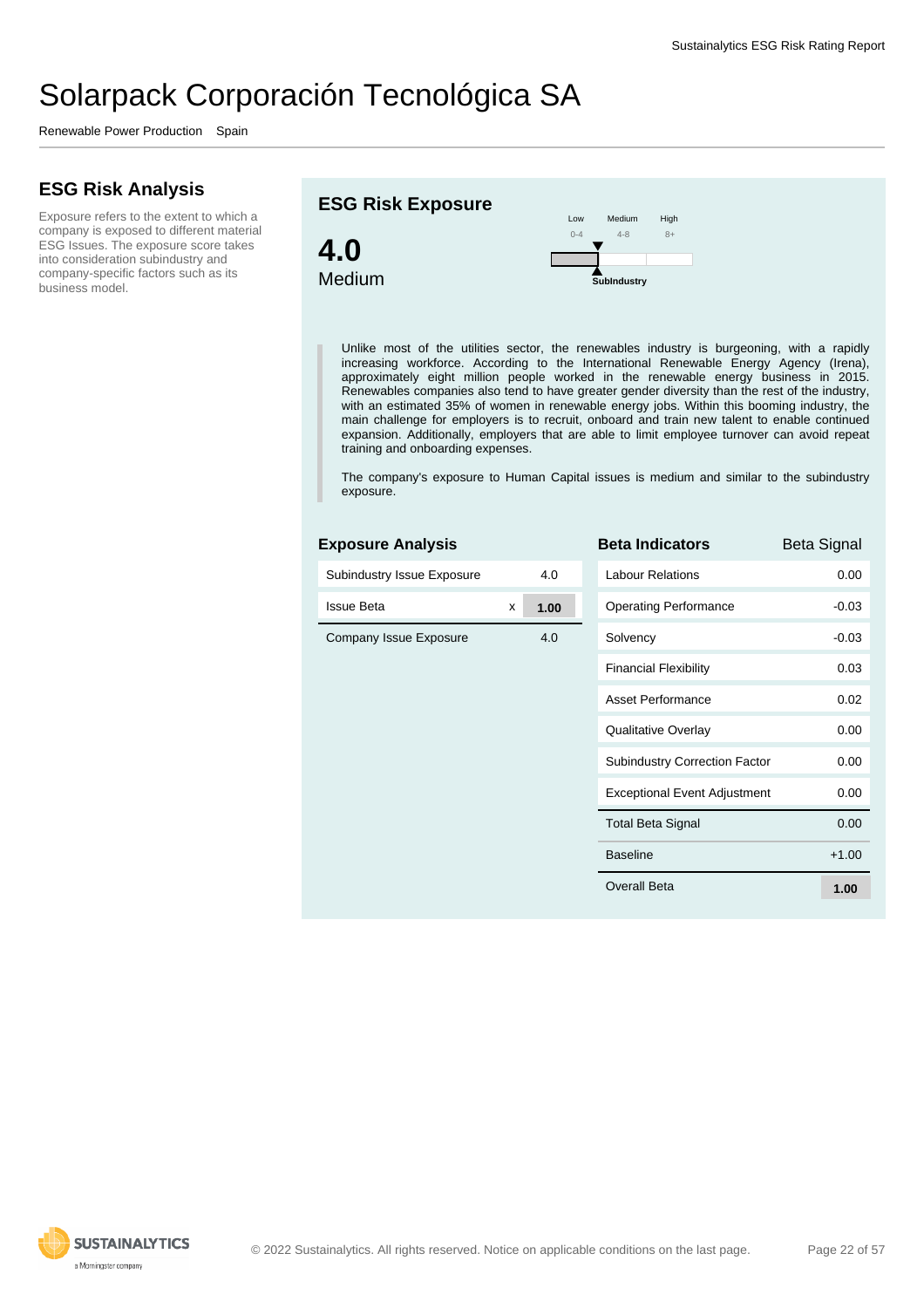Renewable Power Production Spain

Management refers to how well a company is managing its relevant ESG issues. The management score assesses the robustness of a company's ESG programs, practices, and policies.

### **ESG Risk Management**



| Strong     | Average   | Weak   |
|------------|-----------|--------|
| $100 - 50$ | $50 - 25$ | $25-0$ |
|            |           |        |

In our view, the company's management of the issue is above average.

| <b>Management Indicators</b>            | <b>Raw Score</b> | Weight | <b>Weighted Score</b> |
|-----------------------------------------|------------------|--------|-----------------------|
| <b>Discrimination Policy</b>            | 100              | 15.0%  | 15.0                  |
| Freedom of Association Policy           | 100              | 17.5%  | 17.5                  |
| <b>Collective Bargaining Agreements</b> | 75               | 12.5%  | 9.4                   |
| Human Capital Development               | 75               | 25.0%  | 18.8                  |
| <b>Diversity Programmes</b>             | 25               | 17.5%  | 4.4                   |
| <b>Employee Turnover Rate</b>           | 20               | 12.5%  | 2.5                   |
| <b>Labour Relations</b><br>⋒            | Category 0       | 0%     | 0.0                   |
| <b>Weighted Sum</b>                     |                  |        | 67.5                  |
|                                         |                  |        |                       |

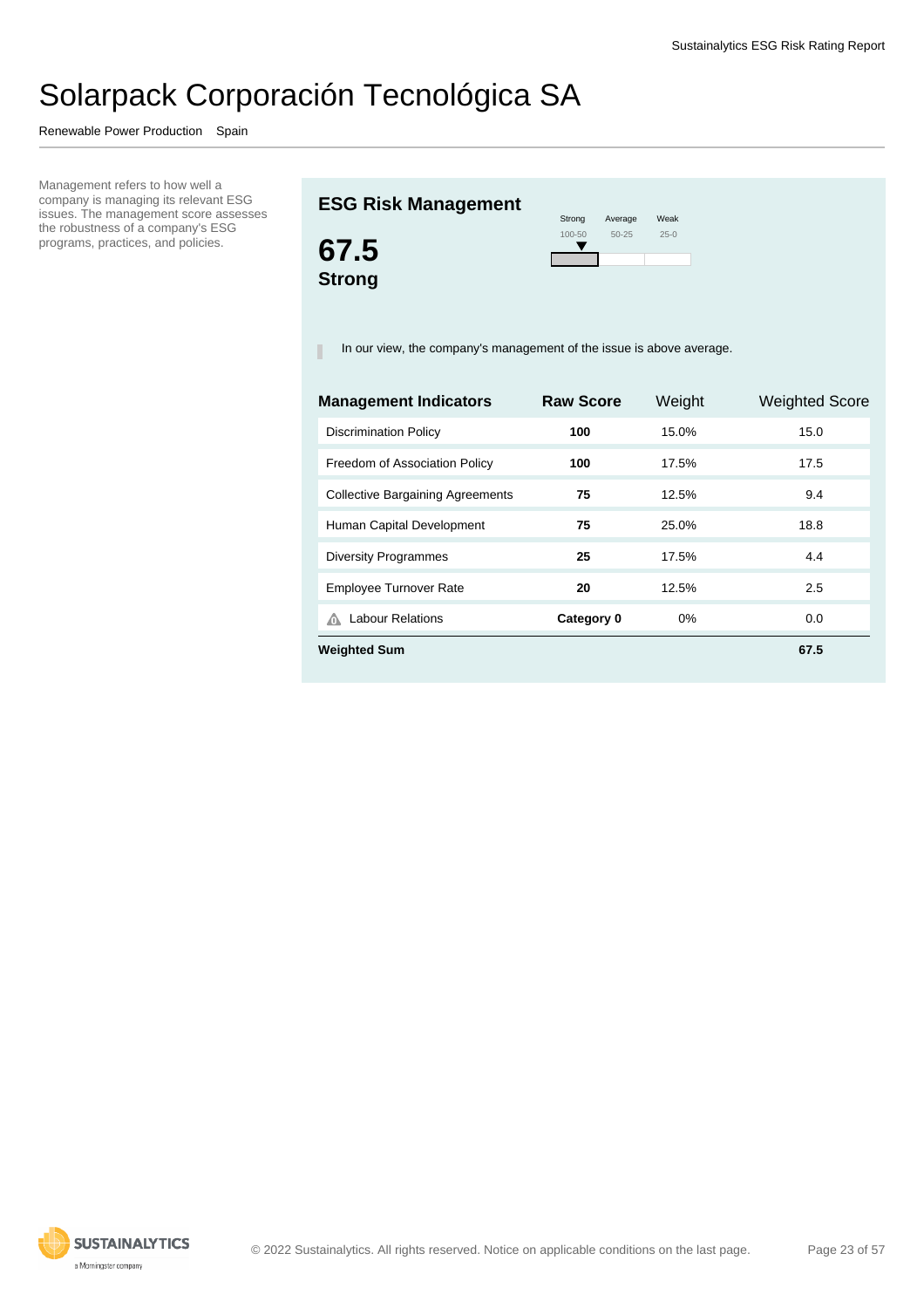Renewable Power Production Spain

### **Risk Decomposition**



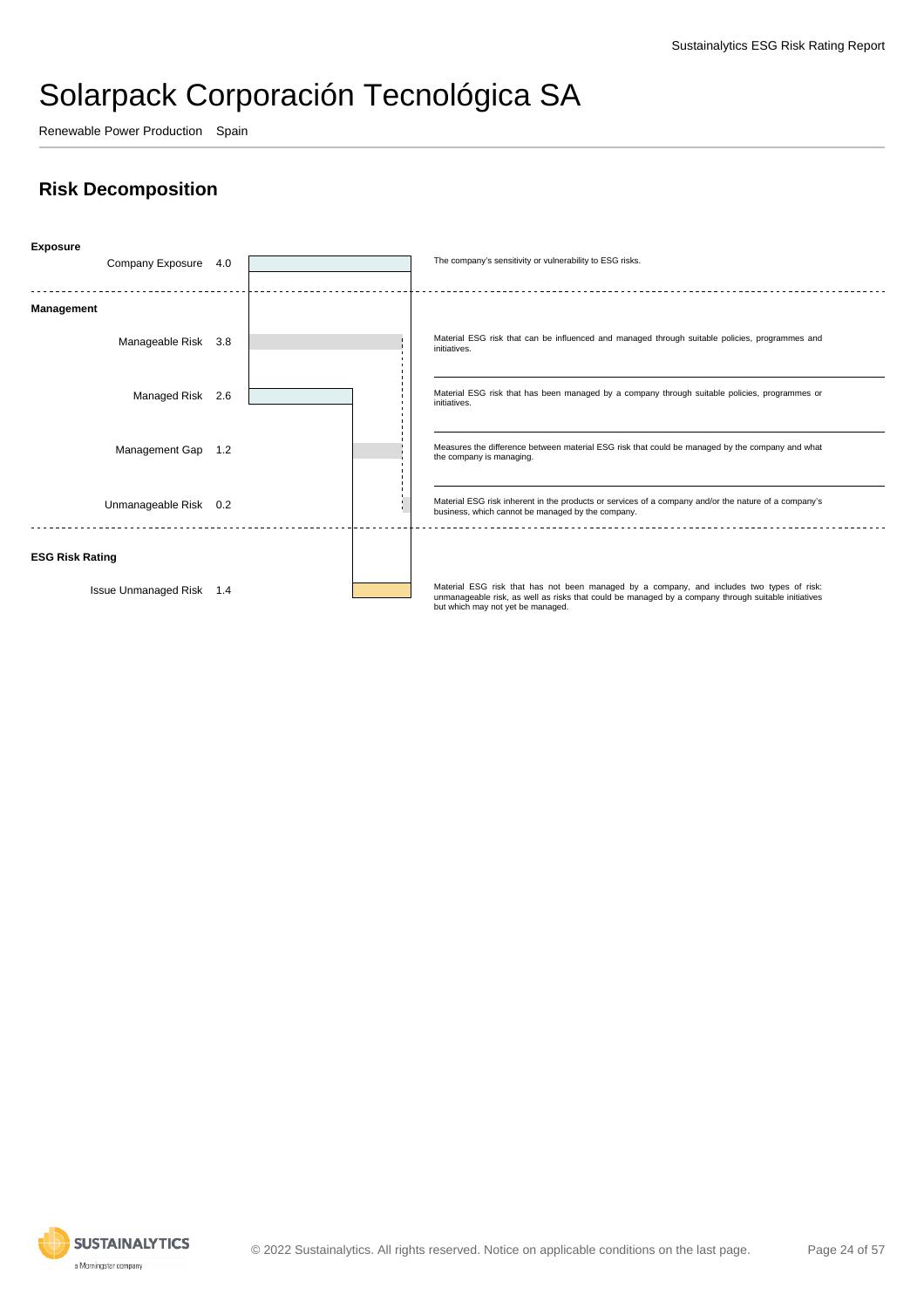<span id="page-24-0"></span>Renewable Power Production Spain

#### **Issue**

Contribution 11.1 %

#### **Business Ethics**

Business Ethics focuses on the management of ethical considerations applicable to most or all sectors, such as taxation and accounting, anti-competitive practices and intellectual property issues.

 $0 - 2$ 



#### **ESG Risk Rating 1.3 Negligible Risk NEGL** LOW MED HIGH SEVERE

4-6

6-8

8+

2-4



#### **Peers Table**

| Peers (Market cap \$0.2 - \$2.0bn)      | <b>Exposure</b> | <b>Management</b> | <b>ESG Risk Rating</b> |
|-----------------------------------------|-----------------|-------------------|------------------------|
| 1. Voltalia                             | 4.0 Medium      | 73.7 Strong       | 1.2 Negligible         |
| 2. Solarpack Corporación Tecnológica SA | 4.0 Medium      | 71.3 Strong       | 1.3 Negligible         |
| 3. Grenergy Renovables SA               | 4.0 Medium      | 52.5 Strong       | <b>2.0 Low</b>         |
| 4. Statkraft AS                         | 3.6 Low         | 46.3 Average      | <b>2.0 Low</b>         |
|                                         |                 |                   |                        |
| 5. Arise AB                             | 4.2 Medium      | 10.0 Weak         | <b>3.8 Low</b>         |

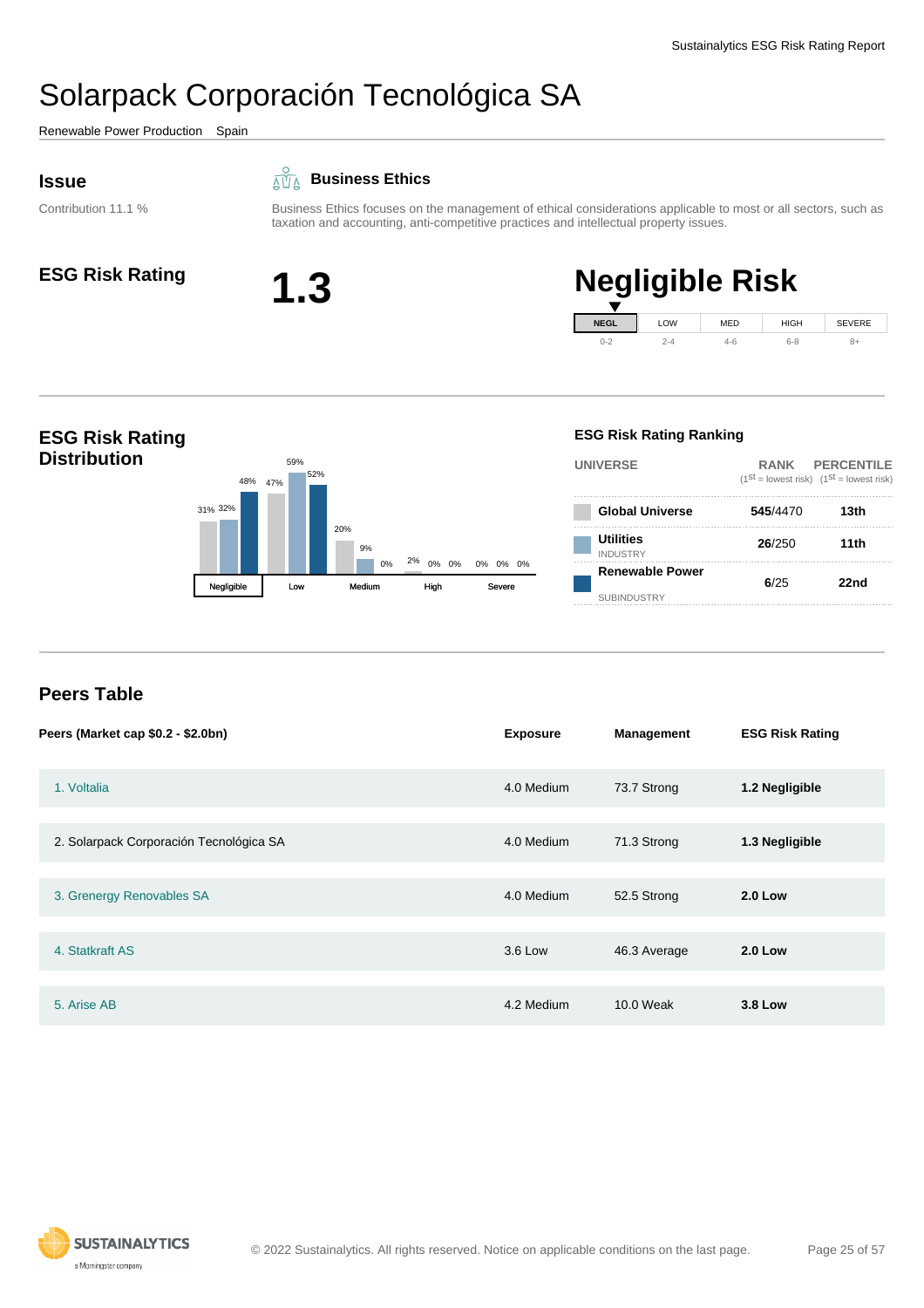Renewable Power Production Spain

### **ESG Risk Analysis**

Exposure refers to the extent to which a company is exposed to different material ESG Issues. The exposure score takes into consideration subindustry and company-specific factors such as its business model.



Renewables producers have close relationships with government officials, as well as relationships with suppliers, third-party contractors and utility customers. Any one of these relationships can be exploited by employees for financial gain. The utilities sector generally has historically experienced a range of incidents related to ethical misconduct, including procurement fraud (e.g. bid rigging, false invoices or collusion with vendors) and bribery. There is a growing global trend toward tougher national anti-corruption laws, as well as new procurement rules in the EU in April 2016; however, the impacts on these laws on businesses will depend on detection and enforcement. As renewable energy becomes mainstream and lower cost, government subsidies and grants may be withdrawn, which could raise the incentive to lobby or bribe government officials to extend these incentives longer to maintain/increase profitability. The IEA estimates that more than USD 100 billion in subsidies for renewable energy was available worldwide in 2014. Company exposure to Business Ethics issues depends greatly on the regulatory environment where the utility operates. Utilities operating in regions that score poorly on the Corruption Perceptions Index may be more exposed to bribery and procurement fraud, for example. Companies in developed markets such as the EU or US, however, may be more exposed to lawsuits and investigations related to renewables subsidies. Best practice for utilities includes strong anti-corruption policies and whistleblower programmes, as well as due diligence on third-party transactions.

The company's exposure to Business Ethics issues is medium and similar to the subindustry exposure.

| <b>Exposure Analysis</b>   |   |      | <b>Beta Indicators</b>              | <b>Beta Signal</b> |
|----------------------------|---|------|-------------------------------------|--------------------|
| Subindustry Issue Exposure |   | 4.0  | Accounting and Taxation             | 0.00               |
| <b>Issue Beta</b>          | X | 1.00 | Anti-Competitive Practices          | 0.00               |
| Company Issue Exposure     |   | 4.0  | <b>Bribery and Corruption</b>       | 0.00               |
|                            |   |      | <b>Business Ethics</b>              | 0.00               |
|                            |   |      | Intellectual Property               | 0.00               |
|                            |   |      | Lobbying and Public Policy          | 0.00               |
|                            |   |      | Sanctions                           | 0.00               |
|                            |   |      | <b>Operating Performance</b>        | $-0.03$            |
|                            |   |      | Solvency                            | $-0.03$            |
|                            |   |      | <b>Financial Flexibility</b>        | 0.03               |
|                            |   |      | <b>Asset Performance</b>            | 0.02               |
|                            |   |      | <b>Qualitative Overlay</b>          | 0.00               |
|                            |   |      | Subindustry Correction Factor       | 0.00               |
|                            |   |      | <b>Exceptional Event Adjustment</b> | 0.00               |

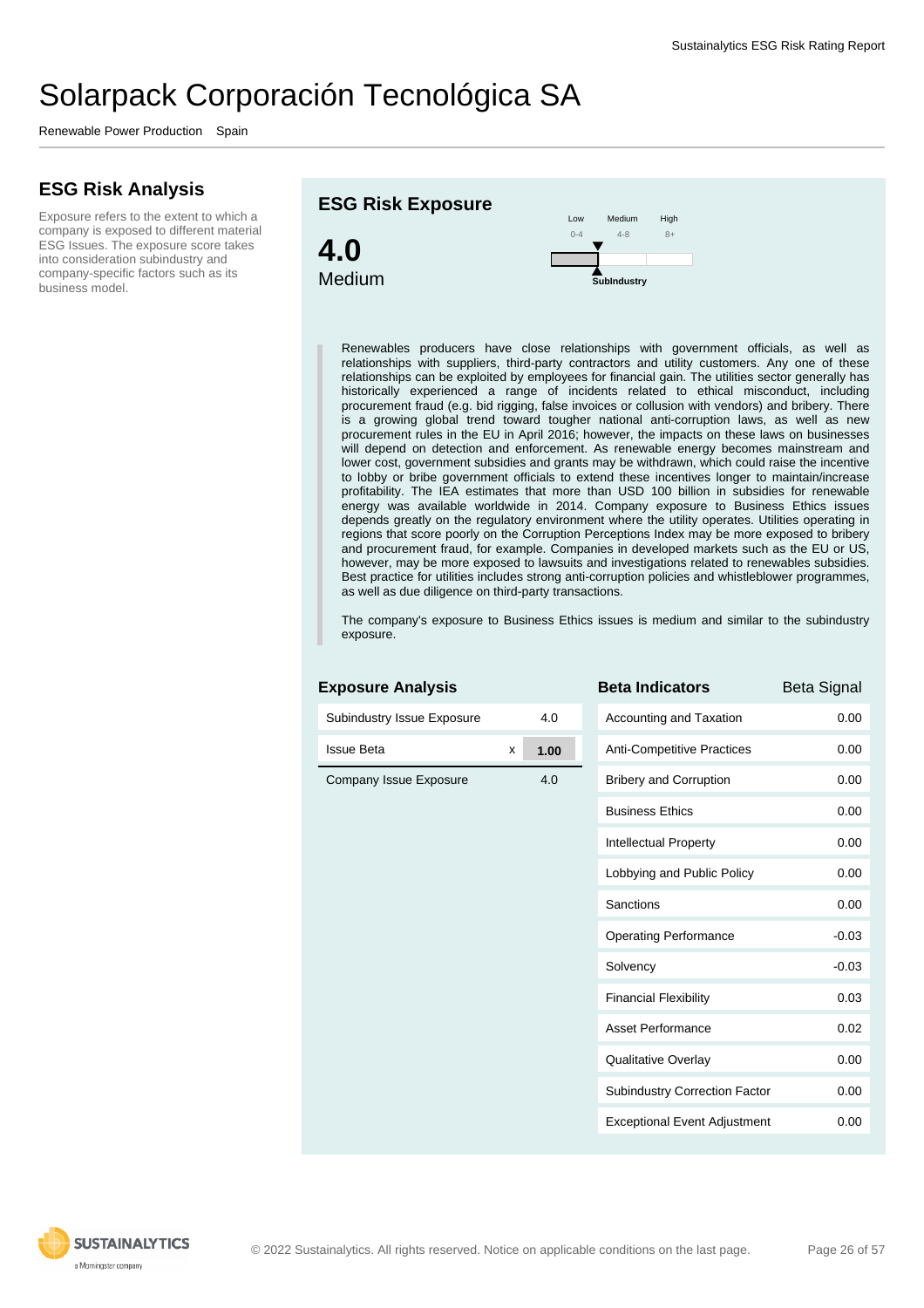Renewable Power Production Spain

#### **ESG Risk Analysis**

Exposure refers to the extent to which a company is exposed to different material ESG Issues. Our exposure score takes into consideration subindustry and company-specific factors such as its business model.

| <b>Beta Indicators</b>   | <b>Beta Signal</b> |
|--------------------------|--------------------|
| <b>Total Beta Signal</b> | 0.00               |
| <b>Baseline</b>          | $+1.00$            |
| Overall Beta             | 1.00               |

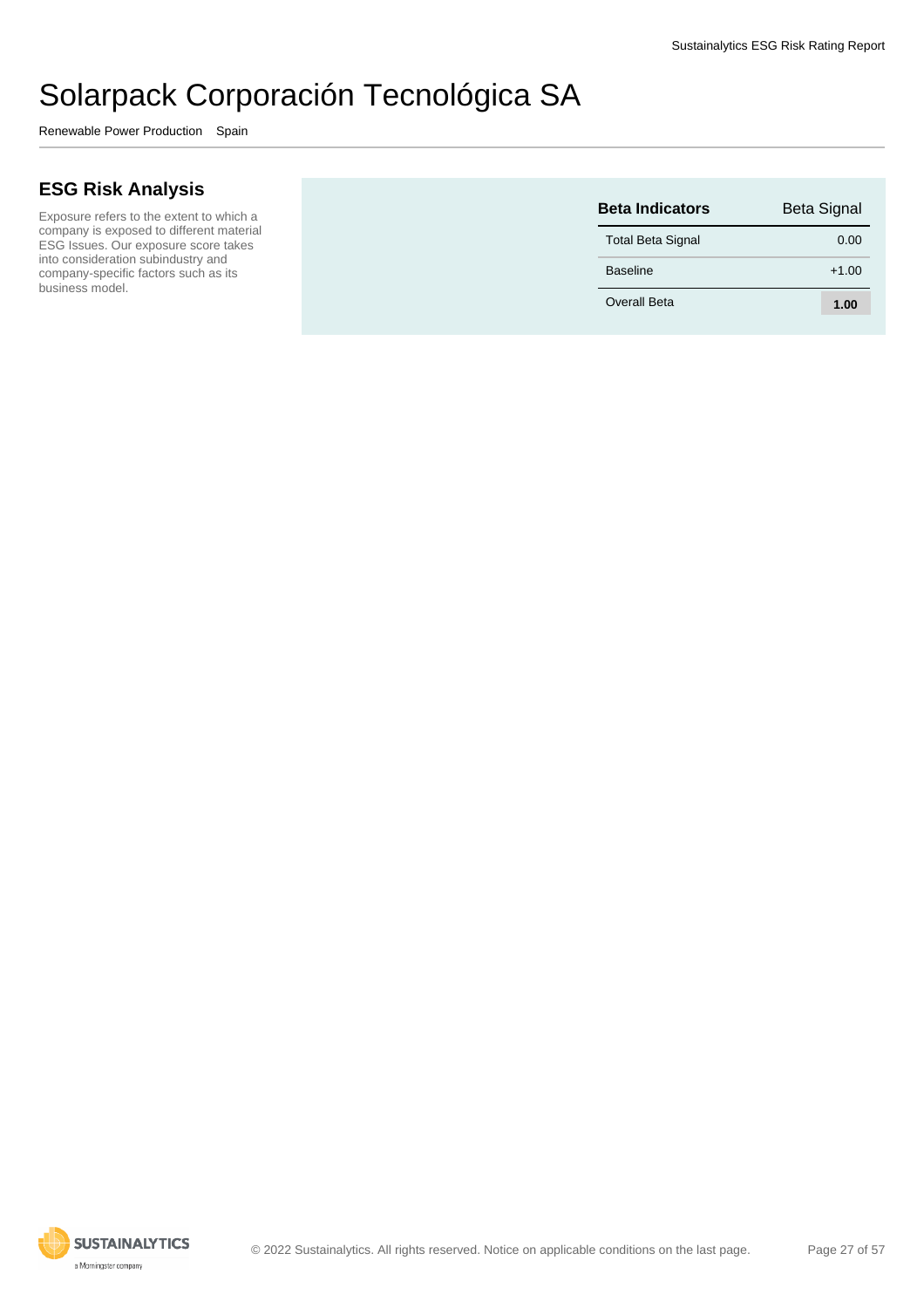Renewable Power Production Spain

Management refers to how well a company is managing its relevant ESG issues. The management score assesses the robustness of a company's ESG programs, practices, and policies.

#### **ESG Risk Management**



| Strong     | Average   | Weak   |
|------------|-----------|--------|
| $100 - 50$ | $50 - 25$ | $25-0$ |
|            |           |        |

In our view, the company's management of the issue is above average.

| <b>Management Indicators</b>               | <b>Raw Score</b> | Weight | <b>Weighted Score</b> |
|--------------------------------------------|------------------|--------|-----------------------|
| Lobbying and Political Expenses            | 100              | 5.0%   | 5.0                   |
| <b>Bribery &amp; Corruption Programmes</b> | 75               | 25.0%  | 18.8                  |
| <b>Business Ethics Programme</b>           | 75               | 25.0%  | 18.8                  |
| Political Involvement Policy               | 75               | 10.0%  | 7.5                   |
| Whistleblower Programmes                   | 75               | 25.0%  | 18.8                  |
| <b>Bribery &amp; Corruption Policy</b>     | 25               | 10.0%  | 2.5                   |
| Accounting and Taxation<br>⋒               | Category 0       | 0%     | 0.0                   |
| Anti-Competitive Practices<br>⋒            | Category 0       | 0%     | 0.0                   |
| <b>Bribery and Corruption</b><br>⋒         | Category 0       | 0%     | 0.0                   |
| <b>Business Ethics</b><br>⋒                | Category 0       | 0%     | 0.0                   |
| Intellectual Property<br>⚠                 | Category 0       | 0%     | 0.0                   |
| Lobbying and Public Policy<br>⚠            | Category 0       | 0%     | 0.0                   |
| Sanctions<br>⚠                             | Category 0       | 0%     | 0.0                   |
| <b>Weighted Sum</b>                        |                  |        | 71.3                  |

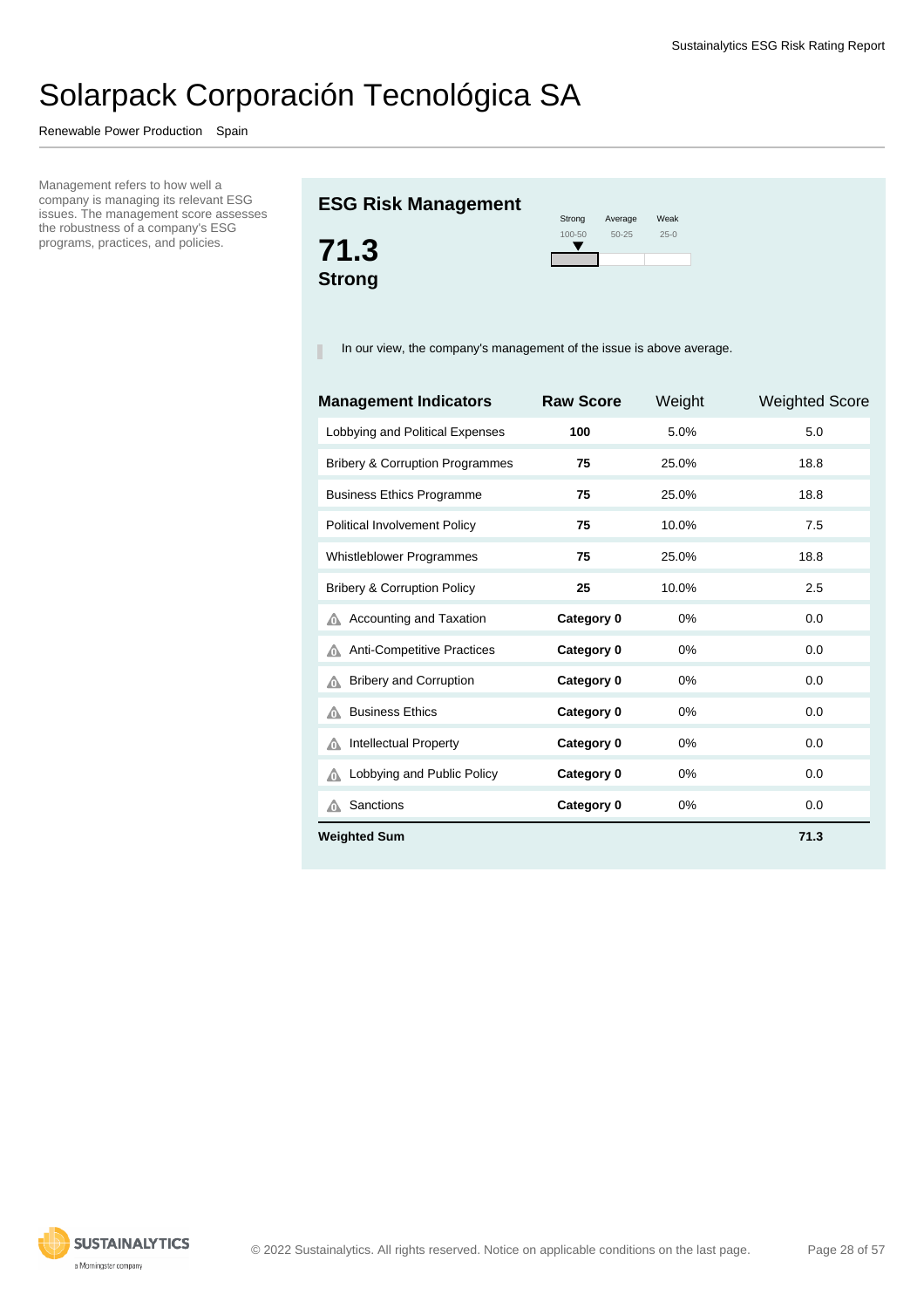Renewable Power Production Spain

### **Risk Decomposition**



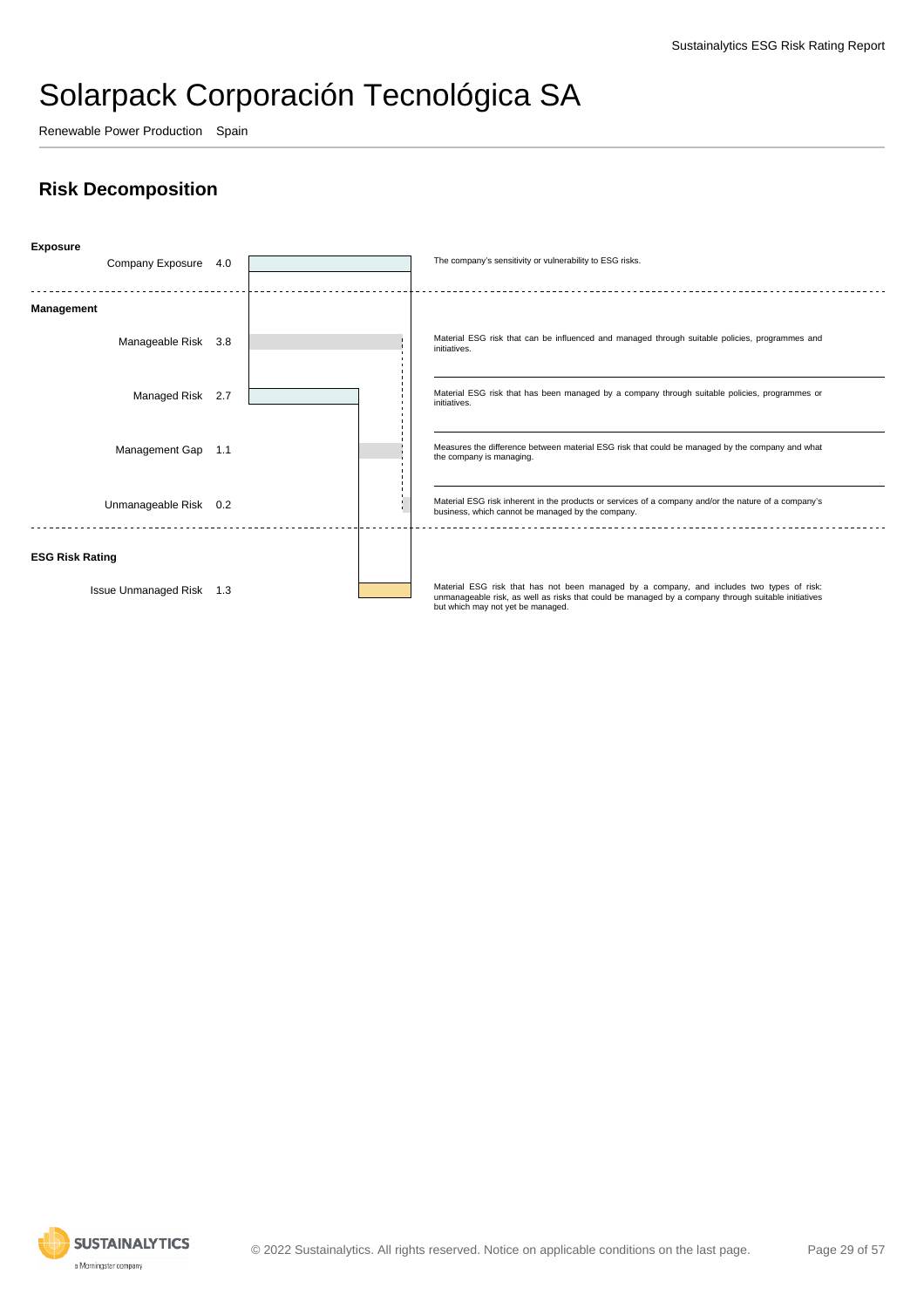<span id="page-29-0"></span>Renewable Power Production Spain

Contribution 7.1 %

#### $\underline{\mathbb{Q}}$ **Land Use and Biodiversity**

Land Use and Biodiversity focuses on how companies' manage their impact on land, ecosystems and wildlife. Topics include land conversion, land rehabilitation and forest management.



# **ESG Risk Rating 0.8 Negligible Risk**



#### **ESG Risk Rating Distribution** 29% 2% 0% 0% 64% 64% 36% 36% 1% 0% 0% 0% 0% 0% Negligible Low Medium High **ESG Risk Rating Ranking UNIVERSE RANK PERCENTILE**  $(1^{st} =$  lowest risk)  $(1^{st} =$  lowest risk) **Global Universe 125**/662 **20th Utilities** INDUSTRY **41**/247 **17th Renewable Power** SUBINDUSTRY **4**/25 **13th**

#### **Peers Table**

| Peers (Market cap \$0.2 - \$2.0bn)      | <b>Exposure</b> | Management   | <b>ESG Risk Rating</b> |
|-----------------------------------------|-----------------|--------------|------------------------|
| 1. Solarpack Corporación Tecnológica SA | 3.2 Low         | 73.8 Strong  | 0.8 Negligible         |
| 2. Grenergy Renovables SA               | $3.2$ Low       | 66.2 Strong  | 1.1 Negligible         |
| 3. Voltalia                             | 3.2 Low         | 53.7 Strong  | 1.5 Negligible         |
| 4. Statkraft AS                         | 2.9 Low         | 45.6 Average | 1.6 Negligible         |
| 5. Arise AB                             | 3.0 Low         | 10.0 Weak    | <b>2.7 Low</b>         |

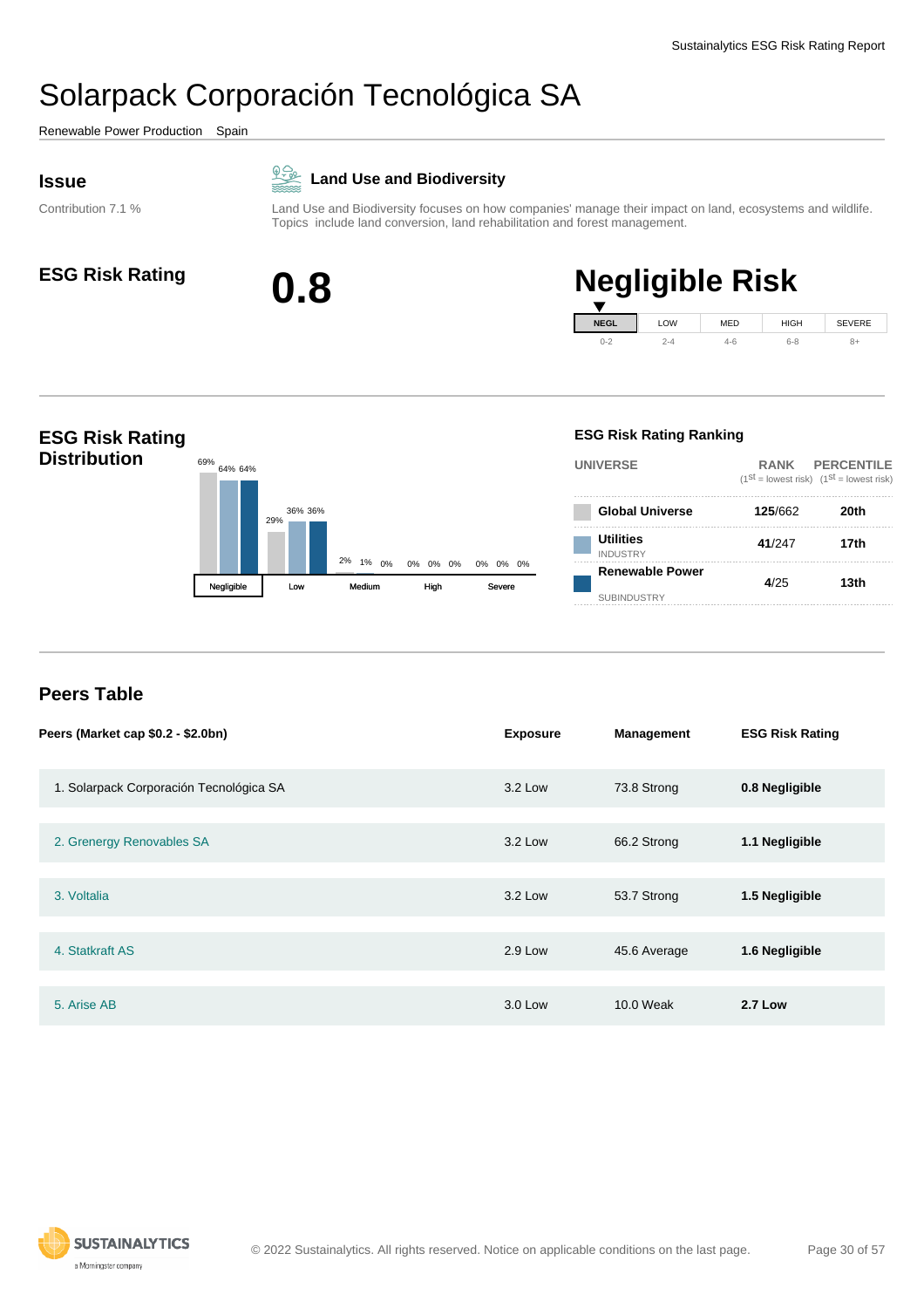Renewable Power Production Spain

#### **ESG Risk Analysis**

Exposure refers to the extent to which a company is exposed to different material ESG Issues. The exposure score takes into consideration subindustry and company-specific factors such as its business model.





Renewables producers' infrastructure projects, such as hydroelectric dams, wind and solar farms, affect large tracts of land and critical bodies of water, and may have negative impacts through habitat fragmentation and ecosystem disruption. Because renewables mostly depend on natural forces (sun, wind and water) for energy production, promising locations for facilities are often in protected land areas. In developed markets in particular, companies are required to comply with conservation laws protecting natural habitats. Permitting for large projects is a lengthy process that requires environmental impact assessments, and project designs that are assessed as having potentially harmful impacts on aquatic, forest or other natural ecosystems may be delayed or even denied, particularly in ecologically sensitive areas. Additionally, disruption of natural environments without sufficient mitigation measures may raise community tensions as well as scrutiny from NGOs and regulators. However, regulatory penalties on biodiversity mismanagement may be weak or unenforced in some regions, particularly in emerging markets. Best practice within the industry comprises publishing a biodiversity statement and reporting on specific programmes, as well as cooperating with environmental agencies, stakeholders and expert organizations such as the International Union for Conservation of Nature or the Wildlife Habitat Council.

The company's exposure to Land Use and Biodiversity issues is low and similar to the subindustry exposure.

| Subindustry Issue Exposure |   | 3.0  |  |
|----------------------------|---|------|--|
| <b>Issue Beta</b>          | X | 1.05 |  |
| Company Issue Exposure     |   | 3.2  |  |
|                            |   |      |  |
|                            |   |      |  |
|                            |   |      |  |
|                            |   |      |  |
|                            |   |      |  |
|                            |   |      |  |
|                            |   |      |  |
|                            |   |      |  |
|                            |   |      |  |
|                            |   |      |  |

**Exposure Analysis**

| <b>Beta Indicators</b>               | <b>Beta Signal</b> |
|--------------------------------------|--------------------|
| Land Use and Biodiversity            | 0.00               |
| <b>Operating Performance</b>         | $-0.03$            |
| Solvency                             | $-0.03$            |
| <b>Financial Flexibility</b>         | 0.03               |
| <b>Asset Performance</b>             | 0.02               |
| <b>Headquarters Location</b>         | 0.00               |
| <b>Assets Location</b>               | 0.00               |
| Qualitative Overlay                  | 0.00               |
| <b>Subindustry Correction Factor</b> | 0.07               |
| <b>Exceptional Event Adjustment</b>  | 0.00               |
| <b>Total Beta Signal</b>             | 0.05               |
| <b>Baseline</b>                      | $+1.00$            |
| Overall Beta                         | 1.05               |

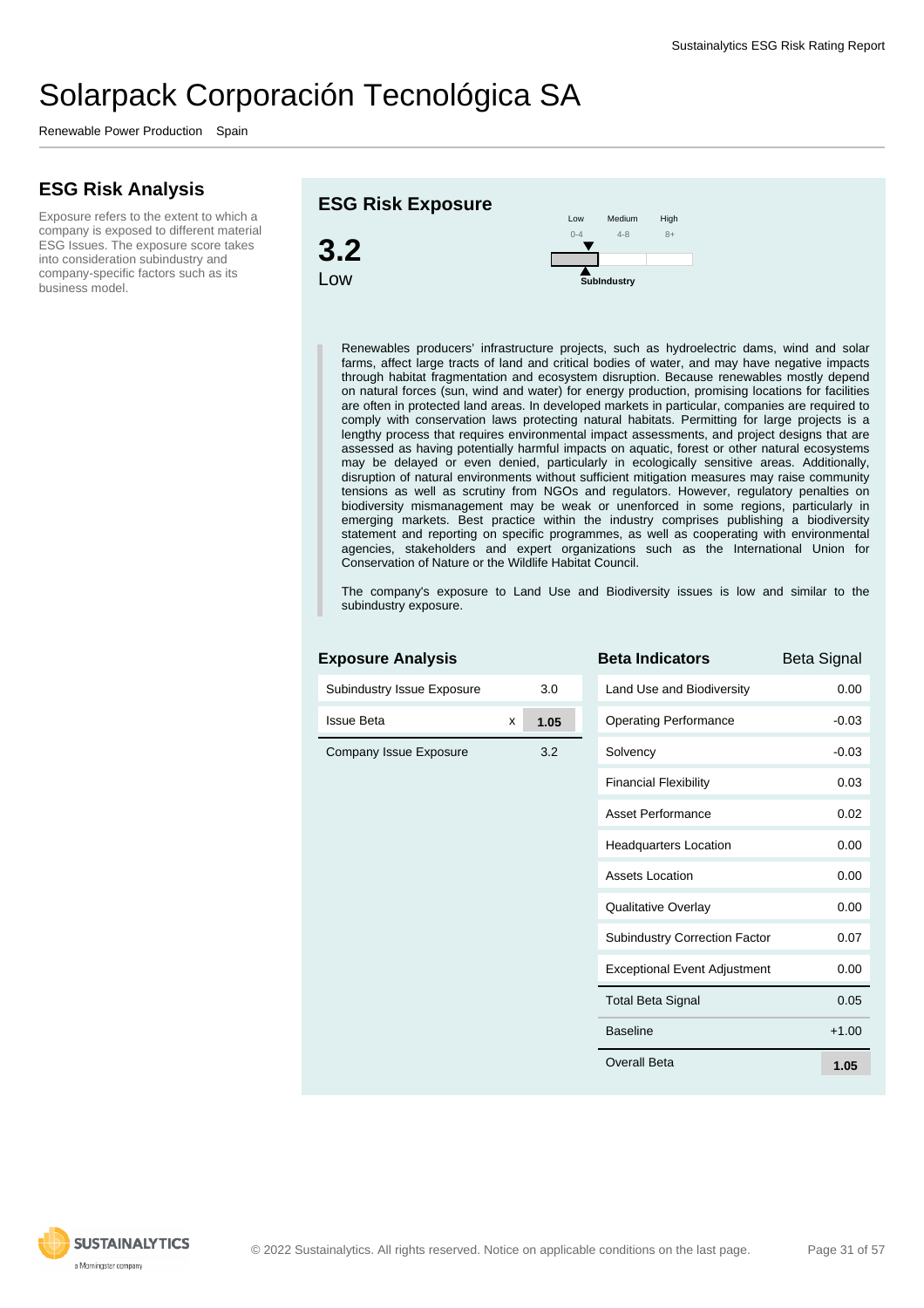Renewable Power Production Spain

Management refers to how well a company is managing its relevant ESG issues. The management score assesses the robustness of a company's ESG programs, practices, and policies.

### **ESG Risk Management**



| Strong     | Average   | Weak   |
|------------|-----------|--------|
| $100 - 50$ | $50 - 25$ | $25-0$ |
|            |           |        |
|            |           |        |

In our view, the company's management of the issue is above average.

| <b>Management Indicators</b>           | <b>Raw Score</b> | Weight | <b>Weighted Score</b> |
|----------------------------------------|------------------|--------|-----------------------|
| <b>Environmental Management System</b> | 80               | 35.3%  | 28.2                  |
| <b>Biodiversity Programmes</b>         | 75               | 47.1%  | 35.3                  |
| <b>Environmental Policy</b>            | 75               | 11.8%  | 8.8                   |
| <b>EMS Certification</b>               | 25               | 5.9%   | 1.5                   |
| Land Use and Biodiversity<br>⋒         | Category 0       | $0\%$  | 0.0                   |
| <b>Weighted Sum</b>                    |                  |        | 73.8                  |

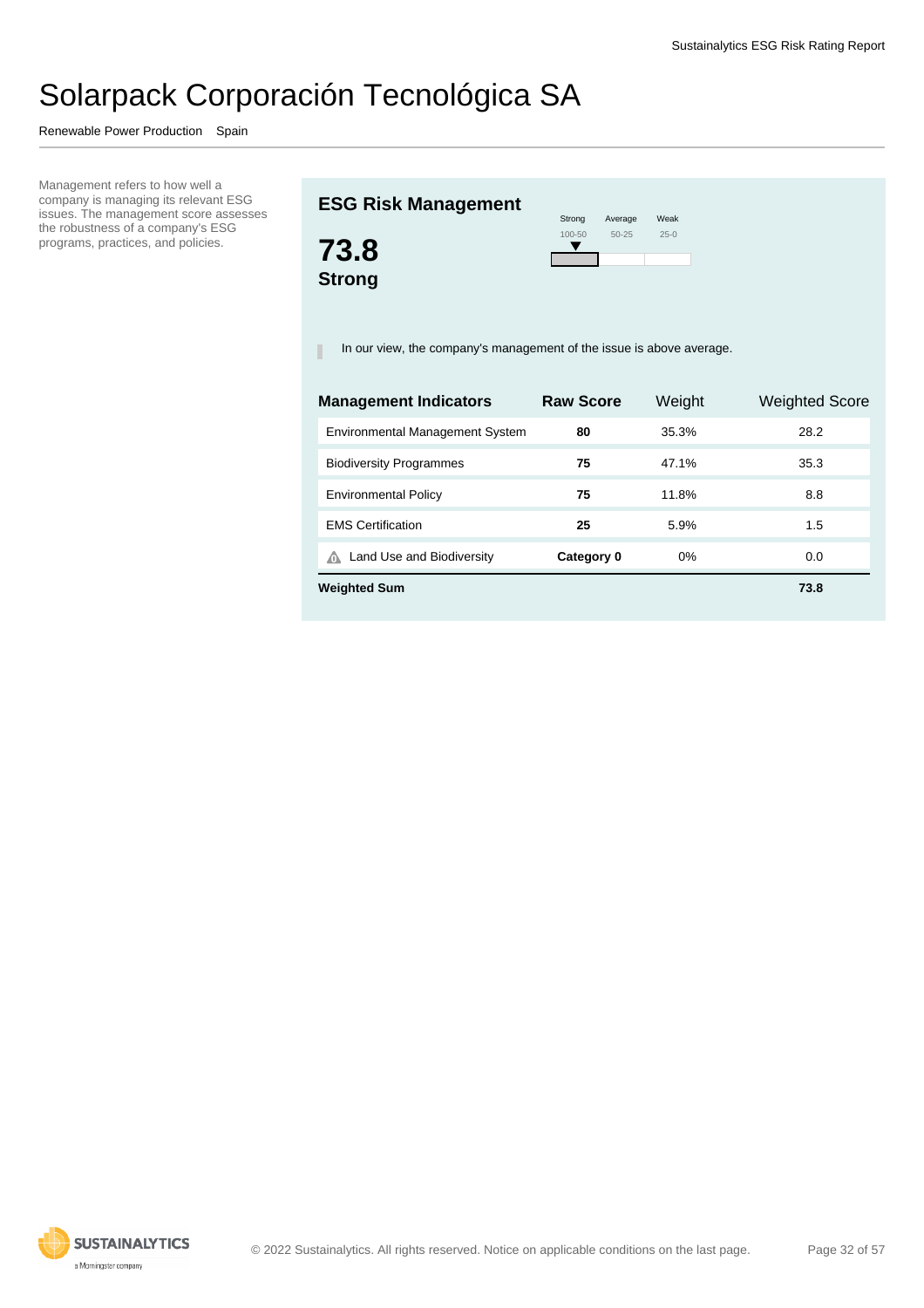Renewable Power Production Spain

### **Risk Decomposition**



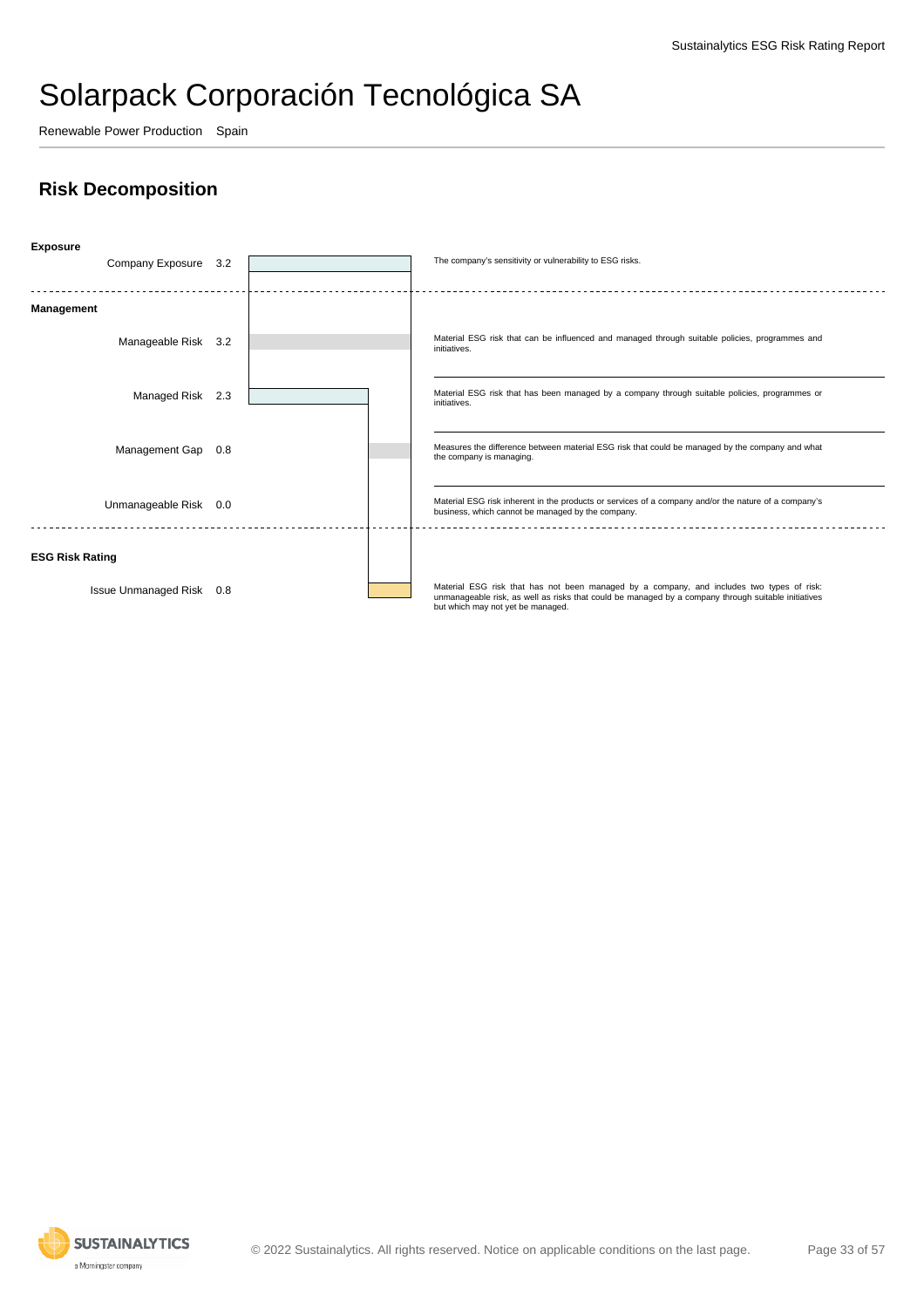쬬

**Management Details**



#### **Stakeholder Governance**

71 Leader

Raw Score

In reviewing the company's practices regarding ESG stakeholder governance, points of attention for Solarpack Corporación Tecnológica SA are: ESG Governance, Discrimination Policy and ESG Performance Targets.

 • ESG Governance: A board member or a board committee is responsible for overseeing ESG issues

• Discrimination Policy: The company has a strong policy

 • ESG Performance Targets: Executive compensation is explicitly tied to ESG performance targets

| <b>Indicators</b>                      | <b>Score</b> |
|----------------------------------------|--------------|
| <b>ESG Governance</b>                  | 100          |
| <b>Environmental Policy</b>            | 75           |
| Whistleblower Programmes               | 75           |
| <b>Tax Disclosure</b>                  | 100          |
| <b>Discrimination Policy</b>           | 100          |
| Scope of Social Supplier Standards     | 100          |
| <b>GHG Reduction Programme</b>         | 25           |
| <b>Green Procurement Policy</b>        | 40           |
| <b>ESG Reporting Standards</b>         | 25           |
| Verification of ESG Reporting          | 0            |
| Global Compact Signatory               | 100          |
| <b>ESG Performance Targets</b>         | 100          |
| Political Involvement Policy           | 75           |
| Lobbying and Political Expenses        | 100          |
| <b>Bribery &amp; Corruption Policy</b> | 25           |
|                                        |              |

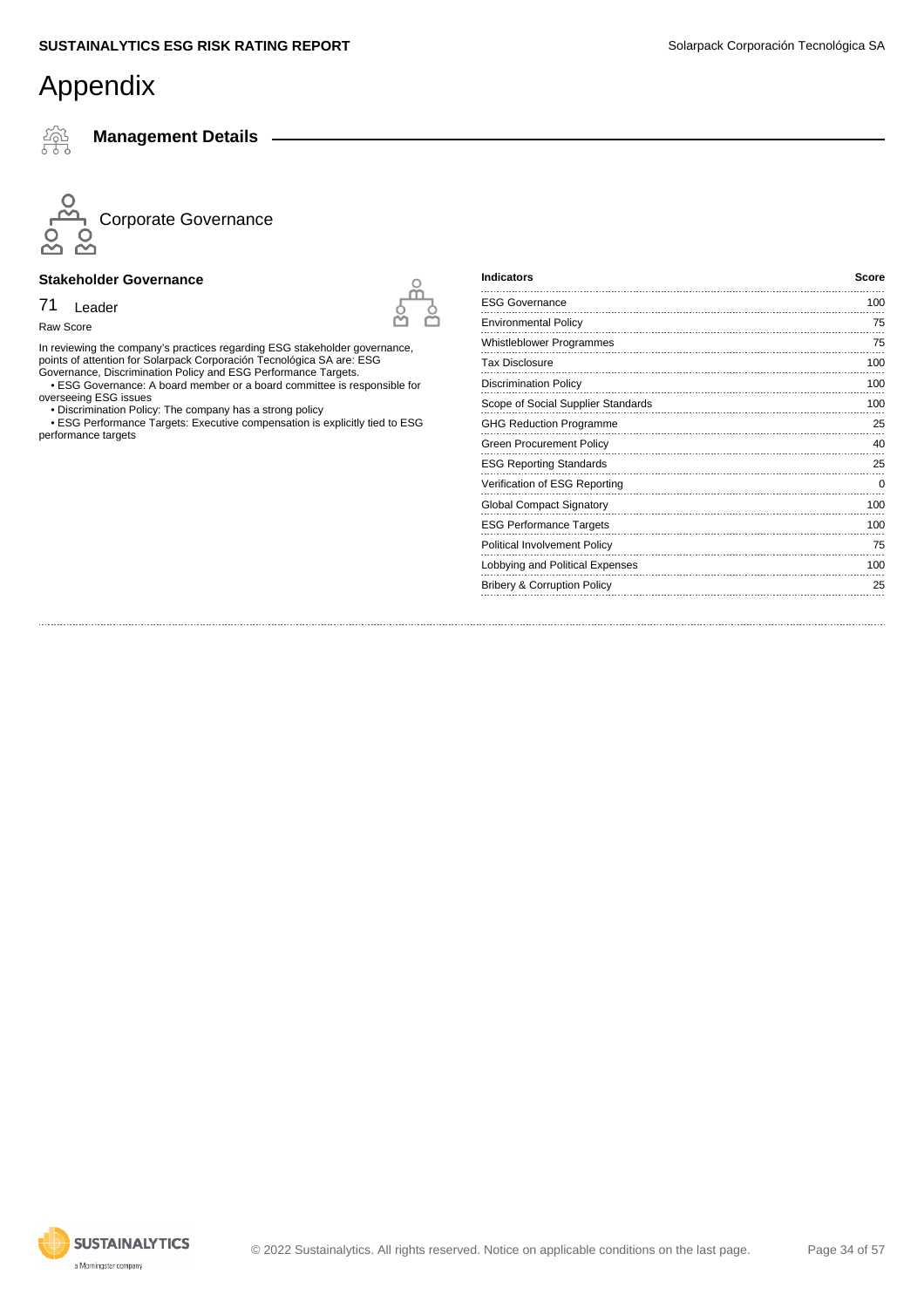| Appendix                                                           |                                                                |
|--------------------------------------------------------------------|----------------------------------------------------------------|
| <b>Exposure Details</b>                                            |                                                                |
| <b>Product Governance</b>                                          |                                                                |
| <b>EA.E.1 - Access to Basic Services</b>                           | <b>EA.E.24 - Marketing Practices</b>                           |
| 0.00<br><b>Beta Signal</b>                                         | 0.00<br><b>Beta Signal</b>                                     |
| The company is not involved in any controversies of this type.     | The company is not involved in any controversies of this type. |
| EA.E.27 - Data Privacy and Security                                | EA.E.28 - Quality and Safety                                   |
| 0.00<br>Beta Signal                                                | 0.00<br>Beta Signal                                            |
| The company is not involved in any controversies of this type.     | The company is not involved in any controversies of this type. |
| <b>EA.F.1 - Operating Performance</b>                              | EA.F.2 - Solvency                                              |
| $-0.03$<br><b>Beta Signal</b>                                      | $-0.03$<br>Beta Signal                                         |
| The company has a very strong net income margin.                   | The company has a very strong debt-equity ratio.               |
| <b>EA.F.3 - Financial Flexibility</b>                              | <b>EA.F.4 - Asset Performance</b>                              |
| 0.03                                                               | 0.02                                                           |
| <b>Beta Signal</b><br>The company has a very weak cash flow ratio. | <b>Beta Signal</b><br>The company has a weak return on assets. |
| <b>EA.G.1 - Headquarters Location</b>                              | <b>EA.G.3 - Sales Location</b>                                 |
| 0.00                                                               | 0.00                                                           |

Beta Signal

The location of the company's headquarters does not indicate higher or lower exposure to this issue.

Beta Signal

The location of the company's sales does not signal higher or lower exposure to this issue.

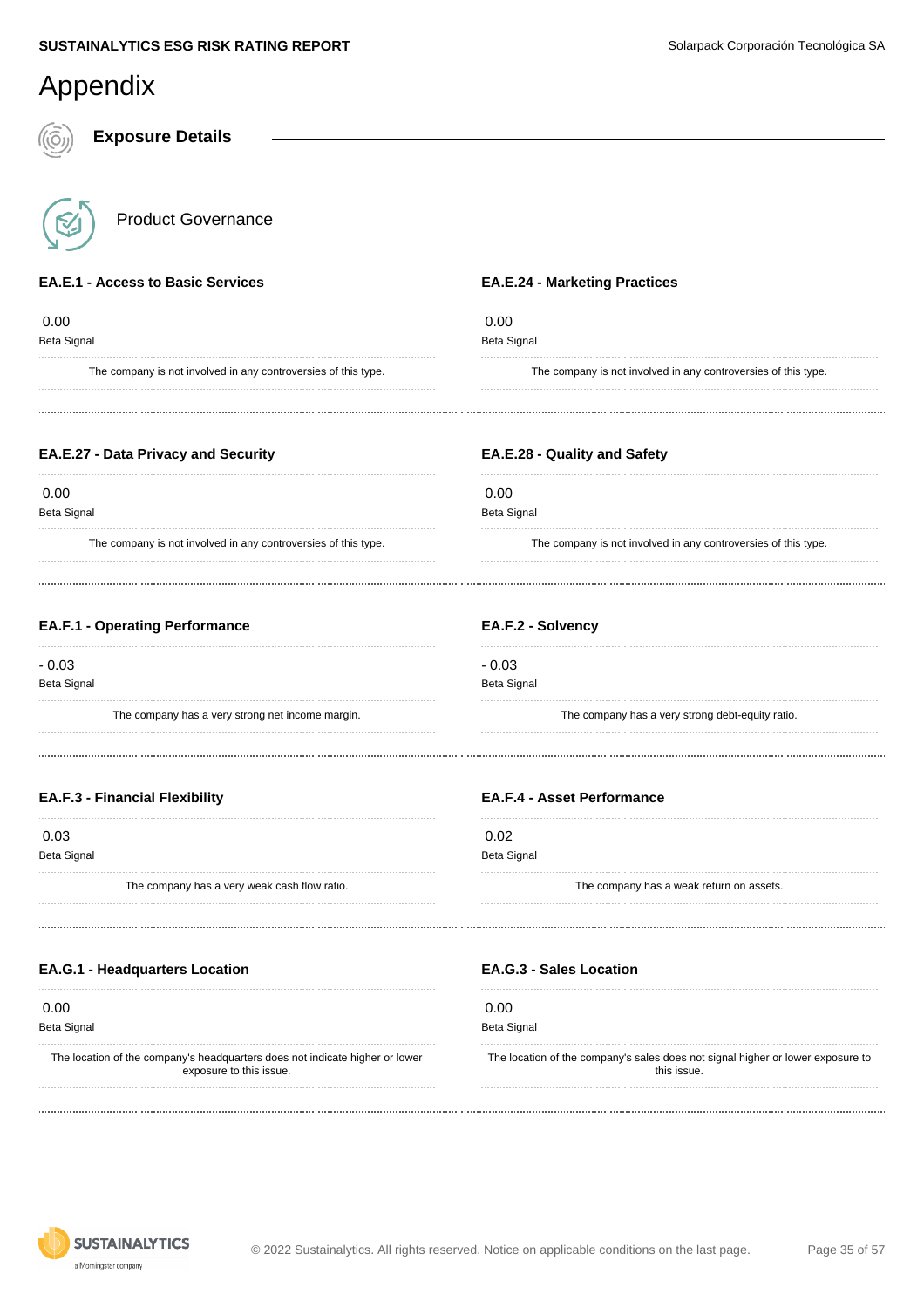### Appendix

**Exposure Details**

#### **EA.S.1 - Qualitative Overlay**

0.00

Beta Signal

The analyst did not apply a qualitative overlay.

#### **EA.S.2 - Subindustry Correction Factor**

 0.00 Beta Signal

#### **EA.S.3 - Exceptional Event Adjustment**

0.00

Beta Signal

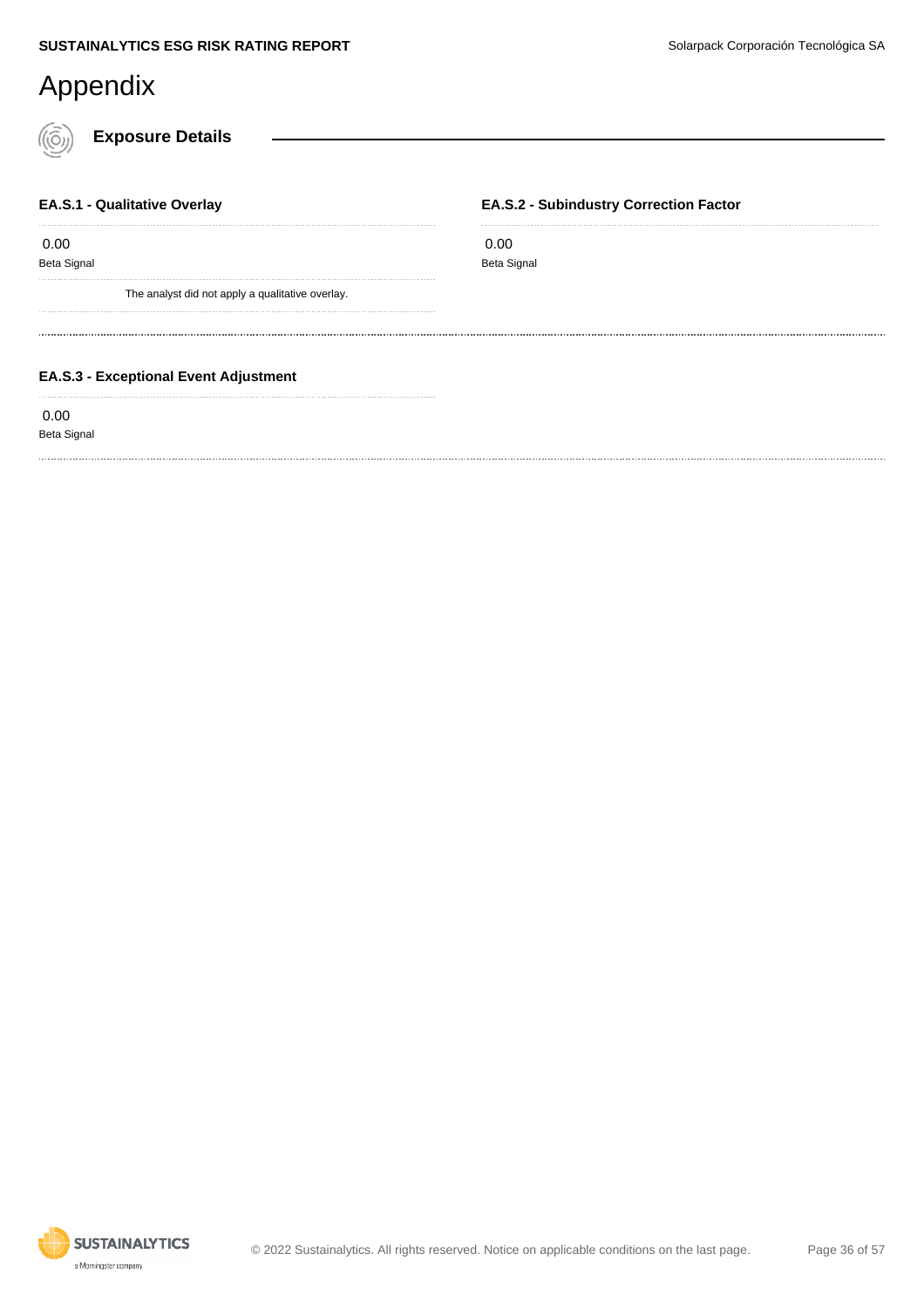**Management Details**

### **E.1.3.1 - Emergency Response Programme**

| 75                                 |                                                                                                               | 25.00% |  | 18.8                                                                     |
|------------------------------------|---------------------------------------------------------------------------------------------------------------|--------|--|--------------------------------------------------------------------------|
|                                    | Raw Score                                                                                                     | Weight |  | <b>Weighted Score</b>                                                    |
| The company has a strong programme |                                                                                                               |        |  |                                                                          |
| Criteria                           |                                                                                                               |        |  |                                                                          |
|                                    |                                                                                                               |        |  | Company-wide guidelines on how to prepare for and respond to emergencies |
|                                    | Emergency training for employees or communities, including regular testing<br>of the emergency response plans |        |  |                                                                          |
|                                    | Identification of potential risks requiring emergency response                                                |        |  |                                                                          |
|                                    | Managerial responsibility for emergency preparedness, response and<br>investigation                           |        |  |                                                                          |
|                                    | Mechanisms for stakeholders to report emergencies                                                             |        |  |                                                                          |
|                                    | Policy commitment to prepare for and respond to emergencies                                                   |        |  |                                                                          |
|                                    | Protocols for communicating with external stakeholders                                                        |        |  |                                                                          |
|                                    | Regional, site or unit level emergency response teams in place                                                |        |  |                                                                          |
| Sources                            |                                                                                                               |        |  |                                                                          |

Solarpack Corporación Tecnológica SA Sustainability Report 2020 (FY2020)

The company provided feedback on 1 December 2021

The company provided feedback on 17 December 2021

#### **E.1.6.2 - Physical Climate Risk Management**

| 33                | 17.50%                                                            | 5.8                                                                      |
|-------------------|-------------------------------------------------------------------|--------------------------------------------------------------------------|
| Raw Score         | Weight                                                            | <b>Weighted Score</b>                                                    |
|                   | The company has a weak programme                                  |                                                                          |
| Criteria          |                                                                   |                                                                          |
|                   | Detailed reporting on physical climate change risk drivers        |                                                                          |
|                   | Initiatives to manage or adapt to physical climate change risks   |                                                                          |
| business strategy |                                                                   | Integration of physical climate change into regular risk assessments and |
|                   | Managerial or board level responsibility for climate change risks |                                                                          |
|                   | Recognition of the physical risks related to climate change       |                                                                          |

#### **Sources**

Solarpack Corporación Tecnológica SA Sustainability Report 2020 (FY2020)

#### **S.3.1.3.3 - Cybersecurity Programme**

| 25                                               |                                                                                                                                       | 25.00%                           |  | 6.3                                                                                                                                                          |
|--------------------------------------------------|---------------------------------------------------------------------------------------------------------------------------------------|----------------------------------|--|--------------------------------------------------------------------------------------------------------------------------------------------------------------|
|                                                  | Raw Score                                                                                                                             | Weight                           |  | <b>Weighted Score</b>                                                                                                                                        |
|                                                  |                                                                                                                                       | The company has a weak programme |  |                                                                                                                                                              |
| Criteria                                         |                                                                                                                                       |                                  |  |                                                                                                                                                              |
|                                                  | Governance structures in place for cybersecurity management                                                                           |                                  |  |                                                                                                                                                              |
|                                                  | Management system certified to ISO 27001 standards                                                                                    |                                  |  |                                                                                                                                                              |
|                                                  | Operational measures to monitor and respond to data breaches and<br>cyberattacks                                                      |                                  |  |                                                                                                                                                              |
|                                                  | Regular employee training on cybersecurity issues                                                                                     |                                  |  |                                                                                                                                                              |
|                                                  | Regular external security audits or vulnerability assessments of the<br>company's systems, products and practices affecting user data |                                  |  |                                                                                                                                                              |
|                                                  |                                                                                                                                       |                                  |  | Regular internal security audits or vulnerability assessments or penetration<br>testing of the company's systems, products and practices affecting user data |
|                                                  | <b>Sources</b>                                                                                                                        |                                  |  |                                                                                                                                                              |
| The company provided feedback on 1 December 2021 |                                                                                                                                       |                                  |  |                                                                                                                                                              |
|                                                  |                                                                                                                                       |                                  |  |                                                                                                                                                              |
|                                                  |                                                                                                                                       |                                  |  |                                                                                                                                                              |
|                                                  |                                                                                                                                       |                                  |  |                                                                                                                                                              |

#### **S.3.1.17 - Asset Integrity Management**

| -50       | 25.00% | 12.5                  |
|-----------|--------|-----------------------|
| Raw Score | Weight | <b>Weighted Score</b> |
|           |        |                       |

The company has an adequate programme

#### **Criteria**

- Awareness and training
- Continual improvement
- Disclosure of specific asset management objectives and targets
- Formal asset management plan established
- Formal asset management policy
- **Managerial responsibility**
- Monitoring and measuring performance
- Preventative and corrective actions
- Regular internal or external audits
- Risk identification and mitigation disclosure  $\overline{\mathcal{L}}$
- The company has a certified asset management programme that is applied to less than 50% of its operations

#### **Sources**

Solarpack Corporación Tecnológica SA Sustainability Report 2020 (FY2020)

The company provided feedback on 1 December 2021

The company provided feedback on 17 December 2021

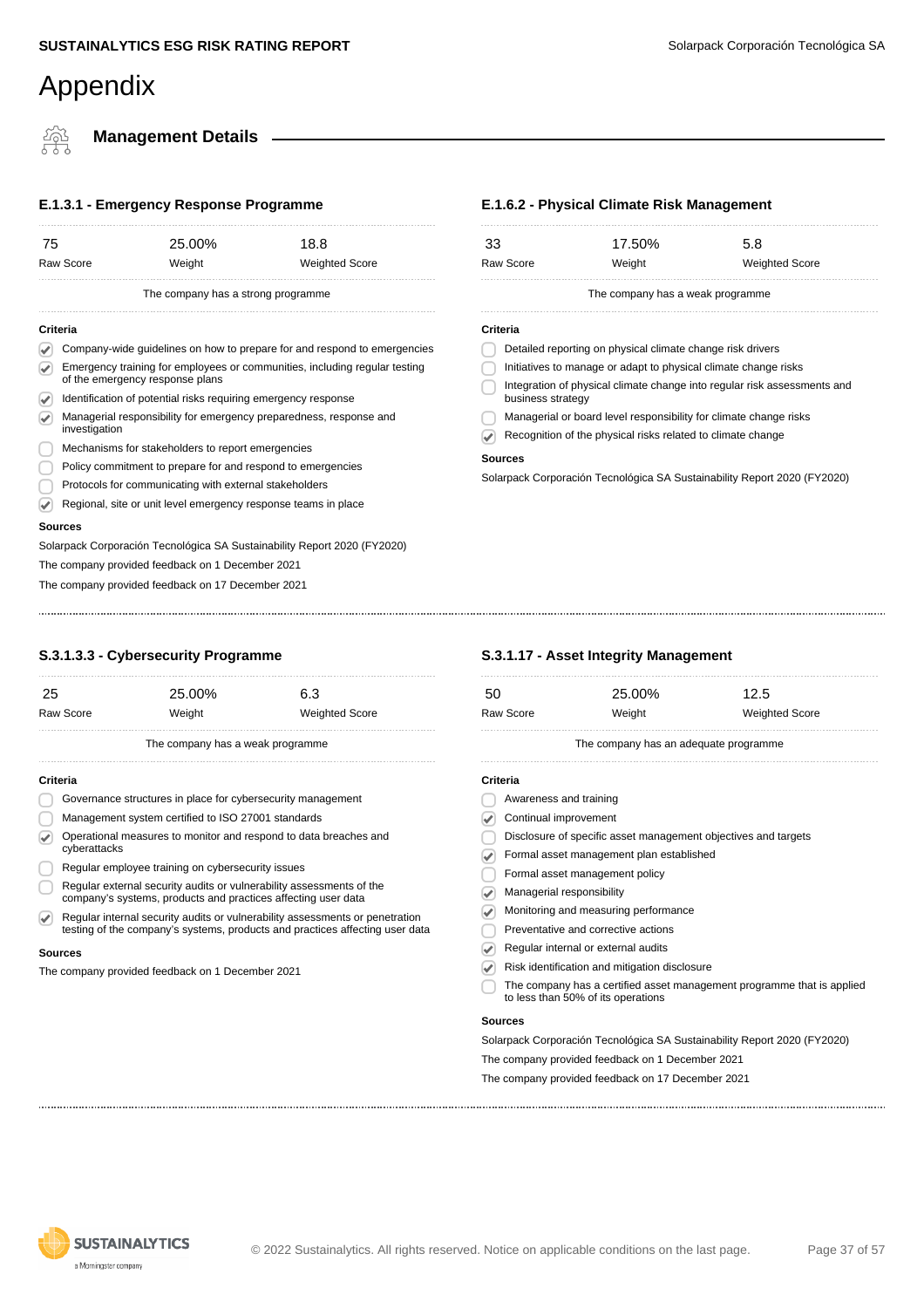橤

**Management Details**

#### **S.3.2.1 - QMS Certifications**

| -25       | 7.50%  | 1.9                   |
|-----------|--------|-----------------------|
| Raw Score | Weight | <b>Weighted Score</b> |
|           |        |                       |

Some of the company's sites have received external certification but the scope is unclear

#### **Sources**

The company provided feedback on 1 December 2021

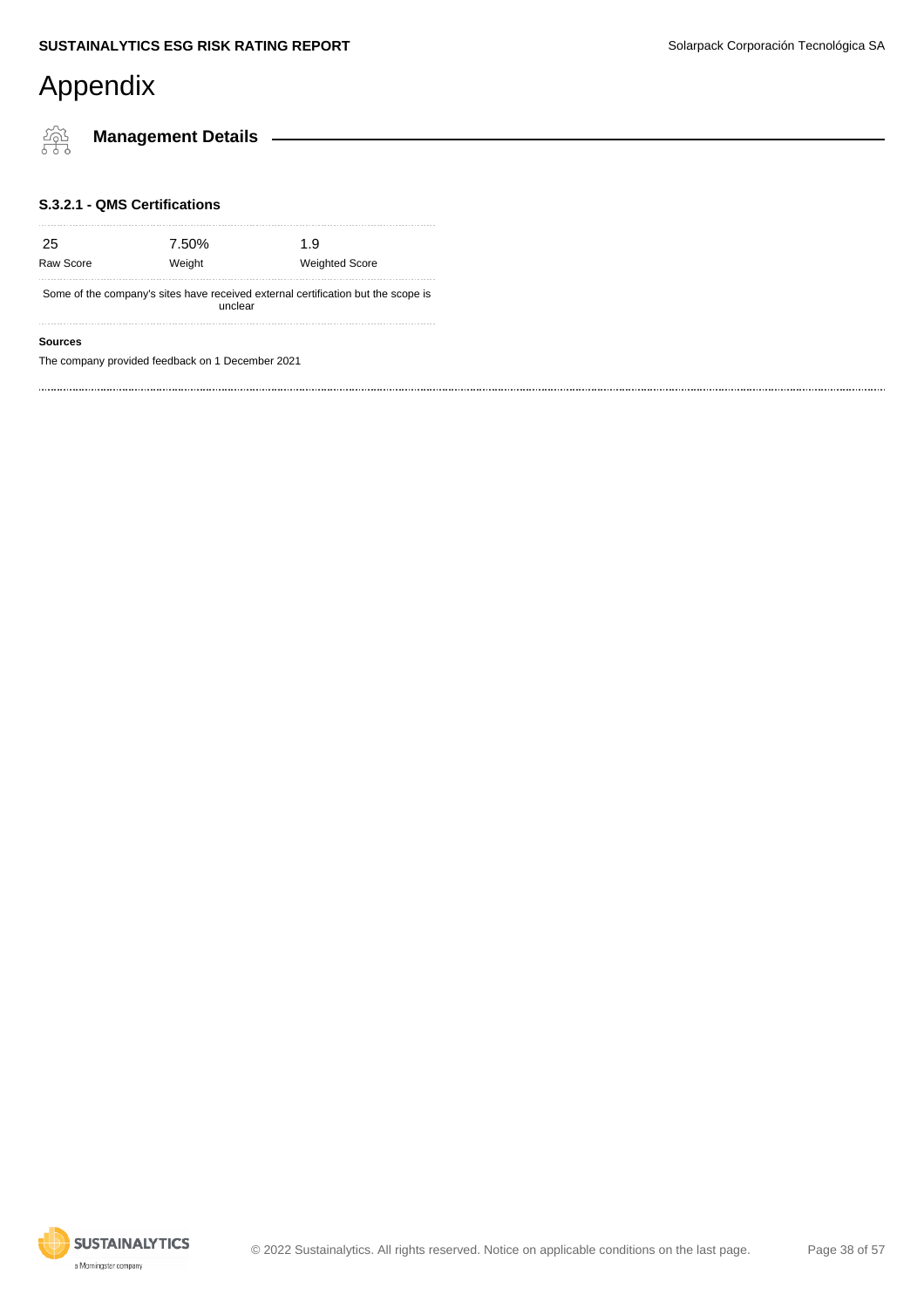**Exposure Details**



Occupational Health and Safety

#### **EA.E.20 - Occupational Health and Safety**

 0.00 Beta Signal

The company is not involved in any controversies of this type.

#### **EA.F.1 - Operating Performance**

- 0.03 Beta Signal

The company has a very strong net income margin.

#### **EA.F.2 - Solvency**

- 0.03 Beta Signal

The company has a very strong debt-equity ratio.

#### **EA.F.3 - Financial Flexibility**

 0.03 Beta Signal

The company has a very weak cash flow ratio.

#### **EA.F.4 - Asset Performance**

0.02

Beta Signal

The company has a weak return on assets.

#### **EA.G.1 - Headquarters Location**

0.00

Beta Signal

The location of the company's headquarters does not indicate higher or lower exposure to this issue.

#### **EA.G.2 - Assets Location**

0.00

Beta Signal

The location of the company's assets does not signal higher or lower exposure to this issue.

#### **EA.S.1 - Qualitative Overlay**

 0.00 Beta Signal

The analyst did not apply a qualitative overlay.



© 2022 Sustainalytics. All rights reserved. Notice on applicable conditions on the last page. Page 39 of 57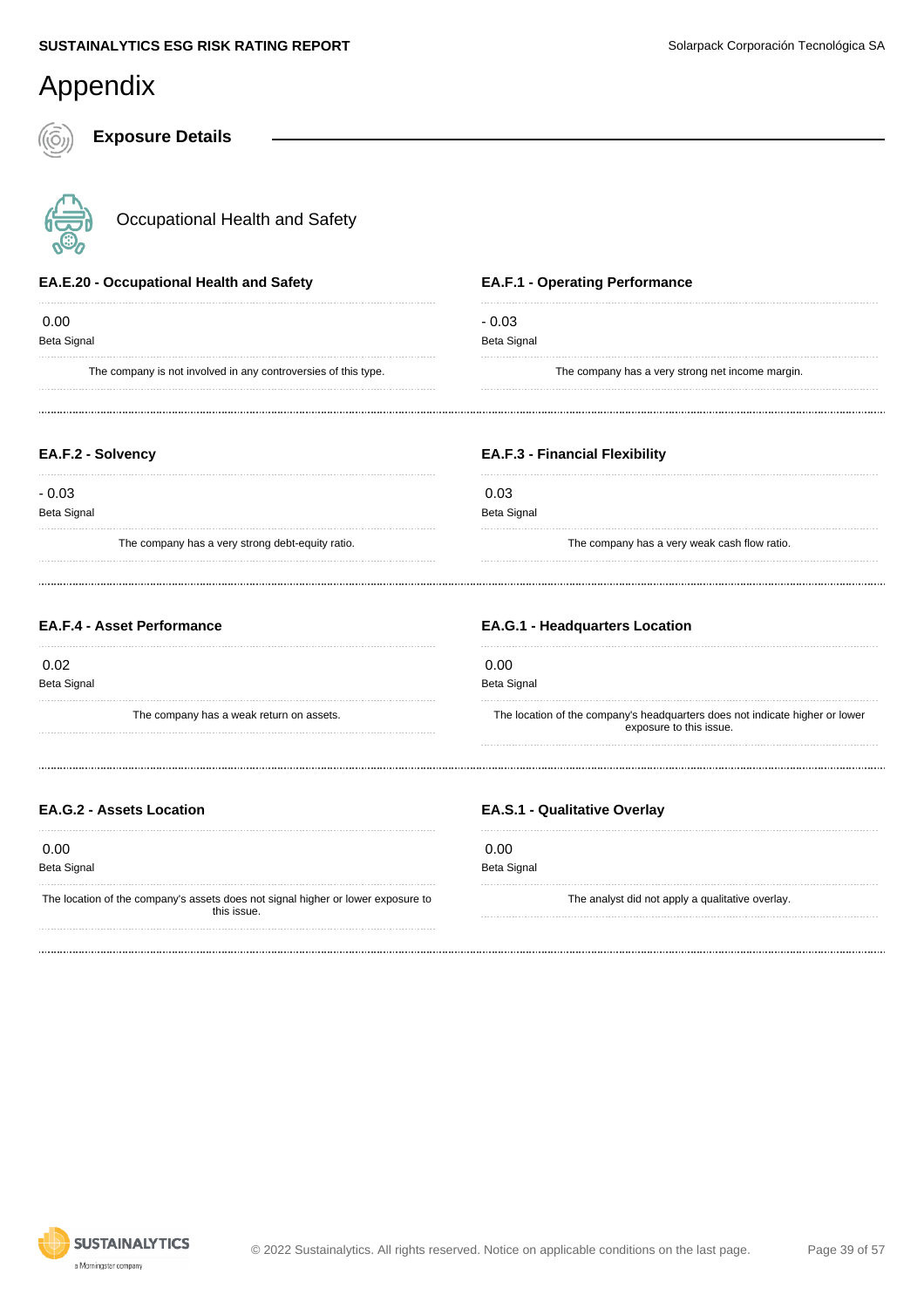**Exposure Details**

 0.00 Beta Signal

**EA.S.2 - Subindustry Correction Factor**

**EA.S.3 - Exceptional Event Adjustment**

 0.00 Beta Signal

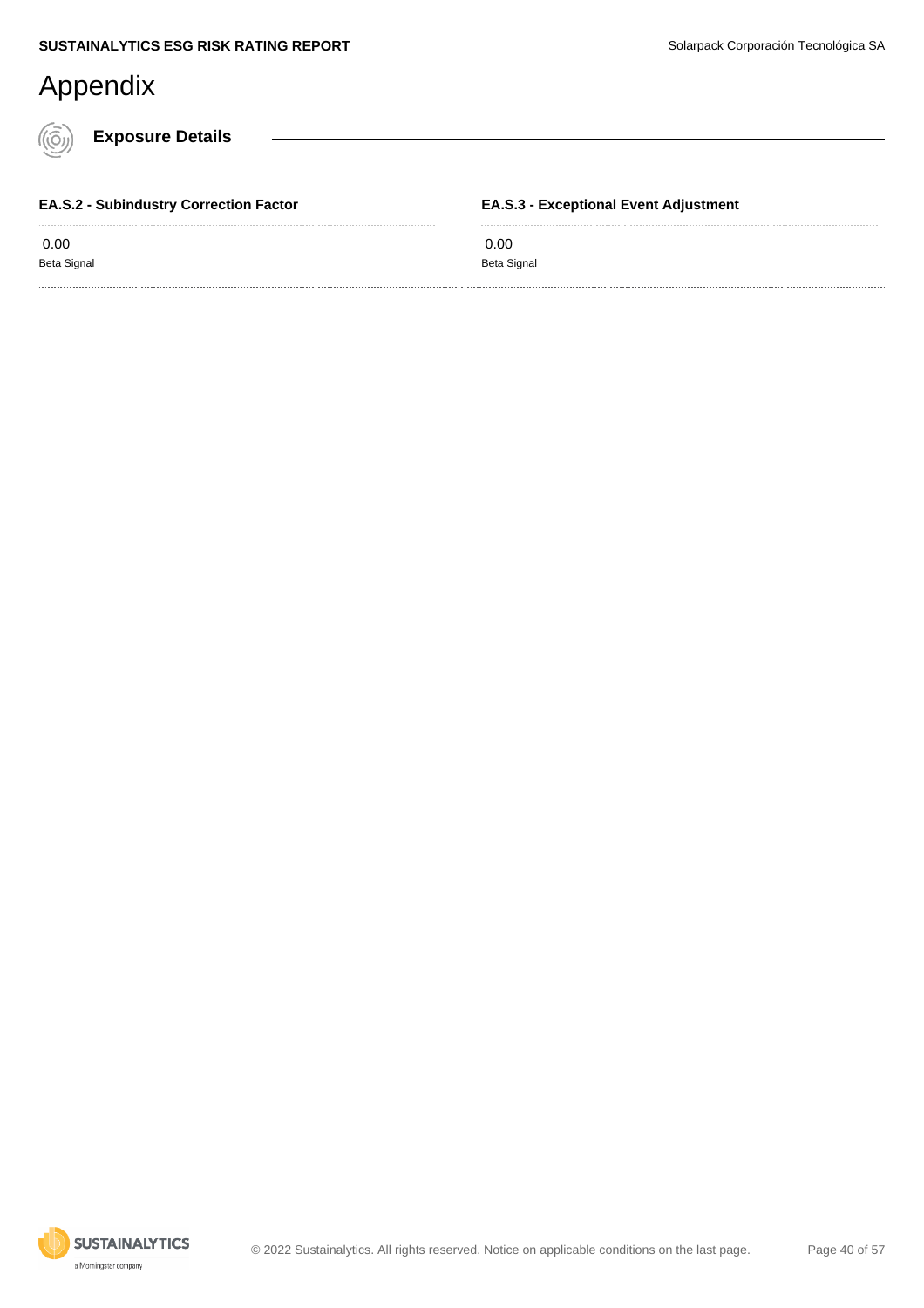#### **SUSTAINALYTICS ESG RISK RATING REPORT SUSTAINALYTICS ESG RISK RATING REPORT SUSTAINALYTICS** ESG RISK RATING REPORT

### Appendix

**Management Details**

| S.1.6.2.1 - Health and Safety Management System                            |                                                                                       |                                                 |                                                                         |
|----------------------------------------------------------------------------|---------------------------------------------------------------------------------------|-------------------------------------------------|-------------------------------------------------------------------------|
| 100                                                                        |                                                                                       | 25.00%                                          | 25.0                                                                    |
| <b>Raw Score</b><br>Weight                                                 |                                                                                       |                                                 | <b>Weighted Score</b>                                                   |
|                                                                            |                                                                                       | The company has a very strong management system |                                                                         |
|                                                                            | Criteria                                                                              |                                                 |                                                                         |
|                                                                            |                                                                                       | Emergency preparedness procedures               |                                                                         |
| ✓                                                                          |                                                                                       | Formal health and safety policy commitment      |                                                                         |
| ✔                                                                          | Internal or external health and safety audits conducted at least every three<br>years |                                                 |                                                                         |
| V                                                                          | Managerial responsibility for health and safety issues                                |                                                 |                                                                         |
| Operating guidelines or procedures that are relevant for the industry<br>V |                                                                                       |                                                 |                                                                         |
| V                                                                          | Performance monitoring and measurement                                                |                                                 |                                                                         |
| V                                                                          | Procedures for hazard identification and risk assessment                              |                                                 |                                                                         |
| V                                                                          | Regular health and safety training programmes for employees                           |                                                 |                                                                         |
| V                                                                          | Reporting on health and safety programmes and performance                             |                                                 |                                                                         |
|                                                                            | Targets to reduce health and safety incidents                                         |                                                 |                                                                         |
|                                                                            | <b>Sources</b>                                                                        |                                                 |                                                                         |
|                                                                            | September 2021                                                                        |                                                 | Solarpack Corporación Tecnológica SA Health and Safety Policy, released |

Solarpack Corporación Tecnológica SA Sustainability Report 2020 (FY2020)

The company provided feedback on 1 December 2021

The company provided feedback on 17 December 2021

#### **S.1.6.4 - Health & Safety Certifications**

| 25                                                                                            | 15.00% | 3.8                   |
|-----------------------------------------------------------------------------------------------|--------|-----------------------|
| Raw Score                                                                                     | Weight | <b>Weighted Score</b> |
| An undisclosed percentage of the company's facilities have received external<br>certification |        |                       |

**Sources**

The company provided feedback on 1 December 2021

#### **S.1.6.5 - LTIR Trend**

| 40                                                                                                               | 17.50% | 7.0                   |
|------------------------------------------------------------------------------------------------------------------|--------|-----------------------|
| Raw Score                                                                                                        | Weight | <b>Weighted Score</b> |
| The company provides data on its lost-time incident rate, but disclosure is<br>insufficient to calculate a trend |        |                       |

#### **Sources**

Solarpack Corporación Tecnológica SA Sustainability Report 2020 (FY2020)

#### **S.1.6.6 - Employee Fatality Rate**

**S.2.2.6 - Contractor Fatalities**

20 15.00% 3.0

Raw Score **Weight** Weight Weighted Score

Disclosure is insufficient to assess the company's performance in this area

| ンO        | 12.50% | 2.5                   |
|-----------|--------|-----------------------|
| Raw Score | Weight | <b>Weighted Score</b> |
|           |        |                       |

Disclosure on fatalities is insufficient to determine the company's performance

#### **Sources**

Solarpack Corporación Tecnológica SA Sustainability Report 2020 (FY2020)

#### **S.2.2.5 - Contractor Safety Programme**

| 100       | 15.00% | 15.0                  |
|-----------|--------|-----------------------|
| Raw Score | Weight | <b>Weighted Score</b> |
|           |        |                       |

The company has a very strong programme

#### **Criteria**

- Compliance with safety guidelines included in contractual agreements.
- Monitoring of contractor safety performance
- Objectives or targets regarding contractor safety
- Operating guidelines on contractor safety management
- Policy commitment to protect the safety of contractors
- Prescreening of contractors for safety performance and risks  $\varphi$
- Reporting on contractor safety management ☞

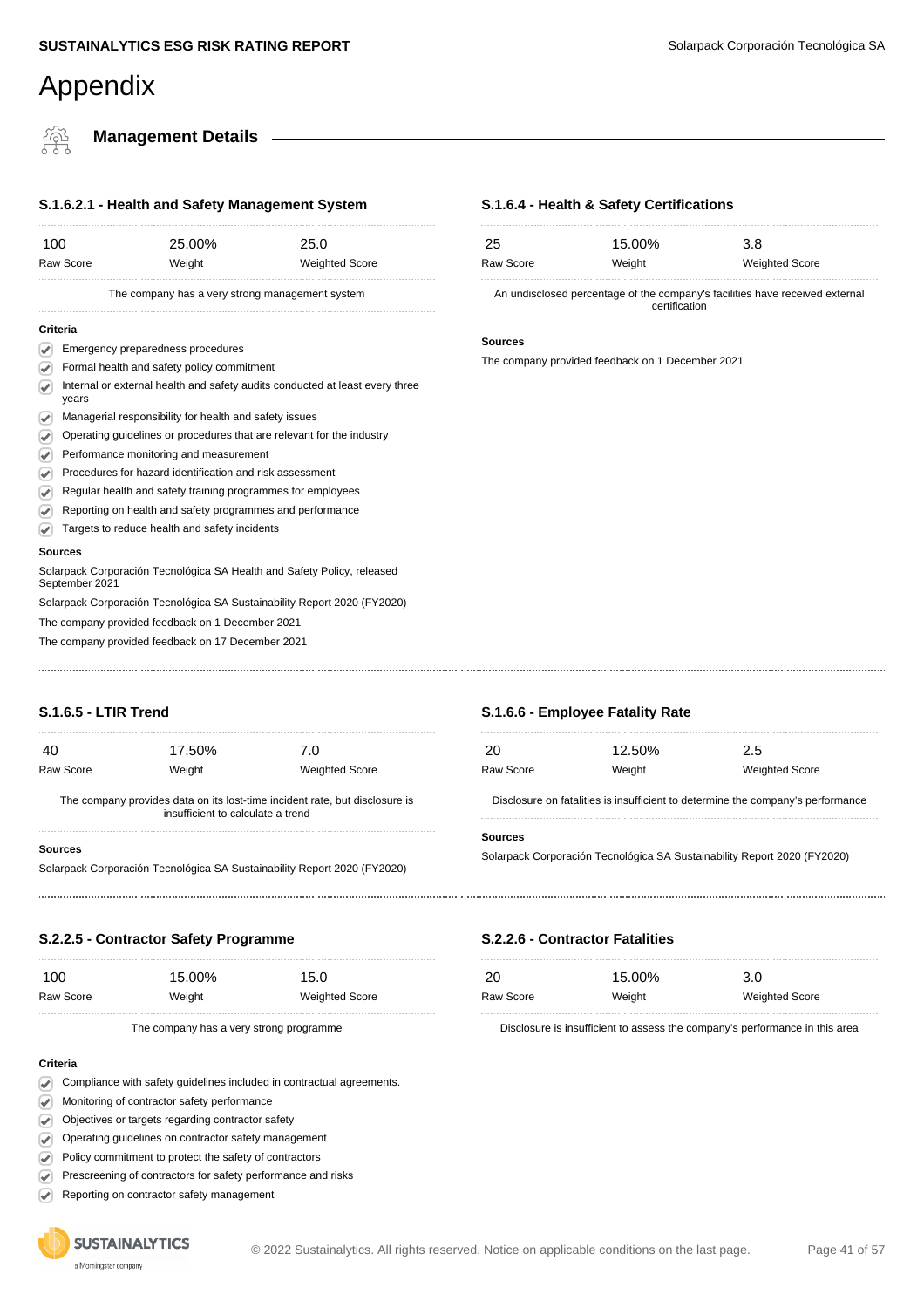繂

**Management Details**

 $\sqrt{\phantom{a}}$  Safety training for contractors

#### **Sources**

Solarpack Corporación Tecnológica SA Health and Safety Policy, released September 2021 Solarpack Corporación Tecnológica SA Sustainability Report 2020 (FY2020)

The company provided feedback on 1 December 2021

The company provided feedback on 10 January 2022

The company provided feedback on 17 December 2021

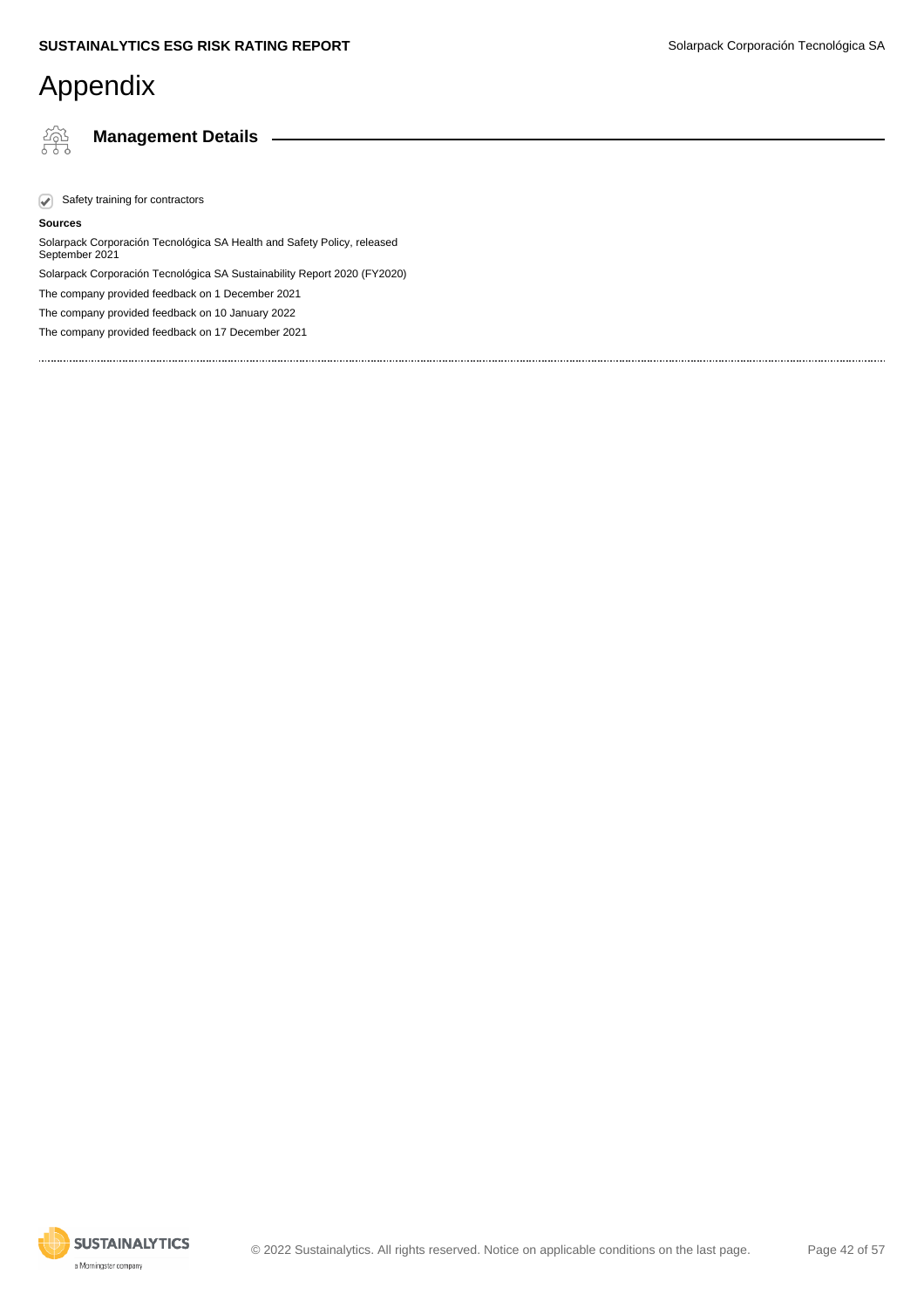#### Appendix **Exposure Details** a Po<br>o Boo<br>o A o Community Relations Ő **EA.E.10 - Community Relations EA.E.48 - Society - Human Rights** 0.00 0.00 Beta Signal Beta Signal The company is not involved in any controversies of this type. The company is not involved in any controversies of this type. **EA.F.1 - Operating Performance EA.F.2 - Solvency** - 0.03 - 0.03 Beta Signal Beta Signal The company has a very strong net income margin. The company has a very strong debt-equity ratio. **EA.F.3 - Financial Flexibility EA.F.4 - Asset Performance** 0.03 0.02 Beta Signal Beta Signal The company has a very weak cash flow ratio. The company has a weak return on assets. **EA.S.1 - Qualitative Overlay EA.S.2 - Subindustry Correction Factor**

 0.00 Beta Signal

The analyst did not apply a qualitative overlay.

#### **EA.S.3 - Exceptional Event Adjustment**

 0.00 Beta Signal



 0.00 Beta Signal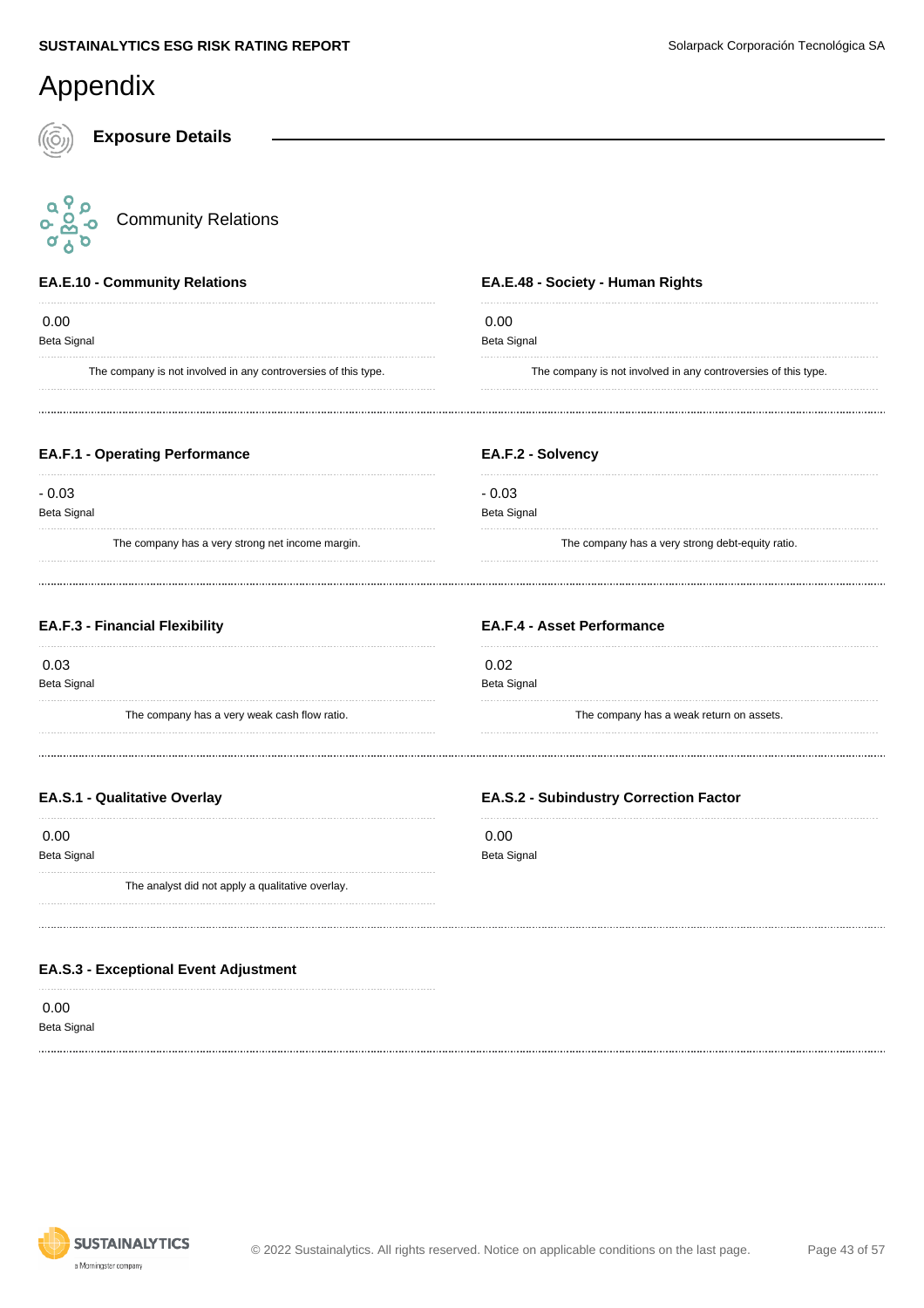#### **SUSTAINALYTICS ESG RISK RATING REPORT SUSTAINALYTICS ESG RISK RATING REPORT SUSTAINALYTICS** ESG RISK RATING REPORT

### Appendix

**Management Details** <u> 22</u>

### **S.4.2.2 - Community Involvement Programmes**

|                      |                                   | <u></u> community invertional regrammed                   |                                                                               |
|----------------------|-----------------------------------|-----------------------------------------------------------|-------------------------------------------------------------------------------|
| 100                  |                                   | 40.00%                                                    | 40.0                                                                          |
|                      | Raw Score                         | Weight                                                    | <b>Weighted Score</b>                                                         |
|                      |                                   | The company has a very strong programme                   |                                                                               |
| Criteria             |                                   |                                                           |                                                                               |
| V                    | grievances                        |                                                           | Accessible mechanism to collect, record and address complaints or             |
|                      |                                   |                                                           | A formal system for identifying local stakeholders or communities of interest |
|                      | Community consultation quidelines |                                                           |                                                                               |
| ☑                    |                                   | Consultation conducted at early stages of a project       |                                                                               |
| ✔                    |                                   | Executive responsibility for community relations          |                                                                               |
| ✔                    |                                   | Ongoing consultation mechanisms                           |                                                                               |
| $\blacktriangledown$ |                                   | Operation-specific responsibility for community relations |                                                                               |
| V                    |                                   | Policy commitment to consult with local communities       |                                                                               |
|                      | Sources                           |                                                           |                                                                               |
| 2021                 |                                   |                                                           | Solarpack Corporación Tecnológica SA Social Action Policy, released September |
|                      |                                   |                                                           | Solarpack Corporación Tecnológica SA Sustainability Report 2020 (FY2020)      |
|                      |                                   | The company provided feedback on 17 December 2021         |                                                                               |
|                      |                                   |                                                           |                                                                               |

#### **S.4.2.10 - Access to Basic Services**

| 100       | 20.00%                                                                                     | 20.0                  |
|-----------|--------------------------------------------------------------------------------------------|-----------------------|
| Raw Score | Weight                                                                                     | <b>Weighted Score</b> |
|           | The company has programmes and provides good quantitative details on the<br>scope of these |                       |

#### **Sources**

Solarpack Corporación Tecnológica SA Sustainability Report 2020 (FY2020) The company provided feedback on 10 January 2022

#### **S.4.2.11 - Community Development Programmes**

|           | The company has an adequate programme |      |
|-----------|---------------------------------------|------|
| Raw Score | Weight<br><b>Weighted Score</b>       |      |
| -50       | 40.00%                                | 20.0 |
|           |                                       |      |

#### **Criteria**

|  | ✓ | Commitment to promote community development |  |  |  |
|--|---|---------------------------------------------|--|--|--|
|--|---|---------------------------------------------|--|--|--|

- Community development initiatives
- Community development targets and deadlines
- Initiatives to promote economic development after closure
- Monitoring of community development programmes
- Reporting on community development programmes and results
- Systematic involvement of local stakeholders in community development planning and/or monitoring

#### **Sources**

Solarpack Corporación Tecnológica SA Social Action Policy, released September 2021

Solarpack Corporación Tecnológica SA Sustainability Report 2020 (FY2020)

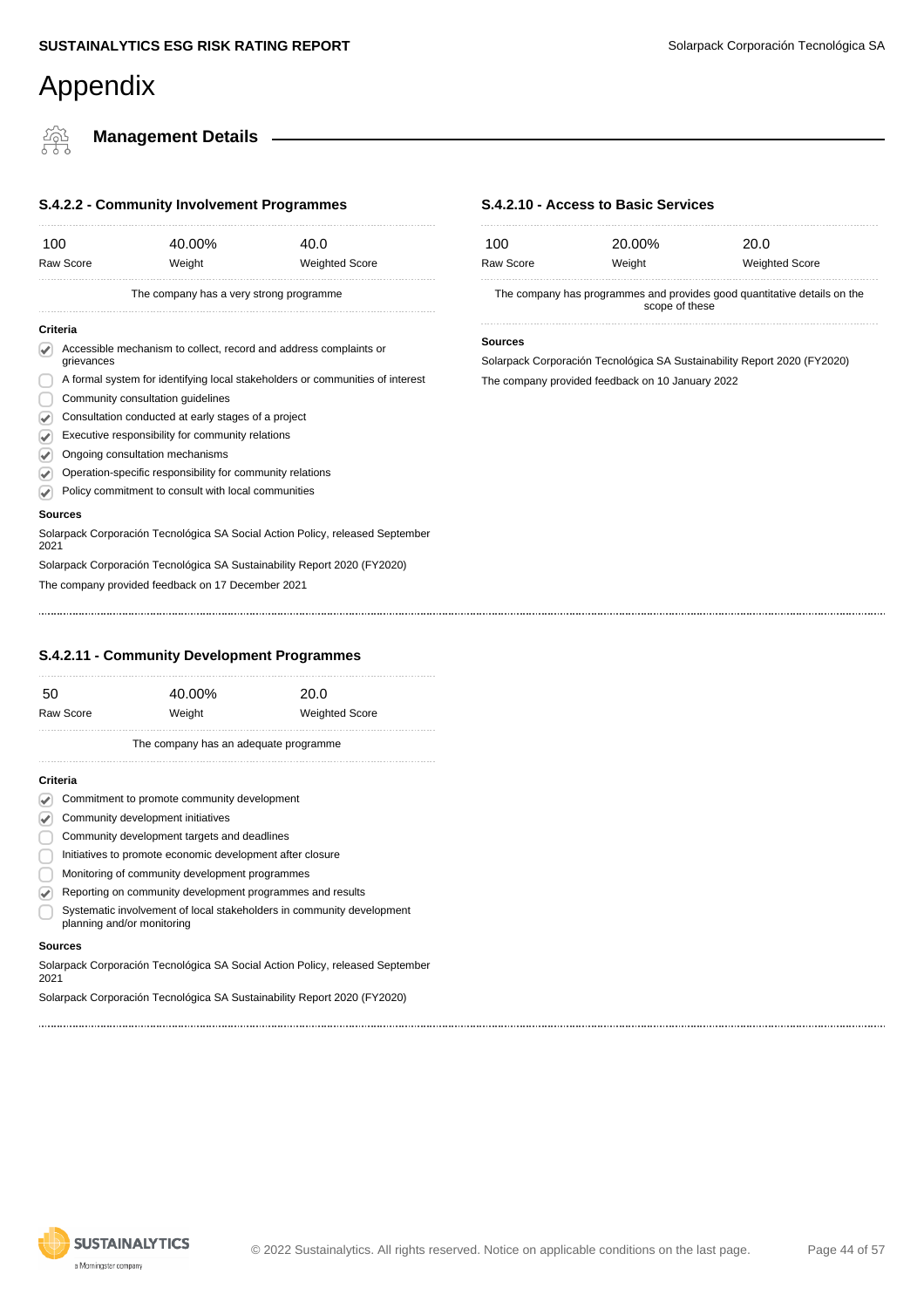**Annendix** 

| <i>i</i> pportum                                               |                                                  |
|----------------------------------------------------------------|--------------------------------------------------|
| <b>Exposure Details</b>                                        |                                                  |
| Human Capital                                                  |                                                  |
| <b>EA.E.22 - Labour Relations</b>                              | <b>EA.F.1 - Operating Performance</b>            |
| 0.00<br>Beta Signal                                            | $-0.03$<br><b>Beta Signal</b>                    |
| The company is not involved in any controversies of this type. | The company has a very strong net income margin. |
| EA.F.2 - Solvency                                              | <b>EA.F.3 - Financial Flexibility</b>            |
| $-0.03$<br>Beta Signal                                         | 0.03<br><b>Beta Signal</b>                       |
| The company has a very strong debt-equity ratio.               | The company has a very weak cash flow ratio.     |
| <b>EA.F.4 - Asset Performance</b>                              | <b>EA.S.1 - Qualitative Overlay</b>              |
| 0.02<br>Beta Signal                                            | 0.00<br><b>Beta Signal</b>                       |
| The company has a weak return on assets.                       | The analyst did not apply a qualitative overlay. |
| <b>EA.S.2 - Subindustry Correction Factor</b>                  | <b>EA.S.3 - Exceptional Event Adjustment</b>     |
| 0.00                                                           | 0.00                                             |



#### **SUSTAINALYTICS** a Morningstar company

Beta Signal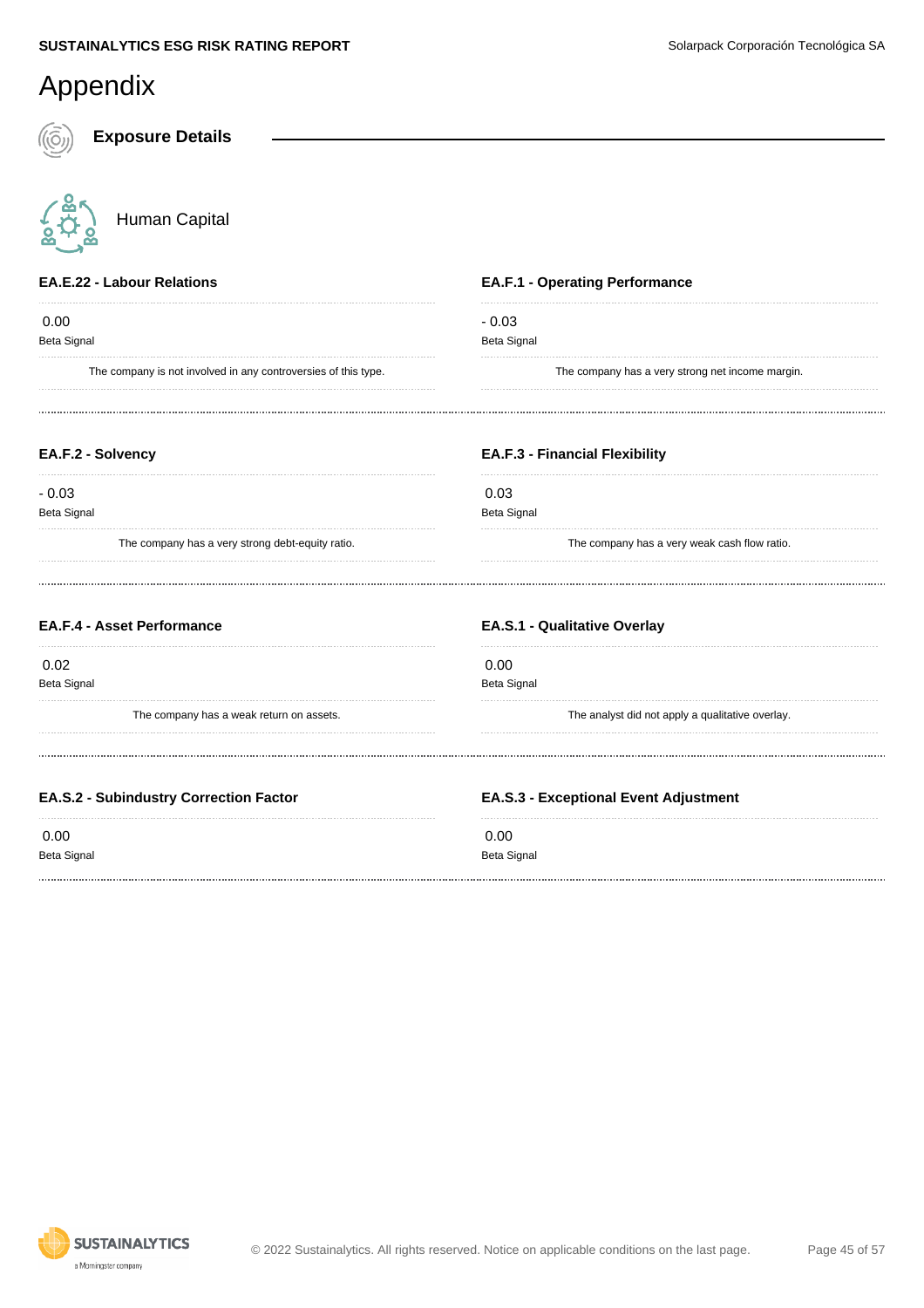#### **Management Details**

#### **S.1.1 - Freedom of Association Policy**

|           | The company has a strong policy on freedom of association |                       |  |
|-----------|-----------------------------------------------------------|-----------------------|--|
| Raw Score | Weight                                                    | <b>Weighted Score</b> |  |
| 100       | 17.50%                                                    | 17.5                  |  |

#### **Sources**

Solarpack Corporación Tecnológica SA Code of Conduct, released September 2021

Solarpack Corporación Tecnológica SA Human Rights Policy, released September 2021

#### **S.1.2 - Discrimination Policy**

| 100            | 15.00%                                                             | 15.0                                                                      |
|----------------|--------------------------------------------------------------------|---------------------------------------------------------------------------|
| Raw Score      | Weight                                                             | <b>Weighted Score</b>                                                     |
|                | The company has a strong policy                                    |                                                                           |
| Criteria       |                                                                    |                                                                           |
|                | Commitment to ensure equal opportunity                             |                                                                           |
|                |                                                                    | List of the types of discrimination the company is committed to eliminate |
|                | Reference to the ILO conventions                                   |                                                                           |
| <b>Sources</b> |                                                                    |                                                                           |
| 2021           |                                                                    | Solarpack Corporación Tecnológica SA Code of Conduct, released September  |
| September 2021 | Solarpack Corporación Tecnológica SA Human Rights Policy, released |                                                                           |

#### **S.1.3 - Diversity Programmes**

| 25              |                                                                    | 17.50%                                                                   | 4.4                   |
|-----------------|--------------------------------------------------------------------|--------------------------------------------------------------------------|-----------------------|
|                 | <b>Raw Score</b>                                                   | Weight                                                                   | <b>Weighted Score</b> |
|                 |                                                                    | The company has a weak programme                                         |                       |
| <b>Criteria</b> |                                                                    |                                                                          |                       |
|                 | Diversity monitoring or audits                                     |                                                                          |                       |
|                 | Employee affinity groups, diversity councils, or networking groups |                                                                          |                       |
|                 | Initiatives supporting a diverse workforce                         |                                                                          |                       |
|                 | Initiatives to recruit from diverse talent                         |                                                                          |                       |
|                 | Managerial or board level responsibility for diversity initiatives |                                                                          |                       |
|                 | Mentorship programmes                                              |                                                                          |                       |
|                 |                                                                    | The company has a programme that applies to less than 50% of operations  |                       |
|                 | Training and guidance regarding diversity                          |                                                                          |                       |
|                 | <b>Sources</b>                                                     |                                                                          |                       |
|                 |                                                                    | Solarpack Corporación Tecnológica SA Sustainability Report 2020 (FY2020) |                       |
|                 |                                                                    |                                                                          |                       |

# DOOROOOR

20 12.50% 2.5

Raw Score Weight Weight Weighted Score

The company does not disclose data about employee turnover rates

**S.1.5 - Employee Turnover Rate**

#### **Sources**

Solarpack Corporación Tecnológica SA Sustainability Report 2020 (FY2020) The company provided feedback on 17 December 2021

#### **S.1.5.2 - Human Capital Development**

| -75       | 25.00% | 18.8                  |
|-----------|--------|-----------------------|
| Raw Score | Weight | <b>Weighted Score</b> |
|           |        |                       |

The company has a strong programme

#### **Criteria**

Formal mechanisms to promote an open feedback culture

 $\sqrt{\phantom{a}}$  Initiatives for talent development

 $\odot$ Initiatives for talent recruitment

Initiatives for talent retention

Quantitative targets related to human capital development

Regular formal performance reviews for all permanent employees aligned  $\bigcirc$ with career development



#### **S.1.4 - Collective Bargaining Agreements**

| 75        | 12.50% | 9.4                   |
|-----------|--------|-----------------------|
| Raw Score | Weight | <b>Weighted Score</b> |
| ________  |        | . .<br>.              |

50-74% of the company's employees are covered by collective bargaining agreements

#### **Sources**

Solarpack Corporación Tecnológica SA Sustainability Report 2020 (FY2020)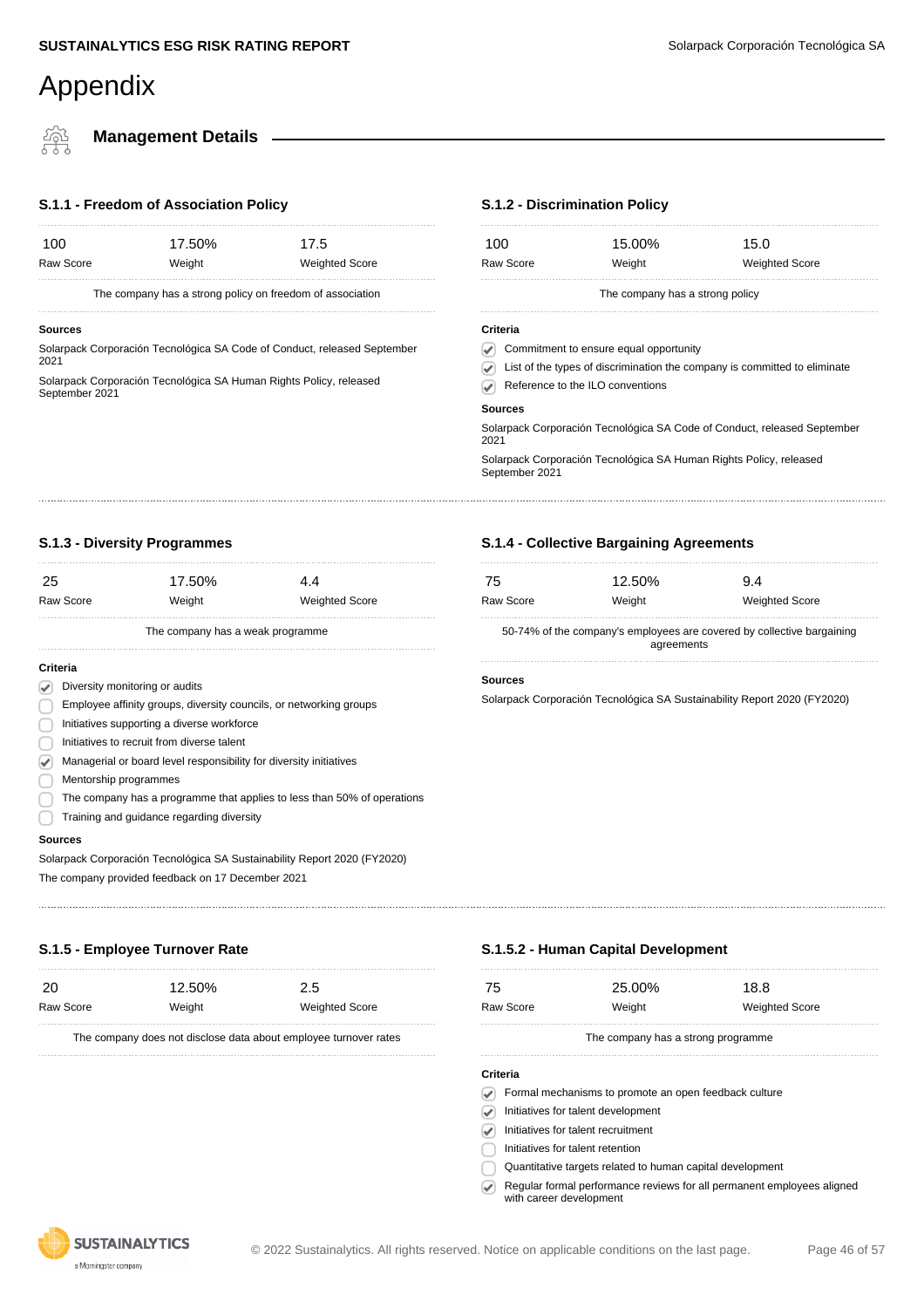橤

**Management Details**

Reporting on human capital development metrics

Reporting on human capital risk assessment

#### **Sources**

Solarpack Corporación Tecnológica SA Sustainability Report 2020 (FY2020) The company provided feedback on 1 December 2021 The company provided feedback on 10 January 2022

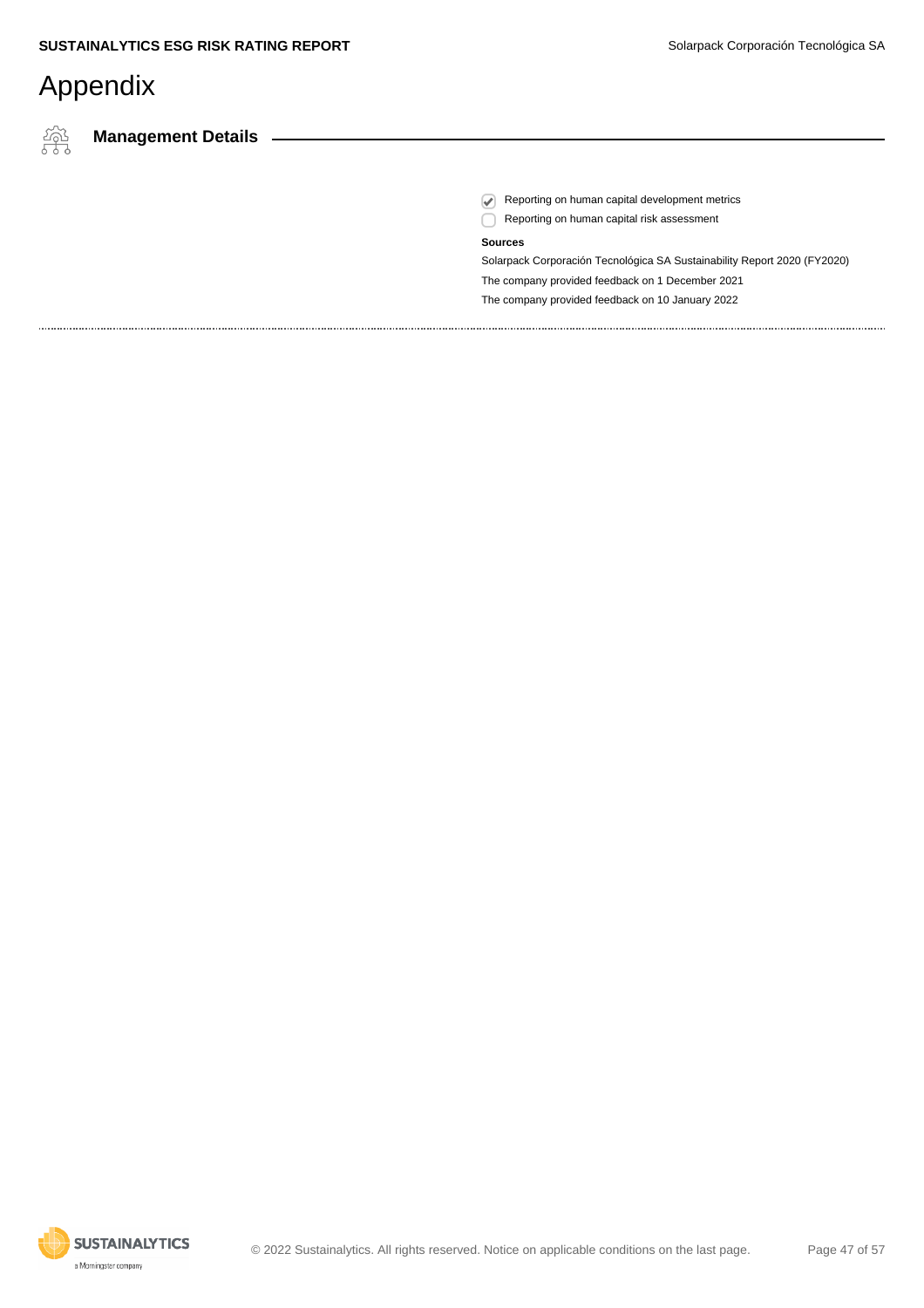| Appendix                                                       |                                                                |
|----------------------------------------------------------------|----------------------------------------------------------------|
| <b>Exposure Details</b>                                        |                                                                |
| <b>Business Ethics</b>                                         |                                                                |
| <b>EA.E.2 - Accounting and Taxation</b>                        | <b>EA.E.4 - Anti-Competitive Practices</b>                     |
| 0.00<br>Beta Signal                                            | 0.00<br><b>Beta Signal</b>                                     |
| The company is not involved in any controversies of this type. | The company is not involved in any controversies of this type. |
| EA.E.6 - Bribery and Corruption                                | <b>EA.E.7 - Business Ethics</b>                                |
| 0.00<br>Beta Signal                                            | 0.00<br><b>Beta Signal</b>                                     |
| The company is not involved in any controversies of this type. | The company is not involved in any controversies of this type. |
| EA.E.21 - Intellectual Property                                | EA.E.23 - Lobbying and Public Policy                           |
| 0.00<br>Beta Signal                                            | 0.00<br><b>Beta Signal</b>                                     |
| The company is not involved in any controversies of this type. | The company is not involved in any controversies of this type. |
| <b>EA.E.30 - Sanctions</b>                                     | <b>EA.F.1 - Operating Performance</b>                          |
| 0.00<br>Beta Signal                                            | $-0.03$<br><b>Beta Signal</b>                                  |
| The company is not involved in any controversies of this type. | The company has a very strong net income margin.               |
| EA.F.2 - Solvency                                              | <b>EA.F.3 - Financial Flexibility</b>                          |
| $-0.03$<br>Beta Signal                                         | 0.03<br><b>Beta Signal</b>                                     |
| The company has a very strong debt-equity ratio.               | The company has a very weak cash flow ratio.                   |

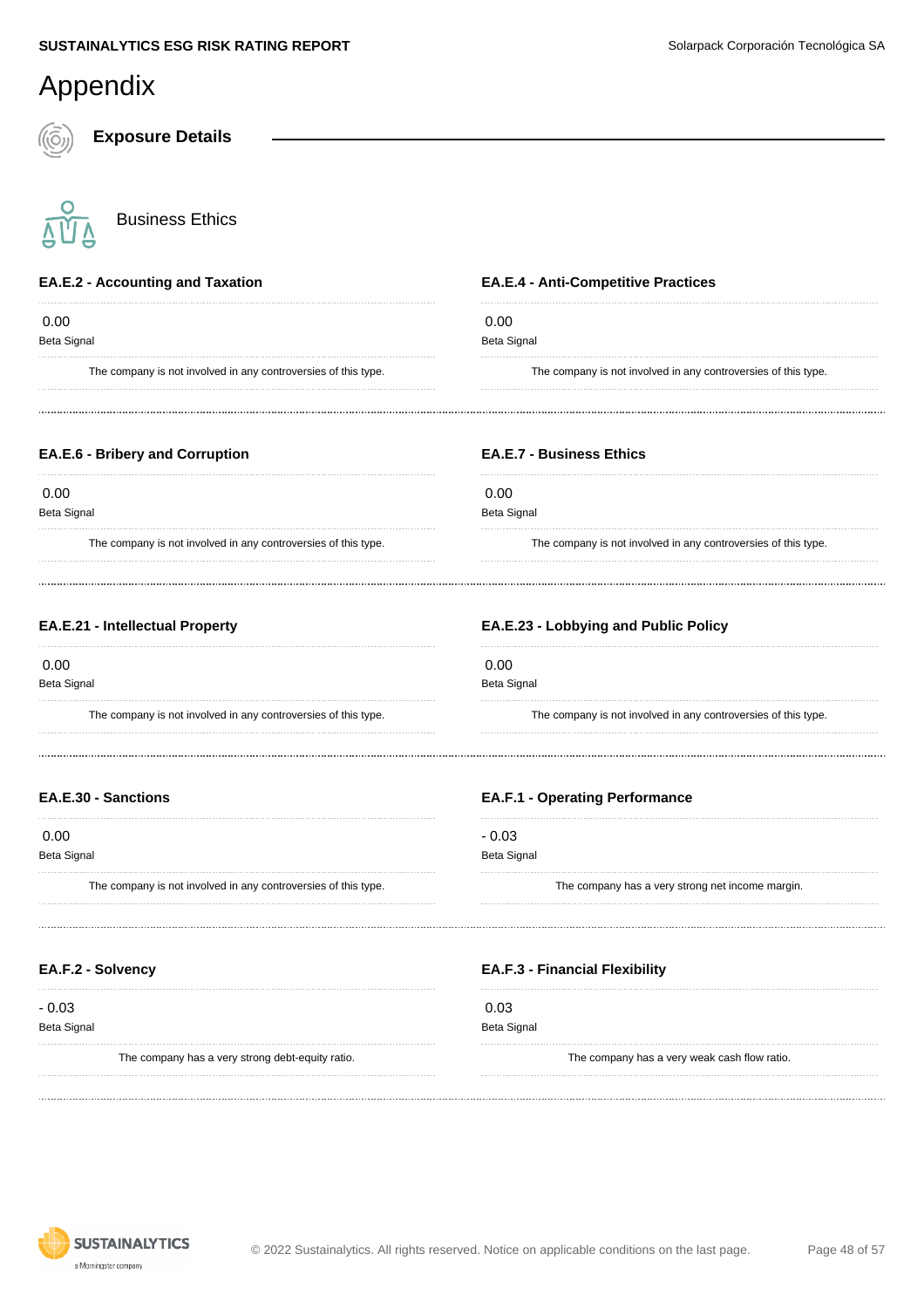**Exposure Details**

| <b>EA.F.4 - Asset Performance</b>             | <b>EA.S.1 - Qualitative Overlay</b>              |
|-----------------------------------------------|--------------------------------------------------|
| 0.02                                          | 0.00                                             |
| <b>Beta Signal</b>                            | Beta Signal                                      |
| The company has a weak return on assets.      | The analyst did not apply a qualitative overlay. |
| <b>EA.S.2 - Subindustry Correction Factor</b> | <b>EA.S.3 - Exceptional Event Adjustment</b>     |
|                                               |                                                  |

Beta Signal

### Beta Signal

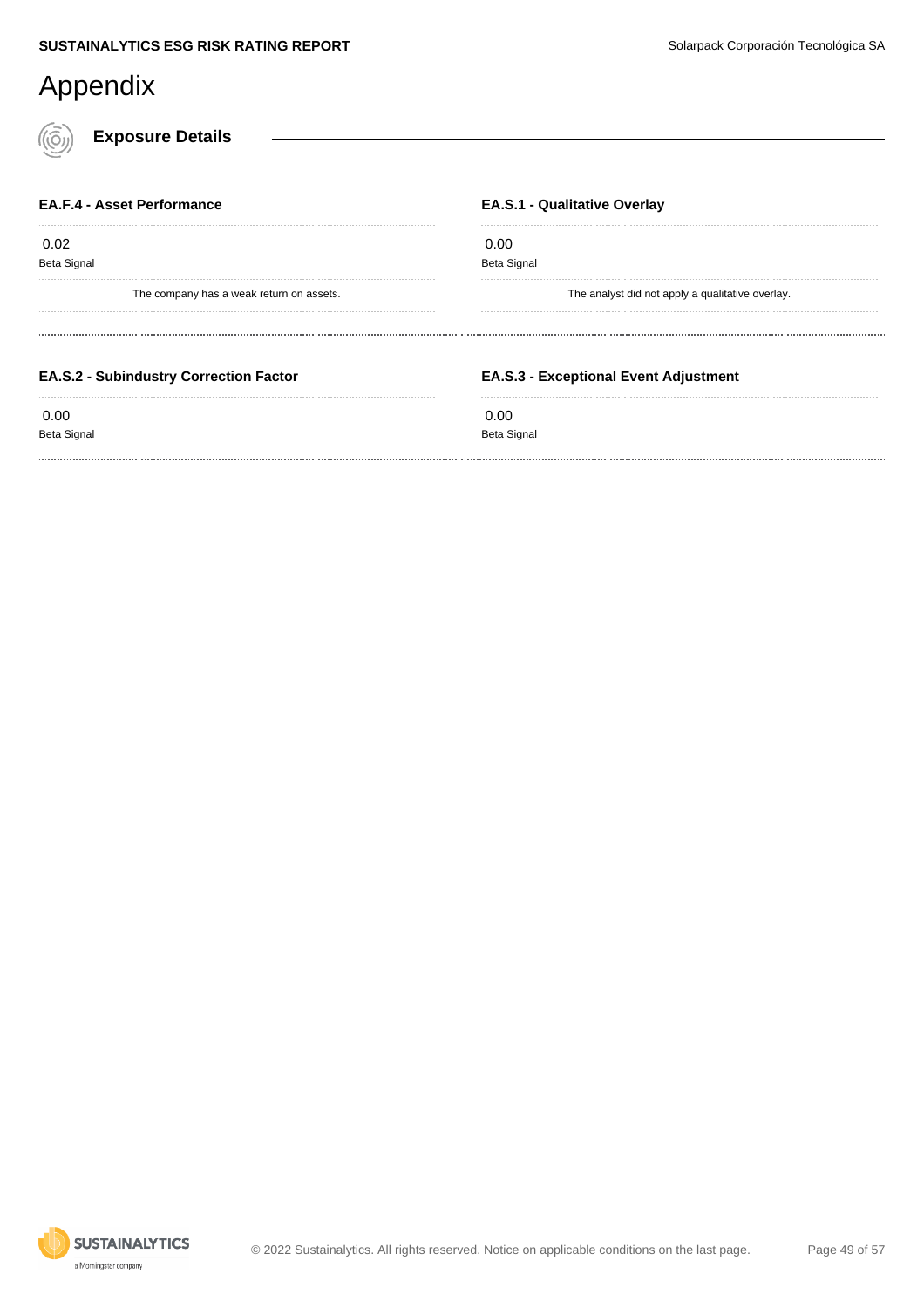#### **Management Details**

#### **G.1.1 - Bribery & Corruption Policy**

| 25   |                                                                      | 10.00% | 2.5                                                                       |
|------|----------------------------------------------------------------------|--------|---------------------------------------------------------------------------|
|      | <b>Raw Score</b>                                                     | Weight | <b>Weighted Score</b>                                                     |
|      |                                                                      |        | The company has a weak policy or a general statement addressing the issue |
|      | Criteria                                                             |        |                                                                           |
|      | Definition and prohibition of facilitation payments                  |        |                                                                           |
|      | Definition of bribery or corruption                                  |        |                                                                           |
|      | Definition of conflicts of interest and commitment to minimize these |        |                                                                           |
|      | Guidelines of what is considered acceptable behaviour                |        |                                                                           |
|      | Prohibition of bribery                                               |        |                                                                           |
|      | statement addressing the issue                                       |        | There is no evidence of a formal policy but the company has a general     |
|      | <b>Sources</b>                                                       |        |                                                                           |
|      |                                                                      |        | Prior to research start, the company sent documents on 3 November 2021    |
| 2021 |                                                                      |        | Solarpack Corporación Tecnológica SA Code of Conduct, released September  |
|      | The company provided feedback on 1 December 2021                     |        |                                                                           |

The company provided feedback on 10 January 2022 The company provided feedback on 17 December 2021

The updated ESG Report was sent by email to Solarpack Corporación Tecnológica SA on 17 November 2021

#### **G.1.2 - Whistleblower Programmes**

| 75       | Raw Score                                                 | 25.00%<br>Weight                   | 18.8<br><b>Weighted Score</b>                                              |
|----------|-----------------------------------------------------------|------------------------------------|----------------------------------------------------------------------------|
|          |                                                           | The company has a strong programme |                                                                            |
| Criteria |                                                           |                                    |                                                                            |
|          | An independent, reporting hotline available 24/7          |                                    |                                                                            |
|          | Available in local languages                              |                                    |                                                                            |
|          | Available to suppliers, customers and other third parties |                                    |                                                                            |
|          | measures taken                                            |                                    | Disclosure on the number of reports received, the types of misconduct and  |
|          | Non-retaliation policy                                    |                                    |                                                                            |
|          |                                                           |                                    | Possibility for anonymous reporting and reports are treated confidentially |

- Proactively communicated to employees
- Structures in place to process whistleblower reports  $\bigcirc$

#### **Sources**

Prior to research start, the company sent documents on 3 November 2021 Solarpack Corporación Tecnológica SA Code of Conduct, released September 2021

Solarpack Corporación Tecnológica SA Sustainability Report 2020 (FY2020) The company provided feedback on 1 December 2021

#### **G.1.1.1 - Bribery & Corruption Programmes**

|           | The company has a strong programme |                       |
|-----------|------------------------------------|-----------------------|
| Raw Score | Weight                             | <b>Weighted Score</b> |
| 75        | 25.00%                             | 18.8                  |
|           |                                    |                       |

#### **Criteria**

- Annual signoff of the policy on bribery and corruption by employees
- Internal monitoring system to detect corruption
- Managerial responsibility for bribery and corruption
- Mechanisms for employees to consult on ethical issues
- Operating guidelines addressing record keeping, approval procedures and appropriate behaviour
- Regular bribery and corruption risk assessments Ø
- Regular training on bribery and corruption

#### **Sources**

The company provided feedback on 1 December 2021

The company provided feedback on 17 December 2021

#### **G.1.2.1 - Business Ethics Programme**

| 75                                                  | 25.00%                                          | 18.8                  |  |  |
|-----------------------------------------------------|-------------------------------------------------|-----------------------|--|--|
| Raw Score                                           | Weight                                          | <b>Weighted Score</b> |  |  |
| The company has a strong programme                  |                                                 |                       |  |  |
| Criteria                                            |                                                 |                       |  |  |
| Annual training of employees on the Code of Conduct |                                                 |                       |  |  |
|                                                     | Board responsibility for business ethics issues |                       |  |  |
|                                                     |                                                 |                       |  |  |

- Commitment to address major business ethics risks
- Ethical risk assessments
- Incident investigation and corrective actions
- Managerial responsibility for business ethics
- Measures to deter non-compliance and reduce exposure to unethical  $\overline{\mathcal{P}}$ opportunities
- **Operating guidelines**

#### **Sources**

Solarpack Corporación Tecnológica SA Code of Conduct, released September 2021

Solarpack Corporación Tecnológica SA Sustainability Report 2020 (FY2020)

- The company provided feedback on 1 December 2021
- The company provided feedback on 17 December 2021

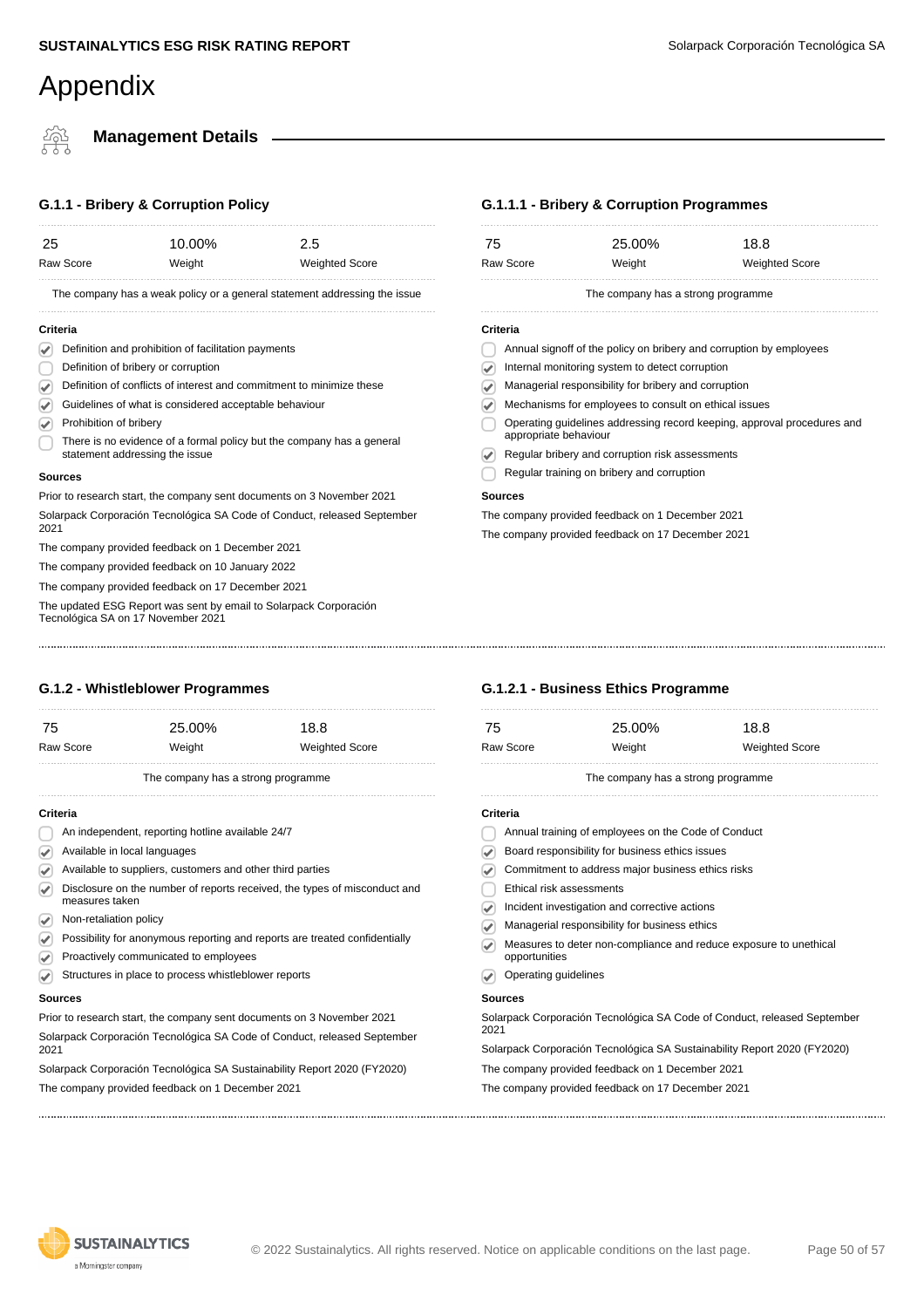橤

#### **Management Details**

#### **G.3.1 - Political Involvement Policy**

| 75      | Raw Score                                                                           | 10.00%<br>Weight                                                    | 7.5<br><b>Weighted Score</b> |  |  |  |
|---------|-------------------------------------------------------------------------------------|---------------------------------------------------------------------|------------------------------|--|--|--|
|         |                                                                                     | The company has an adequate policy                                  |                              |  |  |  |
|         | Criteria                                                                            |                                                                     |                              |  |  |  |
|         | Approved by senior management                                                       |                                                                     |                              |  |  |  |
|         | Commits the company to disclose political donations and/or lobbying<br>expenditures |                                                                     |                              |  |  |  |
|         | Partially prohibits political involvement                                           |                                                                     |                              |  |  |  |
|         |                                                                                     | Prohibits political involvement of any kind on the company's behalf |                              |  |  |  |
| Sources |                                                                                     |                                                                     |                              |  |  |  |

Solarpack Corporación Tecnológica SA Code of Conduct, released September 2021

#### **G.3.2 - Lobbying and Political Expenses**

| 100                                                                                                                          | 5.00%  | 5.0                   |  |  |
|------------------------------------------------------------------------------------------------------------------------------|--------|-----------------------|--|--|
| Raw Score                                                                                                                    | Weight | <b>Weighted Score</b> |  |  |
| Based on available evidence, the company does not make political contributions<br>and is not involved in lobbying activities |        |                       |  |  |

#### **Sources**

Lobby Facts, www.lobbyfacts.eu; accessed 8 November 2021

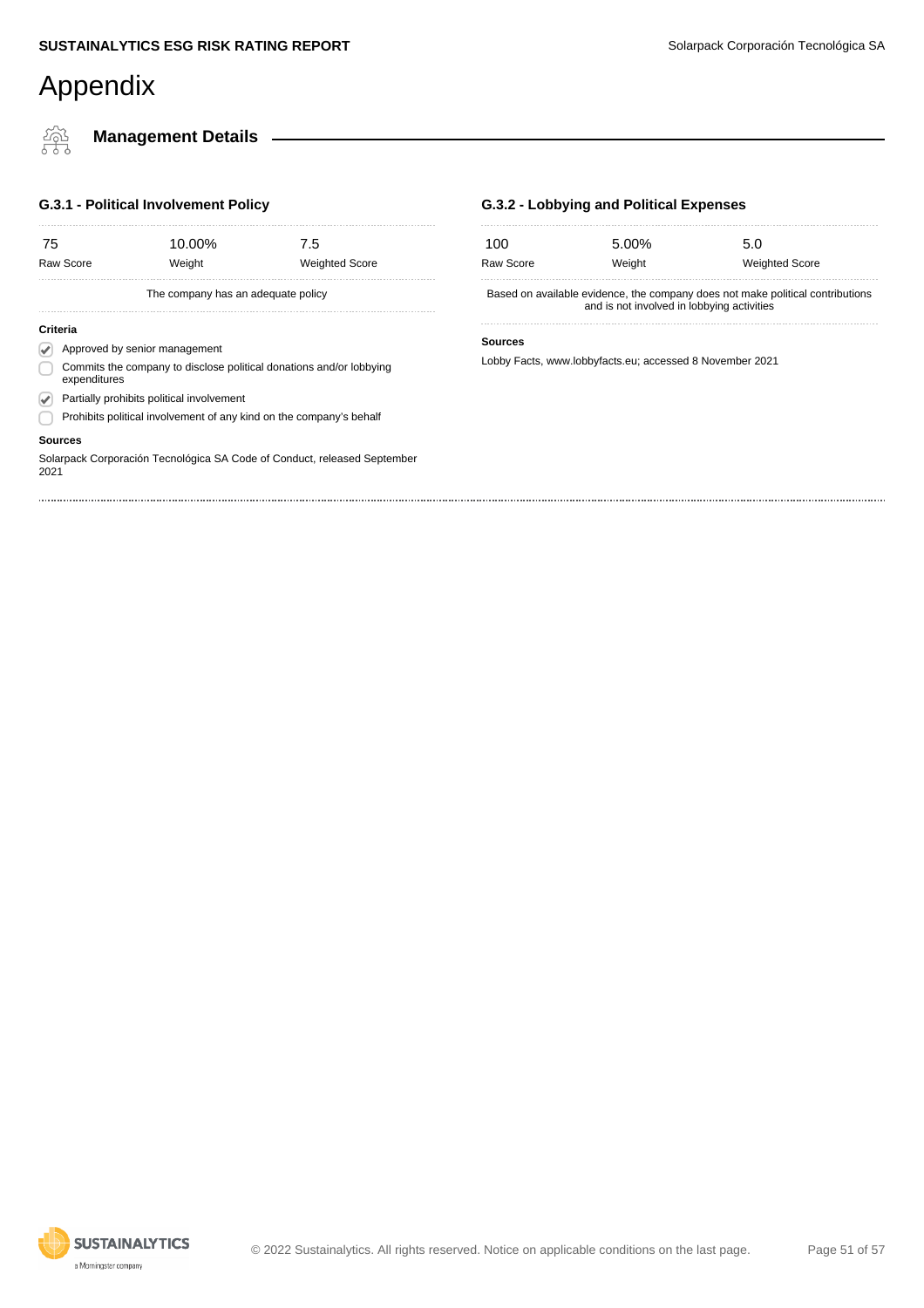#### Appendix **Exposure Details** Land Use and Biodiversity **EA.F.1 - Operating Performance EA.E.12 - Land Use and Biodiversity** 0.00 - 0.03 Beta Signal Beta Signal The company is not involved in any controversies of this type. The company has a very strong net income margin. **EA.F.2 - Solvency EA.F.3 - Financial Flexibility** - 0.03 0.03 Beta Signal Beta Signal The company has a very strong debt-equity ratio. The company has a very weak cash flow ratio. **EA.F.4 - Asset Performance EA.G.1 - Headquarters Location** 0.02 0.00 Beta Signal Beta Signal The company has a weak return on assets. The location of the company's headquarters does not indicate higher or lower exposure to this issue. **EA.G.2 - Assets Location EA.S.1 - Qualitative Overlay** 0.00 0.00 Beta Signal Beta Signal The location of the company's assets does not signal higher or lower exposure to The analyst did not apply a qualitative overlay. this issue.

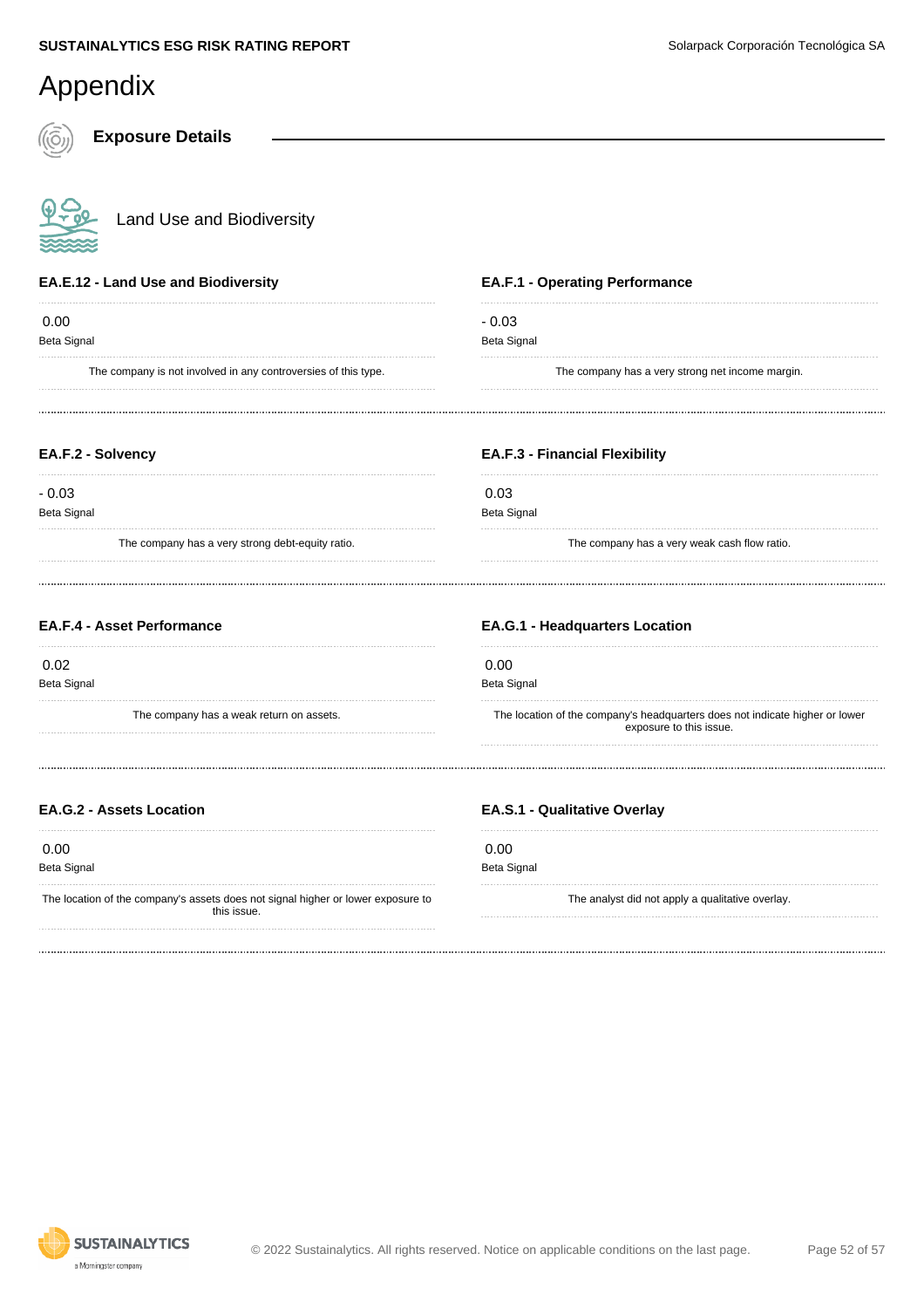**Exposure Details**

 0.07 Beta Signal

**EA.S.2 - Subindustry Correction Factor**

**EA.S.3 - Exceptional Event Adjustment**

 0.00 Beta Signal

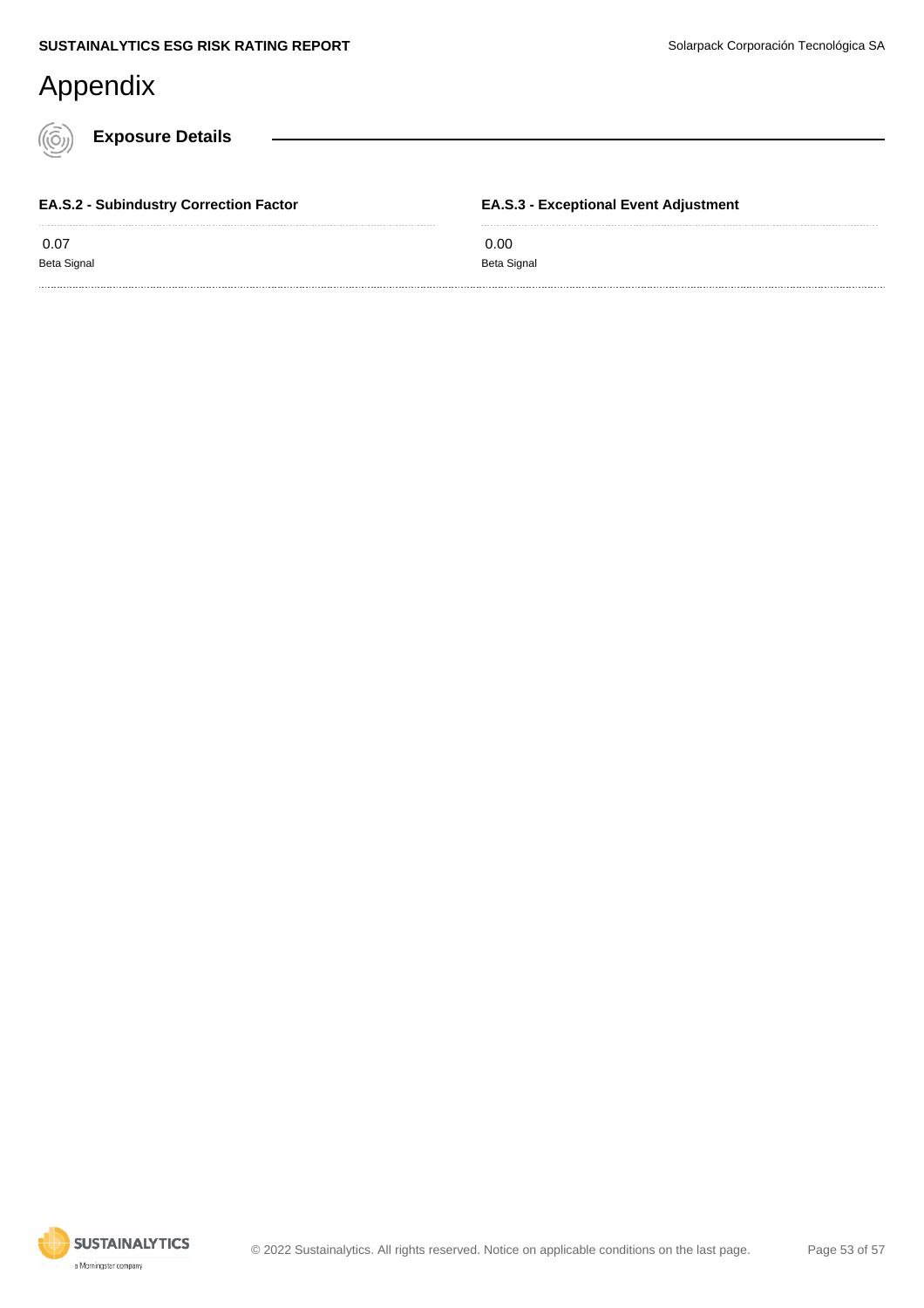### **Management Details**

#### **E.1.1 - Environmental Policy**

| 75                                                              | 11.76% | 8.8                                                           |  |  |  |
|-----------------------------------------------------------------|--------|---------------------------------------------------------------|--|--|--|
| Raw Score                                                       | Weight | <b>Weighted Score</b>                                         |  |  |  |
| The company has a strong policy                                 |        |                                                               |  |  |  |
| Criteria                                                        |        |                                                               |  |  |  |
| Approved by senior management or the board of directors         |        |                                                               |  |  |  |
| Commitment to consult with stakeholders on environmental issues |        |                                                               |  |  |  |
| Commitment to create environmental awareness                    |        |                                                               |  |  |  |
| Commitment to environmental protection                          |        |                                                               |  |  |  |
| Commitment to implement an environmental management system      |        |                                                               |  |  |  |
|                                                                 |        | Commitment to monitor the company's environmental performance |  |  |  |

- Commitment to monitor the company's environmental performance V.
- Commitment to reduce emissions, releases and waste ☞
- Commitment to report regularly on environmental issues
- Commitment to use natural resources or energy more efficiently  $\bigtriangledown$

#### **Sources**

Solarpack Corporación Tecnológica SA Environmental Policy, released September 2021

Solarpack Corporación Tecnológica SA Sustainability Policy, released September 2021

#### **E.1.2 - Environmental Management System**

| 80        |                                                       | 35.29%                                   | 28.2                                                                              |
|-----------|-------------------------------------------------------|------------------------------------------|-----------------------------------------------------------------------------------|
| Raw Score |                                                       | Weight                                   | <b>Weighted Score</b>                                                             |
|           |                                                       | The company has a strong EMS             |                                                                                   |
| Criteria  |                                                       |                                          |                                                                                   |
|           | Assigned roles and responsibilities                   |                                          |                                                                                   |
|           |                                                       | Compliance with environmental regulation |                                                                                   |
|           | Corrective actions to stimulate continual improvement |                                          |                                                                                   |
|           | Environmental performance records                     |                                          |                                                                                   |
|           | Environmental programmes                              |                                          |                                                                                   |
|           | External environmental audits                         |                                          |                                                                                   |
|           | on the environment                                    |                                          | Identification of products, activities and services that have significant impacts |
|           |                                                       |                                          | Internal and external communications on environmental management issues           |
| ✔         | Internal environmental audits                         |                                          |                                                                                   |
|           |                                                       |                                          |                                                                                   |
| ✔         |                                                       |                                          | Managerial or board level responsibility for environmental issues                 |
|           | Monitoring and measurement                            |                                          |                                                                                   |
|           | Objectives, targets and deadlines                     |                                          |                                                                                   |

Solarpack Corporación Tecnológica SA Sustainability Report 2020 (FY2020)

The company provided feedback on 1 December 2021

The company provided feedback on 17 December 2021

25 5.88% 1.5

Raw Score **Weight** Weight Weight Weighted Score

#### **E.1.2.1 - Biodiversity Programmes**

| 75       |                                                                                                 | 47.06%                                                                | 35.3                  |  |  |
|----------|-------------------------------------------------------------------------------------------------|-----------------------------------------------------------------------|-----------------------|--|--|
|          | Raw Score                                                                                       | Weight                                                                | <b>Weighted Score</b> |  |  |
|          |                                                                                                 | The company has a strong programme                                    |                       |  |  |
| Criteria |                                                                                                 |                                                                       |                       |  |  |
|          | Biodiversity management plans for priority areas                                                |                                                                       |                       |  |  |
|          | Engagement with local residents or biodiversity experts                                         |                                                                       |                       |  |  |
|          | Formal commitment to minimise impact on biodiversity or to consider<br>biodiversity in planning |                                                                       |                       |  |  |
|          | Formal commitment to 'no net loss' or having a 'net positive impact' on<br>biodiversity         |                                                                       |                       |  |  |
|          | biodiversity value                                                                              | Formal policy commitment to avoid operating in areas with the highest |                       |  |  |
|          | Identification of biodiversity priority areas                                                   |                                                                       |                       |  |  |

- **Implementation of best-practice mitigation hierarchy**
- Managerial or board level responsibility for biodiversity issues
- Reporting on biodiversity programmes or impacts
- Systematic consideration of local threats to biodiversity beyond the
- company's business activities Targets and deadlines related to biodiversity  $\overline{\mathcal{L}}$

#### **Sources**

Solarpack Corporación Tecnológica SA Environmental Policy, released September 2021

Solarpack Corporación Tecnológica SA Sustainability Report 2020 (FY2020)



#### © 2022 Sustainalytics. All rights reserved. Notice on applicable conditions on the last page. Page 54 of 57

**E.1.3 - EMS Certification**

Some of the company's activities have received external certification but the scope is unclear

#### **Sources**

The company provided feedback on 1 December 2021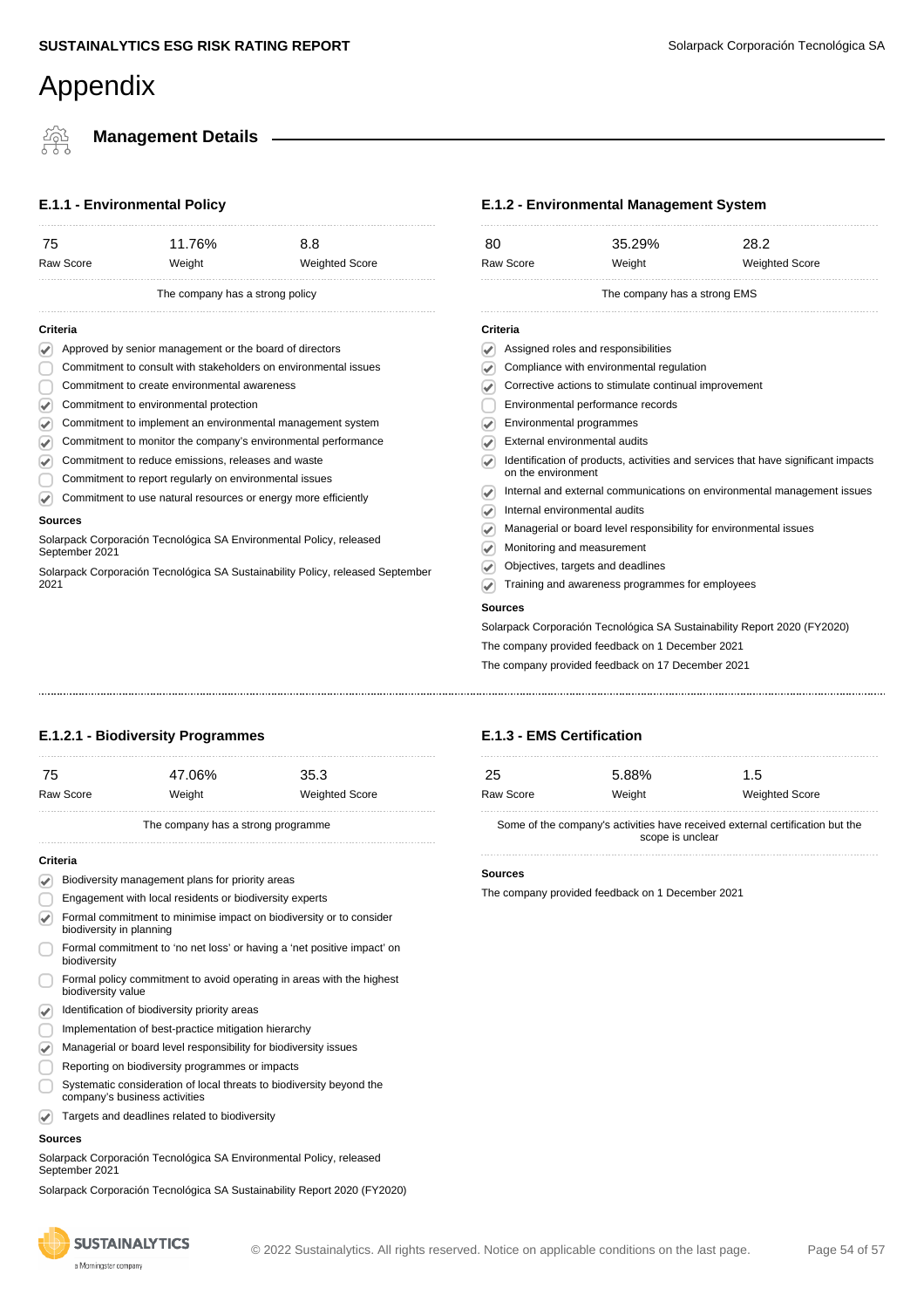繂

**Management Details**

The company provided feedback on 1 December 2021 The company provided feedback on 17 December 2021

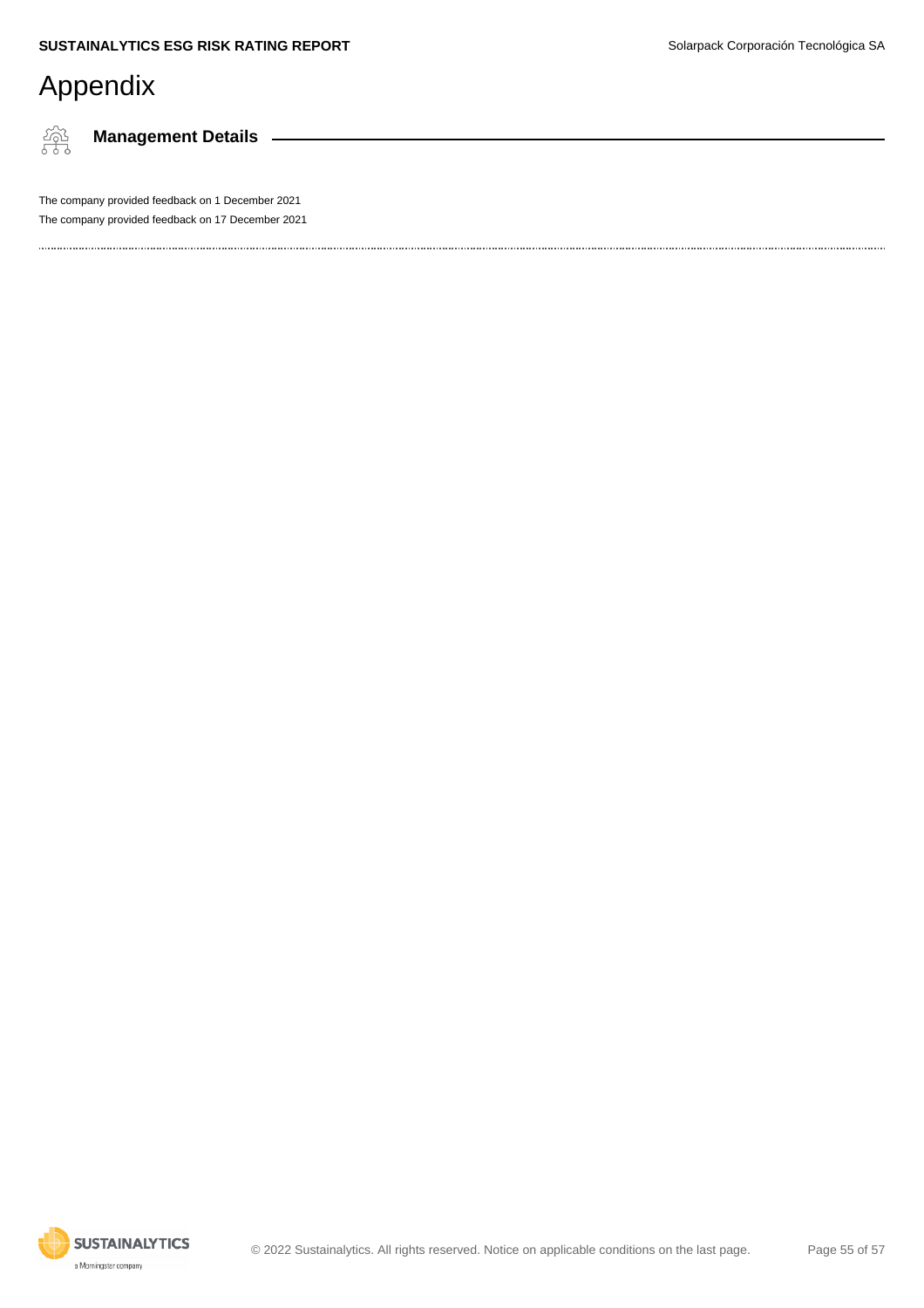Renewable Power Production Spain

#### GLOSSARY OF TERMS

#### Beta (Beta, β)

A factor that assesses the degree to which a company's exposure deviates from its subindustry's exposure on a material ESG issue. It is used to derive a company-specific issue exposure score for a material ESG issue. It ranges from 0 to 10, with 0 indicating no exposure, 1 indicating the subindustry average, and 10 indicating exposure that is ten times the subindustry average.

#### Corporate Governance Pillar

A pillar provides a signal about a company's management of a specific Corporate Governance issue.

#### ESG Risk Category

Companies' ESG Risk Rating scores are assigned to five ESG risk categories in the ESG Risk Rating:

> Negligible risk: enterprise value is considered to have a negligible risk of material financial impacts driven by ESG factors

Low risk: enterprise value is considered to have a low risk of material financial impacts driven by ESG factors

Medium risk: enterprise value is considered to have a medium risk of material financial impacts driven by ESG factors

High risk: enterprise value is considered to have a high risk of material financial impacts driven by ESG factors

Severe risk: enterprise value is considered to have a severe risk of material financial impacts driven by ESG factors

Note that because ESG risks materialize at an unknown time in the future and depend on a variety of unpredictable conditions, no predictions on financial or share price impacts, or on the time horizon of such impacts, are intended or implied by these risk categories.

#### ESG Risk Rating Score (Unmanaged Risk Score)

The company's final score in the ESG Risk Rating; it applies the concept of risk decomposition to derive the level of unmanaged risk for a company.

#### Event Category

Sustainalytics categorizes events that have resulted in negative ESG impacts into five event categories: Category 1 (low impact); Category 2 (moderate impact); Category 3 (significant impact); Category 4 (high impact); and Category 5 (severe impact).

#### Event Indicator

An indicator that provides a signal about a potential failure of management through involvement in controversies.

#### Excess Exposure

The difference between the company's **exposure** and its **subindustry** exposure.

#### Exposure

A company or subindustry's sensitivity or vulnerability to ESG risks.

#### Idiosyncratic Issue

An issue that was not deemed material at the subindustry level during the consultation process but becomes a material ESG issue for a company based on the occurrence of a Category 4 or 5 event.

#### Manageable Risk

Material ESG risk that can be influenced and managed through suitable policies, programmes and initiatives.

#### Managed Risk

Material ESG Risk that has been managed by a company through suitable policies, programmes and initiatives.

#### **Management**

A company's handling of ESG risks.

#### Management Gap

Refers to the difference between what a company has managed and what a company could possibly manage. It indicates how far the company's performance is from best practice.

#### Management Indicator

An indicator that provides a signal about a company's management of an ESG issue through policies, programmes or quantitative performance.

#### Material ESG Issue

A core building block of the ESG Risk Rating. An ESG issue is considered to be material within the rating if it is likely to have a significant effect on the enterprise value of a typical company within a given subindustry.

#### Subindustry

Subindustries are defined as part of Sustainalytics' own classification system.

#### Unmanageable Risk

Material ESG Risk inherent from the intrinsic nature of the products or services of a company and/or the nature of a company's business, which cannot be managed by the company if the company continues to offer the same type of products or services and remains in the same line of business.

#### Unmanaged Risk

Material ESG risk that has not been managed by a company, and includes two types of risk: **unmanageable risk**, as well as risks that could be managed by a company through suitable initiatives, but which may not yet be managed (management gap).